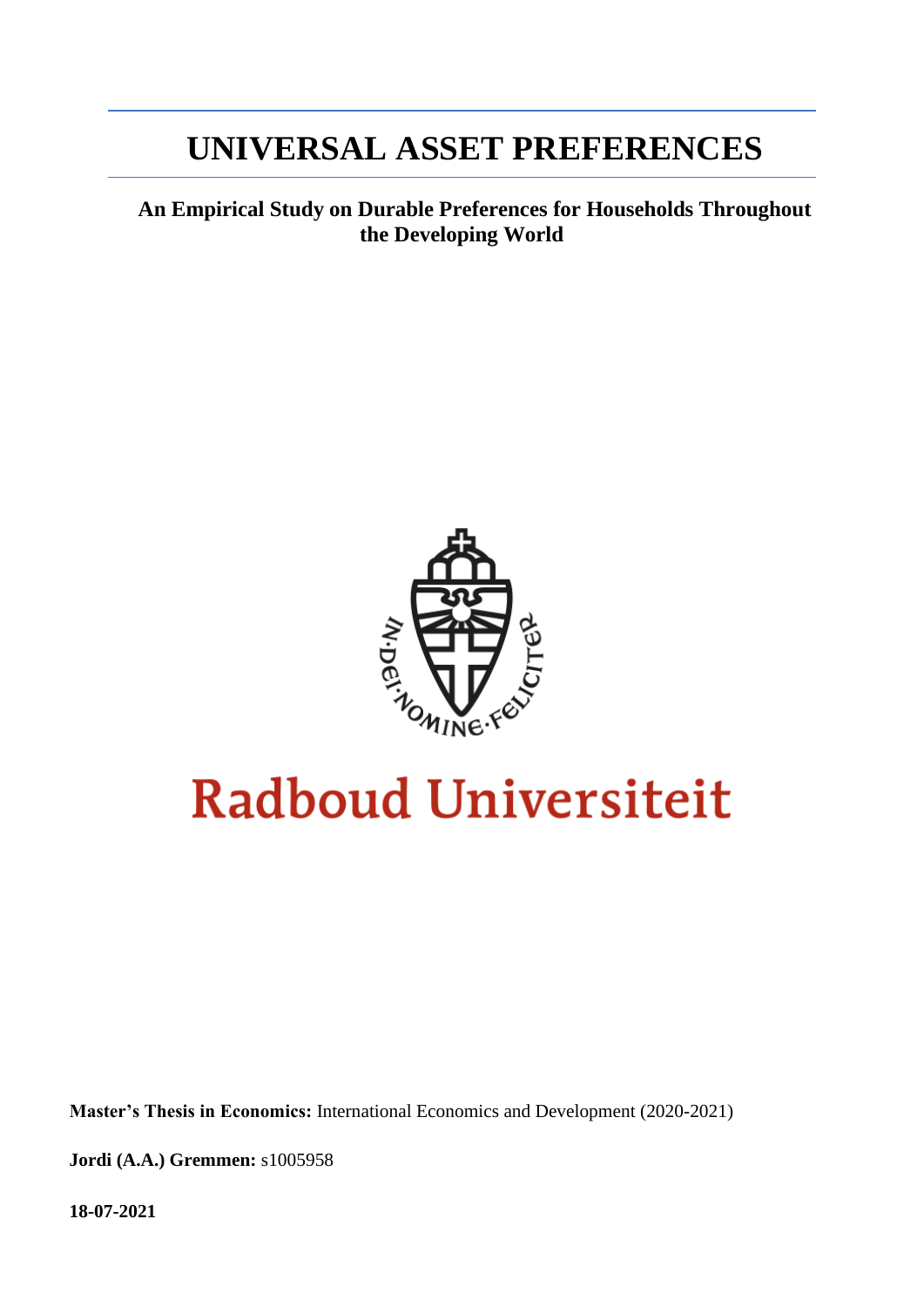### **Abstract**

Research indicates a universal preference for durable goods to be present within a variety of countries. Nevertheless, the universality of preferences for durable goods throughout the developing world remains a poorly studied and understood subject. We study the universality and the rationality of durable preferences for households throughout the developing world. We use logistic regression analyses to estimate ownership probabilities for a selection of four durables, which we utilize to construct patterns of durable acquisition for average households. Results indicate that household preferences for durable goods are neither universal, nor rational throughout the countries of the developing world. Yet, preferences for durable goods likely are universal within specific regions, such as Sub-Saharan Africa. Nevertheless, differences in access to electricity, the relative household position of women, urban or rural residence, complementarities and a set of country-specific factors yield varying – and irrational – patterns of durable acquisition and preferences among households throughout the developing world. Our findings indicate that when designing developmental policies for the developing world it is of importance to account for the differences in durable preferences among households. Moreover, in order to guarantee efficient patterns of development, policy makers should eradicate irrational tendencies in the acquisition of durables by households.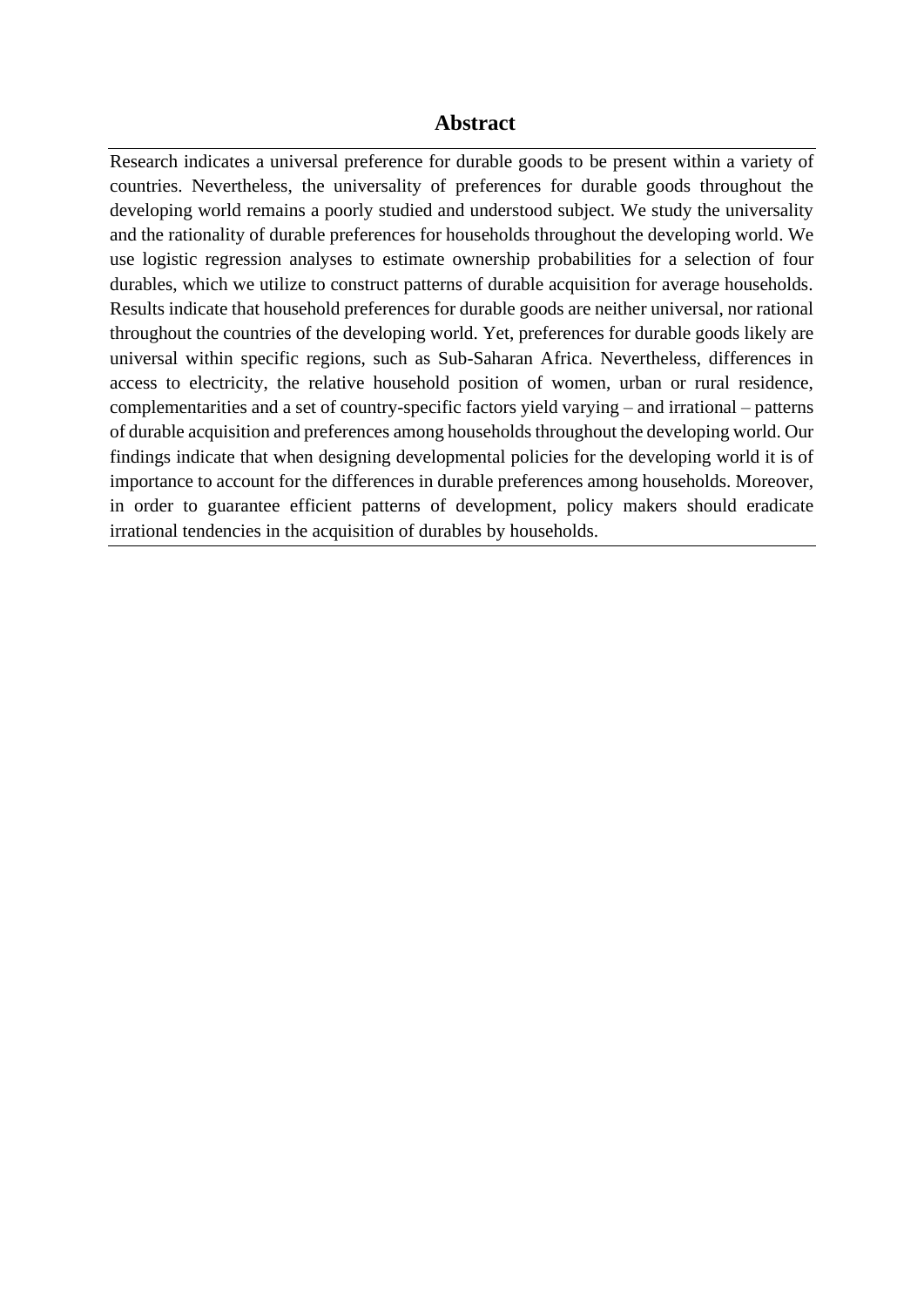# **Table of Contents**

| 1. |        |                                                                              |  |
|----|--------|------------------------------------------------------------------------------|--|
| 2. |        |                                                                              |  |
|    | 2.1.   |                                                                              |  |
|    | 2.2.   |                                                                              |  |
|    | 2.2.1. | Deviations in the Acquisitional Patterns and Preferences of Durables  4      |  |
|    | 2.2.2. | The Ownership of Radios, Televisions, Motorbikes and Refrigerators 5         |  |
|    | 2.3.   |                                                                              |  |
|    | 2.4.   |                                                                              |  |
| 3. |        |                                                                              |  |
|    | 3.1.   |                                                                              |  |
|    | 3.1.1. |                                                                              |  |
|    | 3.1.2. |                                                                              |  |
|    | 3.2.   |                                                                              |  |
|    | 3.2.1. |                                                                              |  |
|    | 3.2.2. |                                                                              |  |
|    | 3.2.3. |                                                                              |  |
|    | 3.2.4. |                                                                              |  |
| 4. |        |                                                                              |  |
|    | 4.1.   |                                                                              |  |
|    | 4.2.   |                                                                              |  |
|    | 4.2.1. |                                                                              |  |
|    | 4.2.2. | Country-Specific Effects: The Peculiar Cases of Armenia and South Africa  20 |  |
|    | 4.3.   |                                                                              |  |
| 5. |        |                                                                              |  |
|    |        |                                                                              |  |
|    |        |                                                                              |  |
|    |        |                                                                              |  |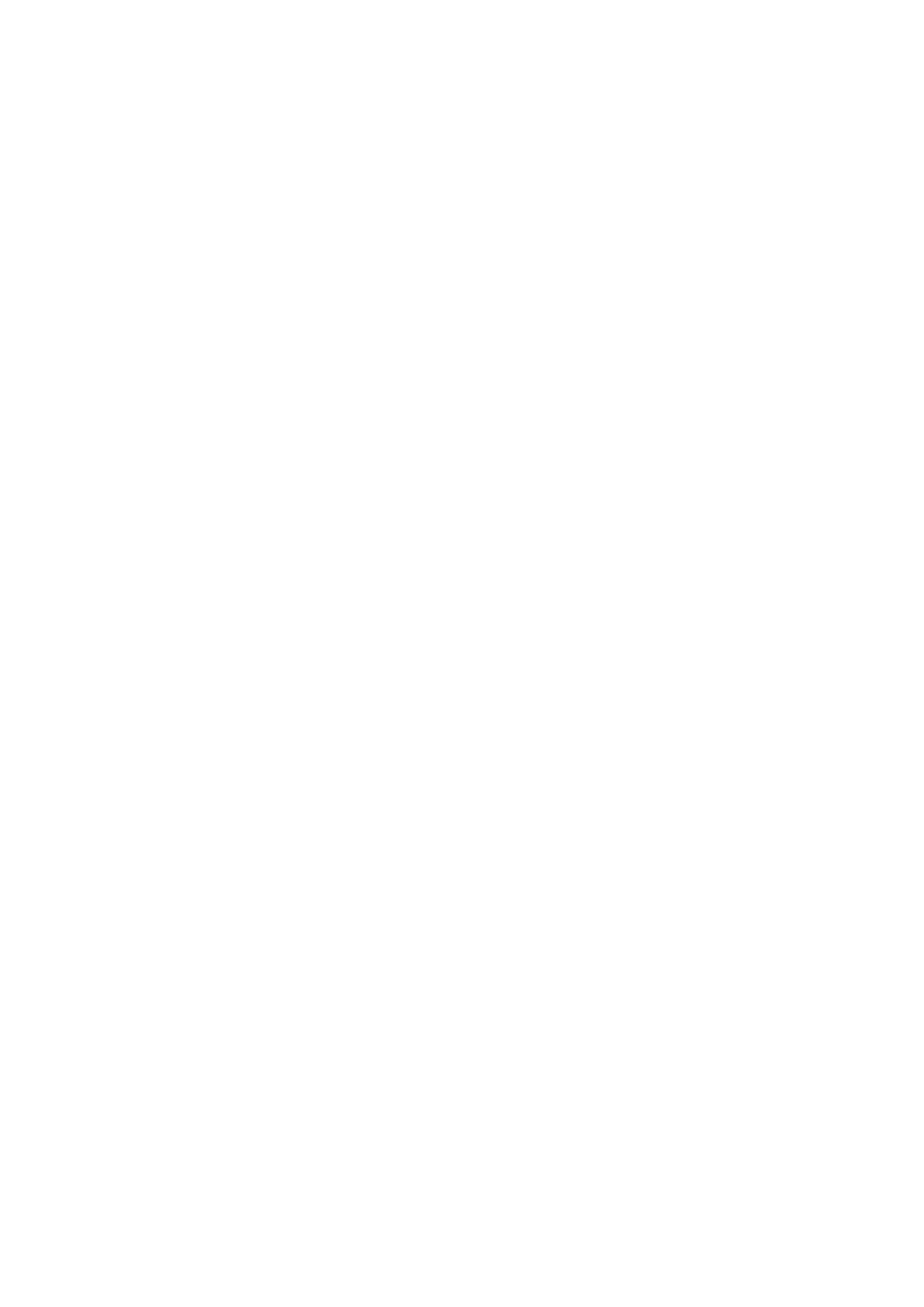#### <span id="page-4-0"></span>**1. Introduction**

Research has shown that preferences are universal – e.g. consistently similar – among humans in some instances (Cardoso et al., 2014 ; Rieger et al., 2021, House & Ozdenoren, 2008), but not in others (Taylor et al., 2013, Shackelford et al., 2005, Attema et al., 2018). In economics such preferential universality is often addressed by theoretical game-situations where different preferences can be explained by different payoffs and opportunity costs (Ganguli et al., 2016). In the real-world economic preferences vary by a wide variety of factors, such as demographic factors. Demographic factors – such as gender and age – cause economic preferences to vary on a spatial level. Nevertheless, economic preferences – such as time and risk preferences – are likely to some extent universal within and across countries (Falk et al., 2018). Hence, there is evidence supporting the potential presence of universal economic preferences.

Nevertheless, it remains doubtful whether similar support applies to the universality of durable preferences. Durables are characterised as consumer goods with a long lifetime, frequent usage and a relatively low repurchasing frequency. Examples are televisions, washing machines, refrigerators, furniture and vehicles (Dziechciarz & Dziechciarz-Duda, 2017). Research on the universality of durable preferences is scarce. A particular knowledge gap is that the universality of durable preferences in the developing world is poorly understood.

Research on the universality of durable preferences throughout the developing world is scarce, or the provided evidence is indirect. Indirect evidence has been uncovered by Smits & Steendijk (2015). They uncover a high correlation between regional indices of the International Wealth Index (IWI) – an index measuring well-being based on the possession of durables and assets – and the aggregated IWI-index for the developing world. In other words, across the developing world households appear to show some universality in the build-up of their possessions of durables. Such result ignites interest in whether household preferences for durables are universal throughout the developing world.

Nevertheless, such universality has not been adequately studied yet. Research on the universality of durable preferences has focused mainly on establishing universal patterns of durable acquisition for specific – mostly developed – countries such as Israel (Fishelson, 1970), the United Kingdom (Hebden & Pickering, 1974 ; Dawson, 1953), the United States (Dickson et al., 1983), Australia (Soutar & Cornish-Ward, 1997 ; Soutar et al., 1990) and China (Hu et al., 1989). Others merely studied specific societal subgroups, such as Jewish families (Paroush, 1965). The universality of durable preferences has been scarcely studied for the widespread developing world, for which research usually restricts to a small selection of specific developing countries such as Brazil (Wells, 1977) and Egypt, Turkey and Morocco (Bérenger et al., 2013).

In addition, research on durable preferences has been steered towards fulfilling purposes of informing marketeers and providing guidance to cyclical policies (Kasulis et al., 1979 ; Fishelson, 1970). Durable preferences and their resulting patterns of durable acquisition have been limitedly linked to their potentially large role in well-being and development. Such is especially important in the developing world where durables can play an important role in stimulating development. Furthermore, ambiguity roams within research on durable preferences, as a wide variety of different patterns of durable acquisition – and hence different durable preferences – has been identified to persist in different countries (Paroush, 1965 ; Hu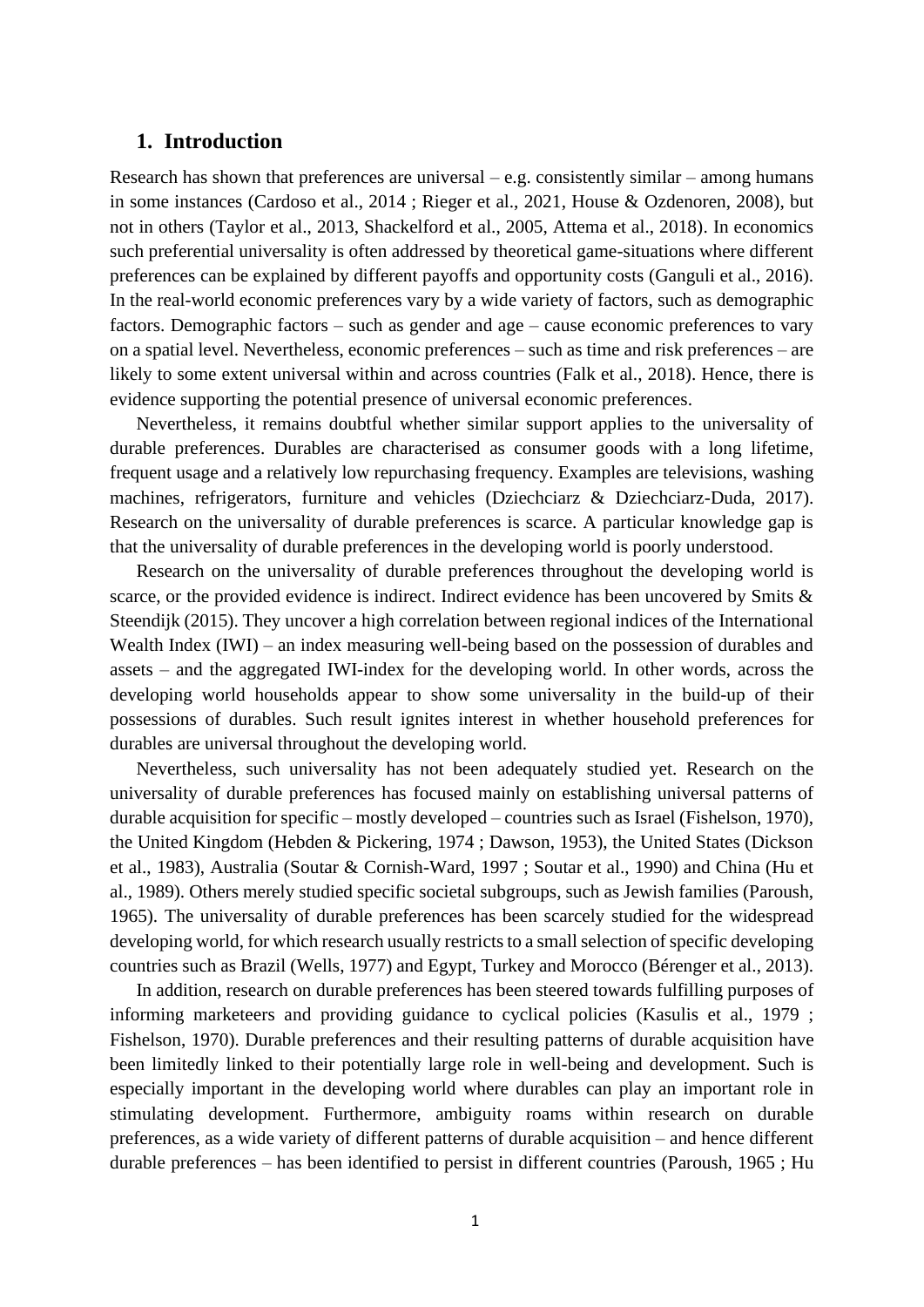et al., 1989 ; Dawson, 1953). More evidence for a broader variety of countries and durables is required to potentially uncover unambiguous, universally valid patterns of durable preferences and acquisition (Clark & Soutar, 1982). Specifically, there is a need for more evidence on durable preferences throughout the developing world. Consequently, a question which remains unresolved is: *"Can a universal pattern of durable preferences be identified throughout the developing world?"*. In answering this question the current paper contributes to the existent literature by providing evidence on the universality of durable preferences among households for a large variety of developing countries. Currently such evidence is fiercely lacking.

The research question is addressed by means of logistic regression analyses. Householdlevel data from the Global Data Lab's Demographic Household Surveys (Global Data Lab, 2021) is utilized. Resultingly, 137.078 households from a variety of 11 different developing countries are under study for the year 2016. The dependent variables consist of binary coded dummies on the possession of radios, motorbikes, televisions and refrigerators. The independent variables consist of factors causing deviations in patterns of durable acquisition, such as access to electricity, urban residence, complementarity and the relative position of women in the household, as measured by the age difference between husbands and wives.

The results show no universal durable preferences to persist throughout the entire developing world, as spatial country -and regional-level variation in patterns of durable acquisition is uncovered. Nevertheless, durable preferences appear to be universal within certain specific regions and across specific countries. For instance, the households of most countries in Sub-Saharan Africa exert similar durable preferences. In addition, households throughout the developing world are found to mostly exert irrational preferences for durables.

Furthermore, the research has important societal implications. It is of importance to study durable preferences for households in the developing world, as the development of such households partially depends on the order in which they acquire durables. Durables usually provide positive effects on well-being, but these effects vary in magnitude and strength (Sahn & Stifel, 2000). As of such, it may be argued that some durables should be preferred over other durables in acquisitional patterns. For instance, refrigerators may provide large positive effects on well-being, but at relatively large acquisitional and usage costs. Therefore, households should prioritize more cost-efficient durables than the refrigerator – such as the radio – in their acquisitional patterns in order to follow efficient patterns of development. Such especially applies to the developing world, where many durables have not yet been diffused across countries. For instance, the presence of refrigerators is fairly small in most developing countries. As soon as a variety of durables diffuses throughout the developing world it is of importance that households efficiently prefer the acquisition of different durables. As of such, it is crucial for the development of the developing world that we understand the patterns in which households throughout the developing world prefer and hence acquire durables.

The paper is structured as follows. Chapter 2 expands on the theoretical framework and provides our hypotheses. Chapter 3 introduces the data and our empirical approach. Chapter 4 provides the results. Chapter 5 concludes, discusses and provides recommendations for further research. The paper is concluded with a bibliography and an appendix.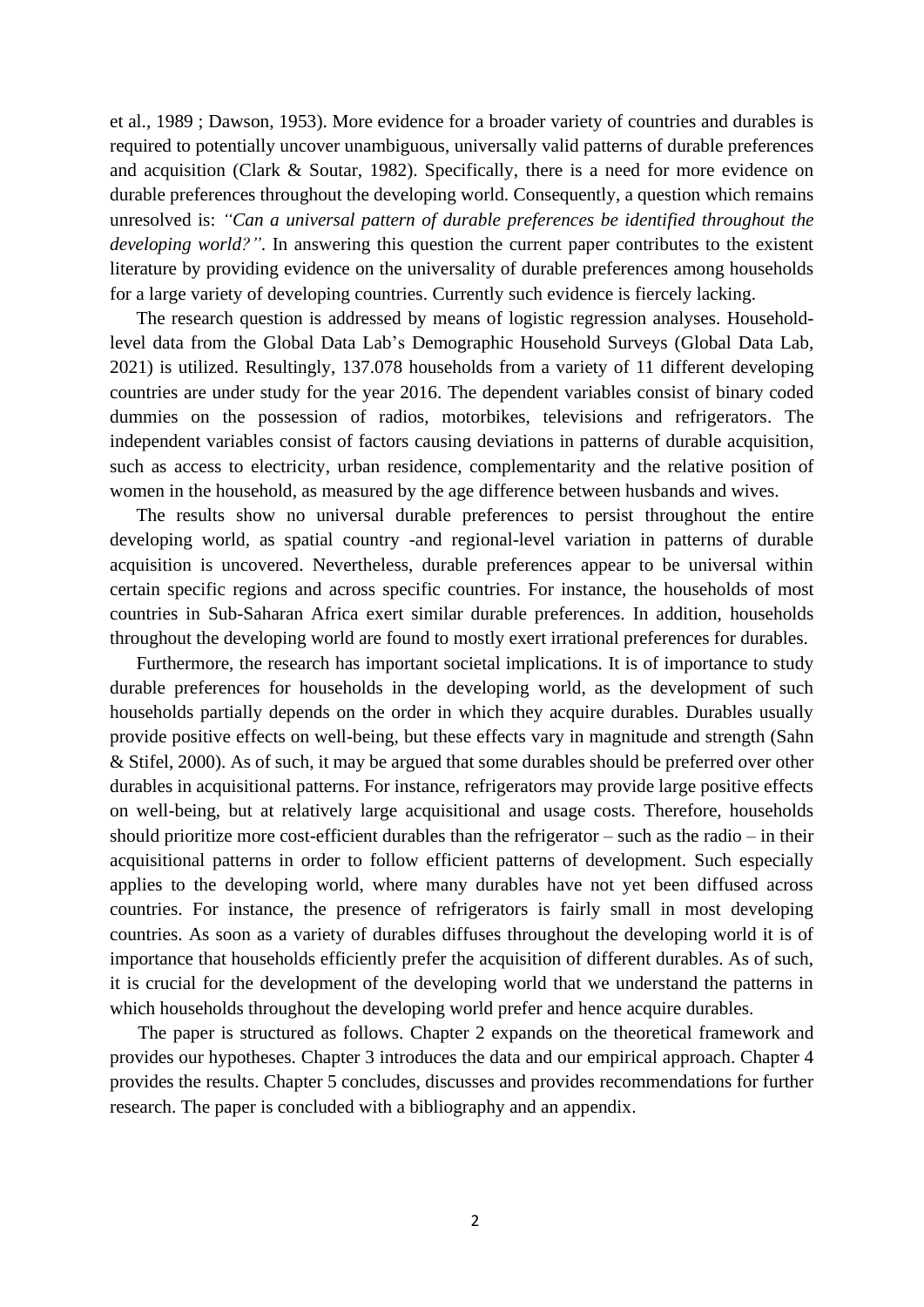#### <span id="page-6-0"></span>**2. Theoretical Background**

In this section the widespread effects of durables on well-being are assessed (2.1). Thereafter several previously uncovered universal patterns of durable acquisition (2.2), the factors potentially influencing such patterns (2.2.1) and the factors influencing the ownership of the specific durables under study are discussed (2.2.2). Afterwards, a subjectively rational pattern of durable acquisition is constructed (2.3). Lastly, we conclude with our hypotheses (2.4).

#### <span id="page-6-1"></span>*2.1. Durables and Well-Being*

Durables influence well-being on a wide variety of aspects, such as health, education, the maintaining of waged labour and connectivity. For instance, the ownership of high-quality sanitation and refrigerators are both linked with higher levels of health. High-quality sanitation highly benefits individual and communal health by preventing faecal contamination of drinking water and thereby preventing diseases to spread fast (Reddy & Snehalatha, 2011). Refrigerators allow better preservation of food, medicine and harvests, in turn avoiding health risks and costly wastage (N'Tsoukpoe et al., 2014). Additionally, refrigerators allow food and medicine to be bought in advance, which saves frequent trips to markets and stores. In similar fashion, washing machines allow washing automatically instead of by hand, thereby saving valuable time and energy (Dhanaraj et al., 2018). Hence, durables like refrigerators and washing machines may be considered as 'household burden-relieving' durables. As the burden of household work generally falls upon women, such durables empower women by allowing the saved time and energy to be used for education or waged labour, and hence personal development.

Moreover, bicycles and motorized vehicles can be crucial in enjoying education, receiving medical care or maintaining waged labour (Dawson, 1953). They allow travelling faster and further than on foot. This especially benefits those residing in remote areas, as travelling large distances on foot takes up large amounts of time and opens up potential for health issues and injuries. Bicycles lower the duration and physical burden of travelling, but still require relatively large physical action, especially in hilly areas and during long-distance travelling. Motorized vehicles minimize or even completely eliminate the physical burden of travelling, thereby allowing even further travelling at even lower physical expense (Clark, 2005).

In addition, durables influence well-being by providing utility and enjoyment, which especially applies to electronics such as televisions. The ability to watch TV yields utility by avoiding boredom, connecting humans to the world, pleasuring and the facilitation of imagination and daydreaming (Clark, 2005), while potentially boosting linguistic learning among children (Lemish & Rice, 1986). Radios serve similar connectivity purposes as televisions. In fact, radios still serve as the main source of informing and spreading knowledge in most of the distant parts of the developing world (Myers, 2008 ; Wabwire, 2013). Telephones serve similar connectivity-purposes (Freedman, 1970), but their exact role in well-being highly deviates over time. At the beginning of the  $21<sup>st</sup>$  century phones merely functioned as connectors, today they for example serve as mini-computers, wallets and professional cameras.

Evidently, durables affect well-being in different magnitudes. Moreover, specific types of durables serve specific purposes and thereby affect specific parts of well-being. Consequently, human preferences for durables might not be similar, for which the existence of universal durable preferences might be challenged.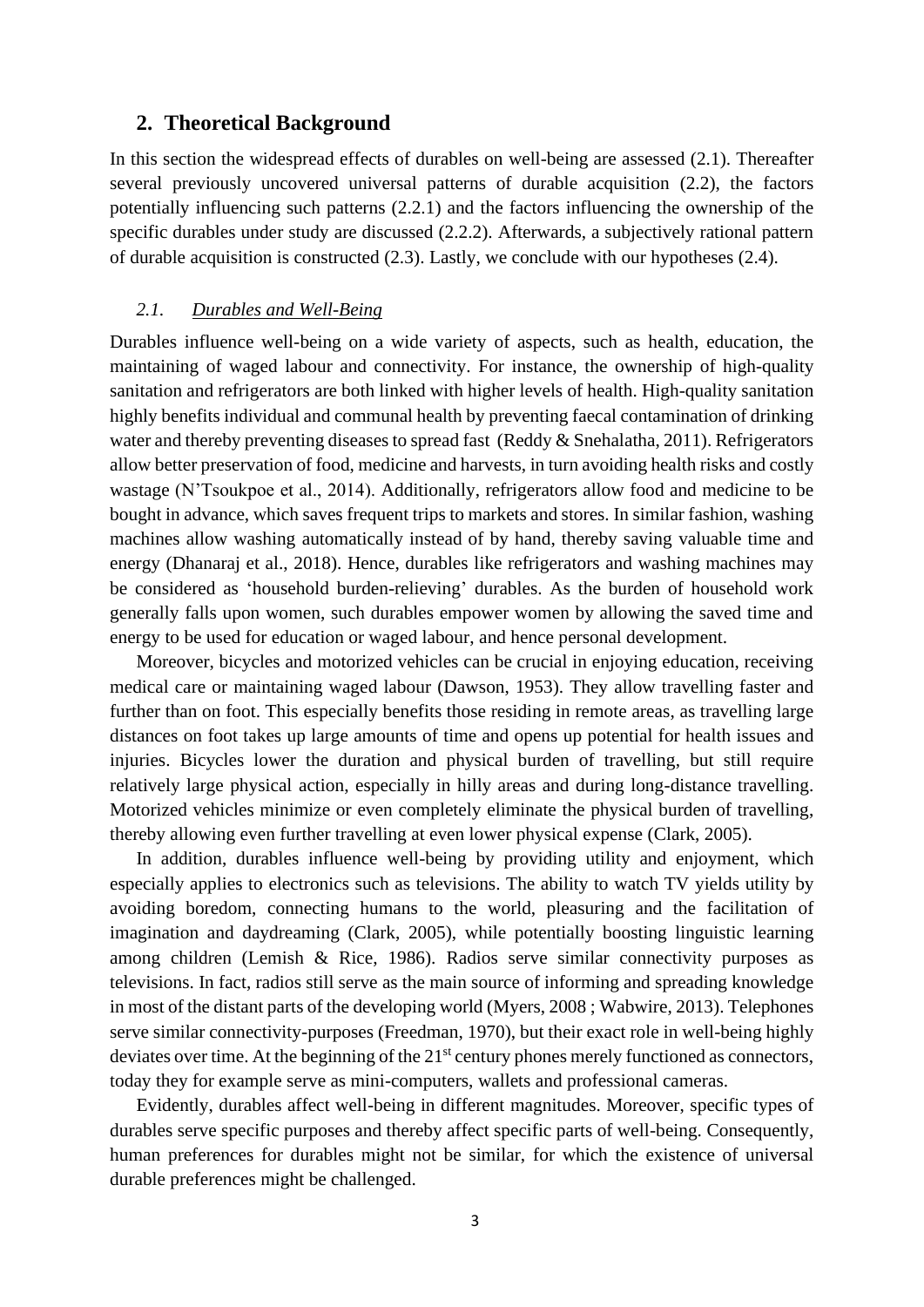#### <span id="page-7-0"></span>*2.2. Universal Patterns of Durable Acquisition*

Nevertheless, universality of preferences exists among humans in some instances (Cardoso et al., 2014 ; Rieger et al., 2021), for example as of pressures of conformity (House & Ozdenoren, 2008). Similar preferential universality is uncovered for durable preferences within specific countries. The universality of durable preferences is generally tested by establishing patterns of durable acquisition. In doing so, Paroush (1965) has identified a persistent "*gas cooker – vacuum cleaner – washing machine – refrigerator*" pattern to be universal within Israel and the United Kingdom. Kumar & Sarkar (2008) identify a "*television – refrigerator – telephone*" pattern in India. Dickson et al. (1983) identify a "*refrigerator – washing machine – television*" pattern in the United States. Wells (1977) identifies a "*radio – television – refrigerator – washing machine – vehicles*" pattern in Brazil. Bérenger et al. (2013) identify a "*television – refrigerator – washing machine – car*" pattern in Egypt, Turkey and Morocco.

Evidently, different universal patterns of durable acquisition persist in different countries. Hence, if acquisitional patterns highly deviate among countries, it becomes questionable how a 'global' universal pattern of acquisition could even be viably constructed. Nevertheless, one way to construct such pattern is to assume humans to be rational consumers. Rational consumers adopt an acquisitional pattern which prefers durables with the largest positive effects on well-being, given financial possibilities. Hence, preferences rely on the cost effectiveness – for instance, the utility per dollar – of respective durables (Fishelson, 1970).

Nevertheless, it is close to impossible to pinpoint exact numerical effects on well-being for respective durables. Therefore, an objectively rational universal pattern of acquisition cannot be constructed. In fact, even if such rational pattern would be constructable households are not expected to follow such pattern for several reasons. For instance, durables may affect wellbeing differently in different countries or regions (Sahn & Stifel, 2000). Additionally, and more importantly, humans are only boundedly rational (Lorkowski & Kreinovich, 2018). The next section dives deeper in a larger variety of factors influencing decisions of durable acquisition and thereby influencing both the rationality and universality of durable preferences.

#### <span id="page-7-1"></span>*2.2.1. Deviations in the Acquisitional Patterns and Preferences of Durables*

As Falk et al. (2018) argue, gender and age can be decisive factors in the deviation of universal preferences. Similar applies to deviations in rational and universal durable preferences. At different ages – and hence at different stages in life – people have different wants and needs. In other words, utility functions change over time (Paroush, 1965 ; Hebden & Pickering, 1974). Hence, preferential rationality becomes a time-dependent concept, as at different ages different durables are preferrable. Similar logic applies to gender, as women have different preferences in acquiring durables than men. As women are traditionally responsible for household work they prefer the acquisition of household burden-lowering durables, such as refrigerators and washing machines (Dhanaraj et al., 2018). Men likely prefer such durables less than women. Hence, differences in gender might cause differences in durable preferences.

Furthermore, ownerships of different durables are not completely independent. Some durables may be considered 'complementary durables', for which the ownership of a certain durable positively relates to the ownership of another durable. Washing machines and refrigerators can be identified as such complementary goods, as they are both female-preferred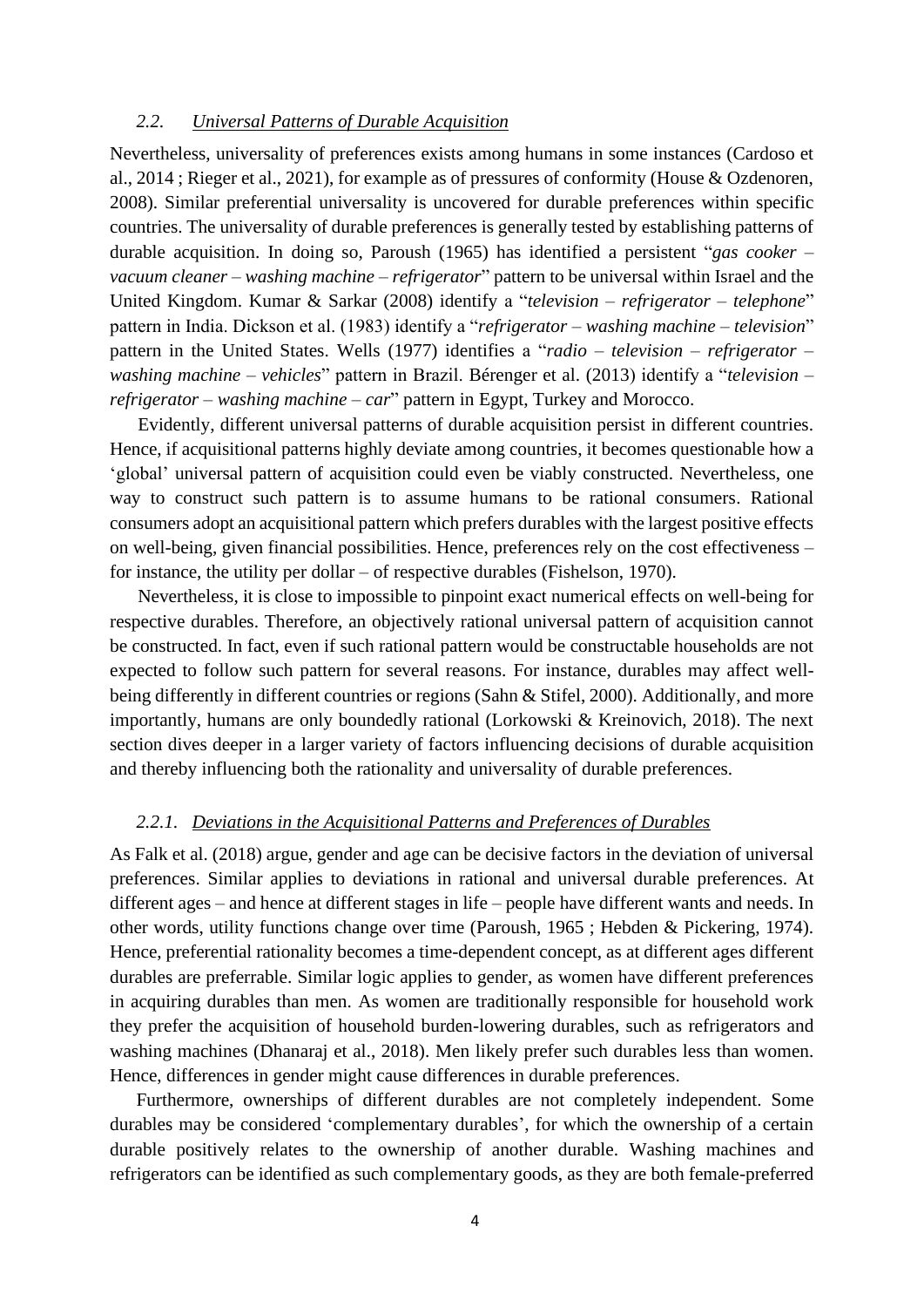durables (Hu et al., 1989). Such complementarity indicates a high probability of owning a washing machine when owning a refrigerator, and vice versa. Henceforth, complementarity might bring durables to positions in patterns of durable acquisition where they would rationally not belong, but where they are placed as of their close association and correlation – e.g., complementarity – with the ownership of other durables.

In addition, several external factors influence durable preferences, such as reputation. Reputational consumption leads to the acquisition of high-reputation durables – such as cars – despite potentially limited effects on well-being (Van Kempen, 2007 ; Clark, 2005), for instance as of pressures of conformity which tend to converge durable preferences among humans (House & Ozdenoren, 2008). More influentially, access to complementary goods affects acquisitional decisions on durables. Durables might require complementary goods – such as gas, a constant supply of electricity or piped water – in order to function properly. Exemplary, refrigerators can only function if there is constant access to electricity, while washing machines constantly need a supply of both electricity and water. This could especially lead to differences in patterns of durable acquisition between urban and rural households. Rural households often lack access to electricity, for which it is fruitless to acquire electricity-driven durables (Van Kempen, 2007 ; Dhanaraj et al., 2018 ; N'Tsoukpoe et al., 2014). Differences also persist between countries, as electrical access still largely varies among countries (The World Bank, 2021a ; The Economist, 2019 ; Ritchie & Roser, 2019). In similar fashion, rural areas usually lack functioning drainage and sewerage which are crucial complementary goods for functioning latrines (Cairncross, 2003). Complementarity is also seen in the form of 'usage-costs'. For instance, motorized vehicles not only require gasoline to function, but also require proper and timely maintenance (Fishelson, 1970). Hence, the possibility of enquiring adequate maintenance can be a decisive factor in acquisitional decisions on durables.

Furthermore, urbanization largely affects durable preferences and acquisitions. For instance, rural areas may entail larger travelling distances with rougher terrain than urban areas, which likely enhances the need for vehicles. Moreover, clear differences seem to persist in the presence of televisions and radios between urban and rural areas. In urban areas televisions are dominantly present as information-receptive durables. Radios usually serve this purpose in rural areas. Such difference may for example arise from differing quality, presence and frequency of cable networks between distant rural areas and urban areas (Myers, 2008).

#### <span id="page-8-0"></span>*2.2.2. The Ownership of Radios, Televisions, Motorbikes and Refrigerators*

In this paper we specifically study the preferences for and the acquisition of radios, televisions, motorbikes and refrigerators. In the previous section many factors have been provided which influence the acquisition of durables. Here we summarize the factors influencing the ownership of the respective durables under study. Firstly, as refrigerators and televisions need constant supply of electricity, access to electricity likely positively influences the probabilities of owning these durables. Radios serve as alternatives to televisions for receiving information and gathering knowledge, as they do not require constant supply of electricity (Myers, 2008). Hence, the probability of owning a radio might be negatively affected by access to electricity.

Complementarities likely influence probabilities of ownership, as illustrated by Hu et al. (1989). As argued before, radios potentially serve as alternatives to televisions. In other words,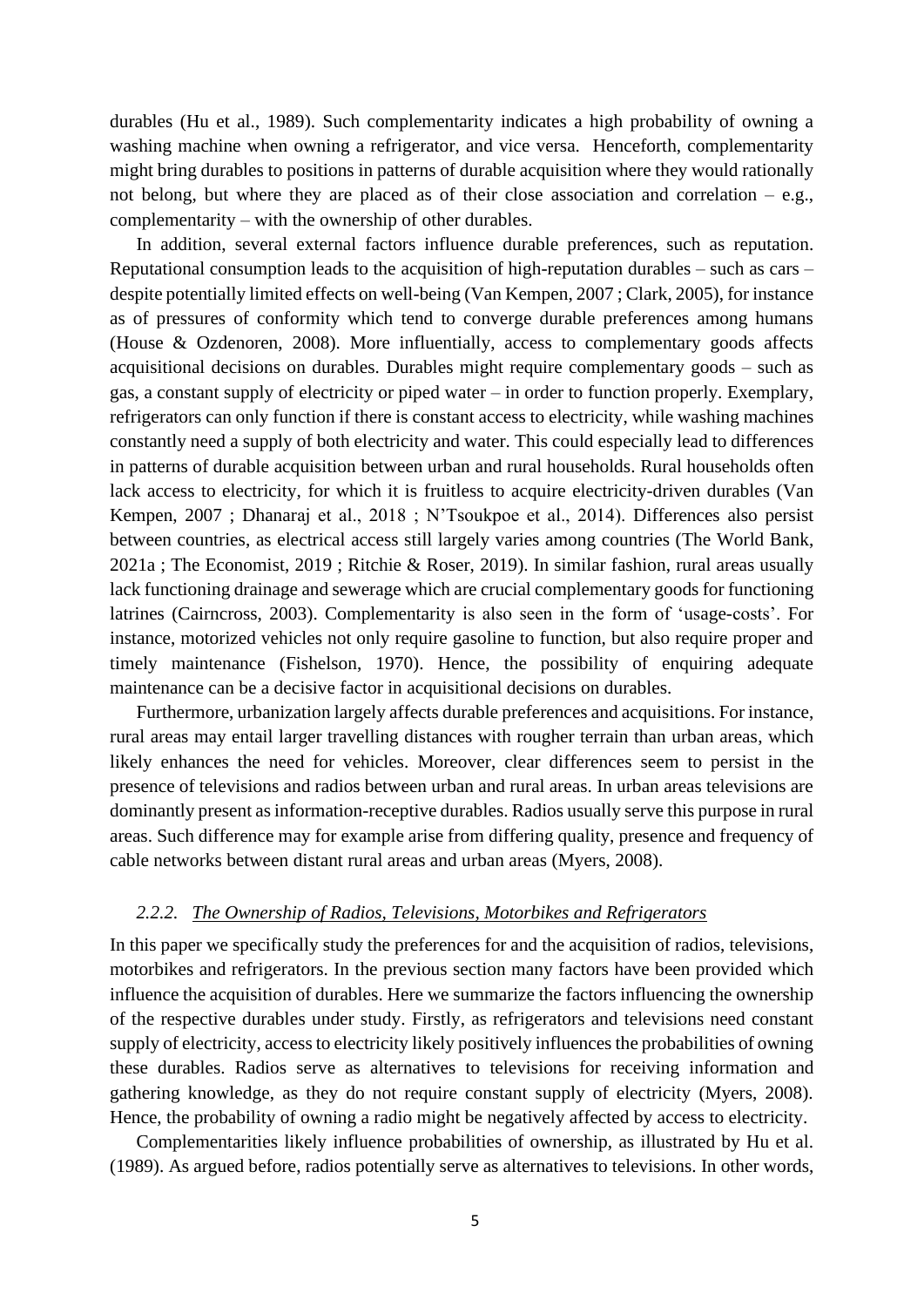households are expected to acquire either a television or radio. Hence, television ownership is expected to negatively affect radio ownership and vice versa.

The relative household position of women is expected to positively affect the ownership of refrigerators and to negatively affect the ownership of televisions, as women prefer the acquisition of refrigerators. Televisions are expected to be especially prioritized by men.

Urban residence is expected to positively affect the ownership of televisions, while negatively affecting the ownership of radios and motorbikes. In urban areas televisions are generally preferred as information-receiving durables, a role which is preferably provided by radios in rural areas (Myers, 2008 ; Wabwire, 2013). In addition, in rural areas travelling distances are expected to be larger and rougher of terrain than in urban areas. Hence, the necessity for motorbikes is expected to be larger in rural areas than in urban areas.

#### <span id="page-9-0"></span>*2.3. Subjectively Rational Patterns of Durable Acquisition*

The previous sections have indicated that the potential presence of universal durable preferences can be challenged. Universality may be assumed if humans show rational preferences for durables, but many factors appear to cause deviations from rationality. However, such variations can be accounted for. For instance, we can account for differences in access to electricity and urban residence. The remaining problem is the inexistence of an objectively rational pattern of durable acquisition. We cannot construct an objectively rational pattern which humans are expected to follow in a universal manner. Nevertheless, subjective rationality of acquisitional patterns may be argued. Such rational patterns would not assume a closed-ended truth or reality but would rather shine a light on patterns of acquisition which can be accepted as rational. For the four durables under study in this paper such pattern may likely resemble "*Radio – Motorbike – Refrigerator – Television*"*.*

Radios connect humans to the world and serve as important facilitators of gathering information and knowledge at low usage of electricity and low acquisitional costs. Hence, the durable is highly cost effective (Myers, 2008 ; Hussain & Tongia, 2007 ; Wabwire, 2013). As of such, rational consumers are expected to prefer and prioritize radios in their acquisitional patterns. In other words, once funds are available to a household it would be most rational to spend it first on a relatively cheap and effective radio before other durables are acquired.

Motorbikes allow large distance travelling at a low physical burden, thereby connecting people to the world and to services largely important for survival and prospering, such as healthcare, education and waged labour. They also serve as household-burden lowering durables, as they allow motorized transport to markets and stores, thereby saving time and energy. Motorbikes fulfil this purpose at lower physical burden than bicycles (Clark, 2005) and at lower costs than cars (Dawson, 1953). As of such, motorbikes are quite cost-effective durables. Nevertheless, they should not be preferred over radios, as motorbikes still have relatively large acquisitional and usage costs – for example in terms of maintenance and gasoline – compared to radios which often merely require periodical renewal of batteries.

Refrigerators serve a double purpose in enhancing well-being. They empower women by saving them valuable time in household work, but also secure food, medicine and harvest quality, thereby lowering health risks and wastage (N'Tsoukpoe et al., 2014). However, refrigerators require a large constant supply of electricity, while scarcity tends to cause the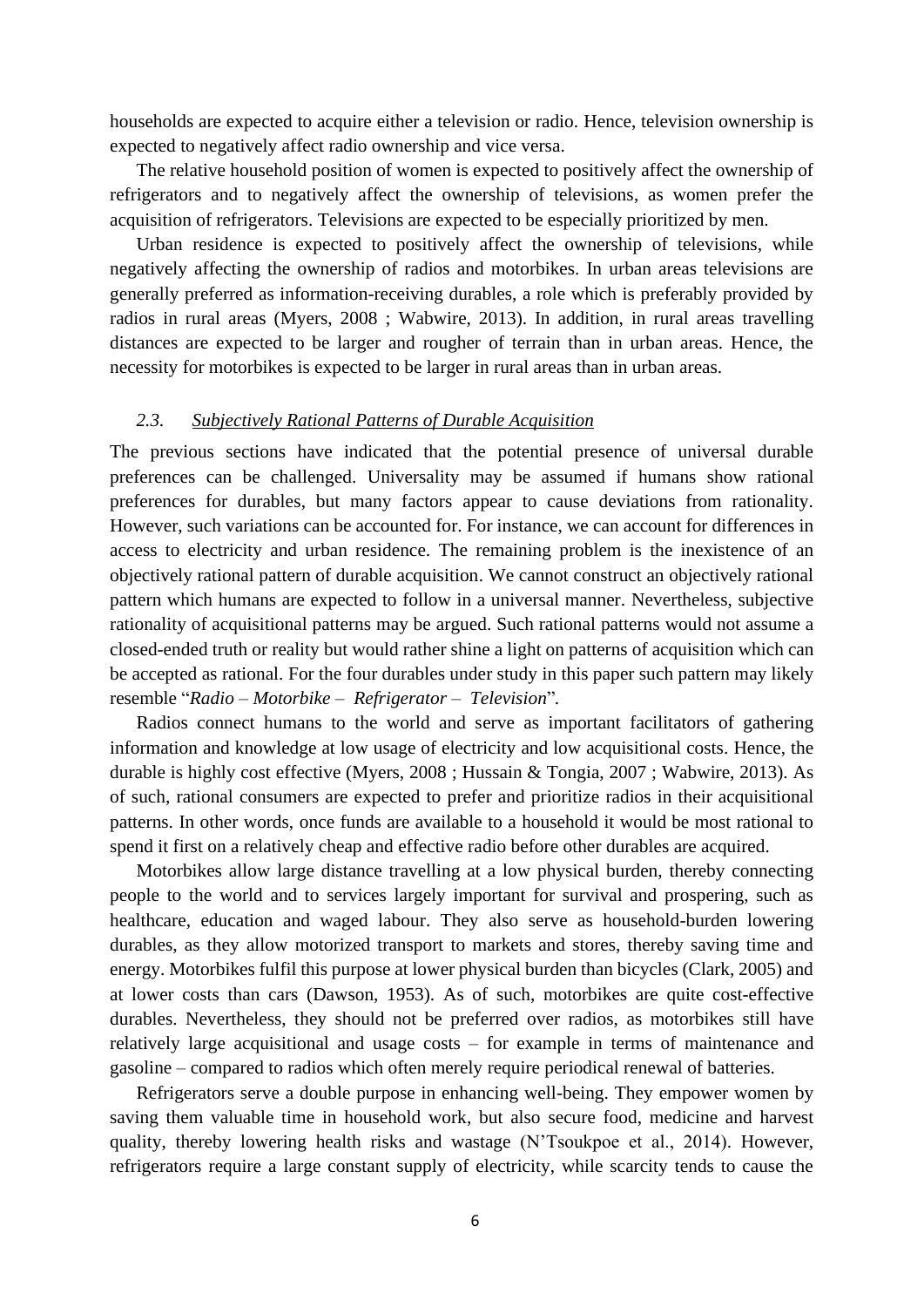acquisitional costs of refrigerators in the developing world to be relatively large. Hence, refrigerators are less cost-effective durables than radios and motorbikes.

Televisions serve less crucial roles in the well-being of households, as they are considered 'convenience durables' by serving purposes of avoiding boredom and providing pleasure (Clark, 2005 ; Dawson, 1953). Even though televisions provide educational roles towards children (Lemish & Rice, 1986) their acquisition is not considered crucial for development and well-being. Moreover, televisions have high acquisition and usage costs – such as the costs of getting cable networks – which results in a relatively low cost-effectiveness, especially compared to radios (Myers, 2008). Therefore, televisions may be considered as luxury goods. Hence, we expect that rational households use their funds to acquire efficient durables such as refrigerators, radios and motorbikes first, while postponing the acquisition of a television.

#### <span id="page-10-0"></span>*2.4. Hypotheses*

To reiterate briefly, research has uncovered durable preferences to be universal within certain countries by establishing patterns of durable acquisition. We expect to uncover similar evidence for the universality of durable preferences on a large scale among households of the developing world when establishing and comparing their patterns of durable acquisition. Especially when assuming humans to be rational we expect them to show similarity in their preferences for durables. Any factor causing deviations in durable preferences – and hence in patterns of durable acquisition – can be accounted for in the analysis. For instance, we can control for differences in access to electricity among various households. Hence, the following is hypothesized:

#### *H1: "Households in the developing world follow a universal pattern of durable acquisition"*

Furthermore, we expect that rationality and universality go hand in hand. If the households of the developing world are found to exert similar, universal durable preferences we assume the possibility that such universality may be the result of the underlying rationality of households. More specifically, if households throughout the developing world follow the same patterns of durable acquisition we assume that one of the factors causing such patterns to be similar may be rationality. Every rational consumer is namely expected to follow the same pattern of durable acquisition. In our particular case, a pattern of durable acquisition which is rational may be subjectively argued to be *"Radio – Motorbike – Refrigerator – Television"*. The factors which may cause irrational deviations in the patterns of acquisition are expected to be accountable for. As of such, the following is hypothesized:

# *H2: "The uncovered pattern of durable acquisition can be subjectively considered rational"*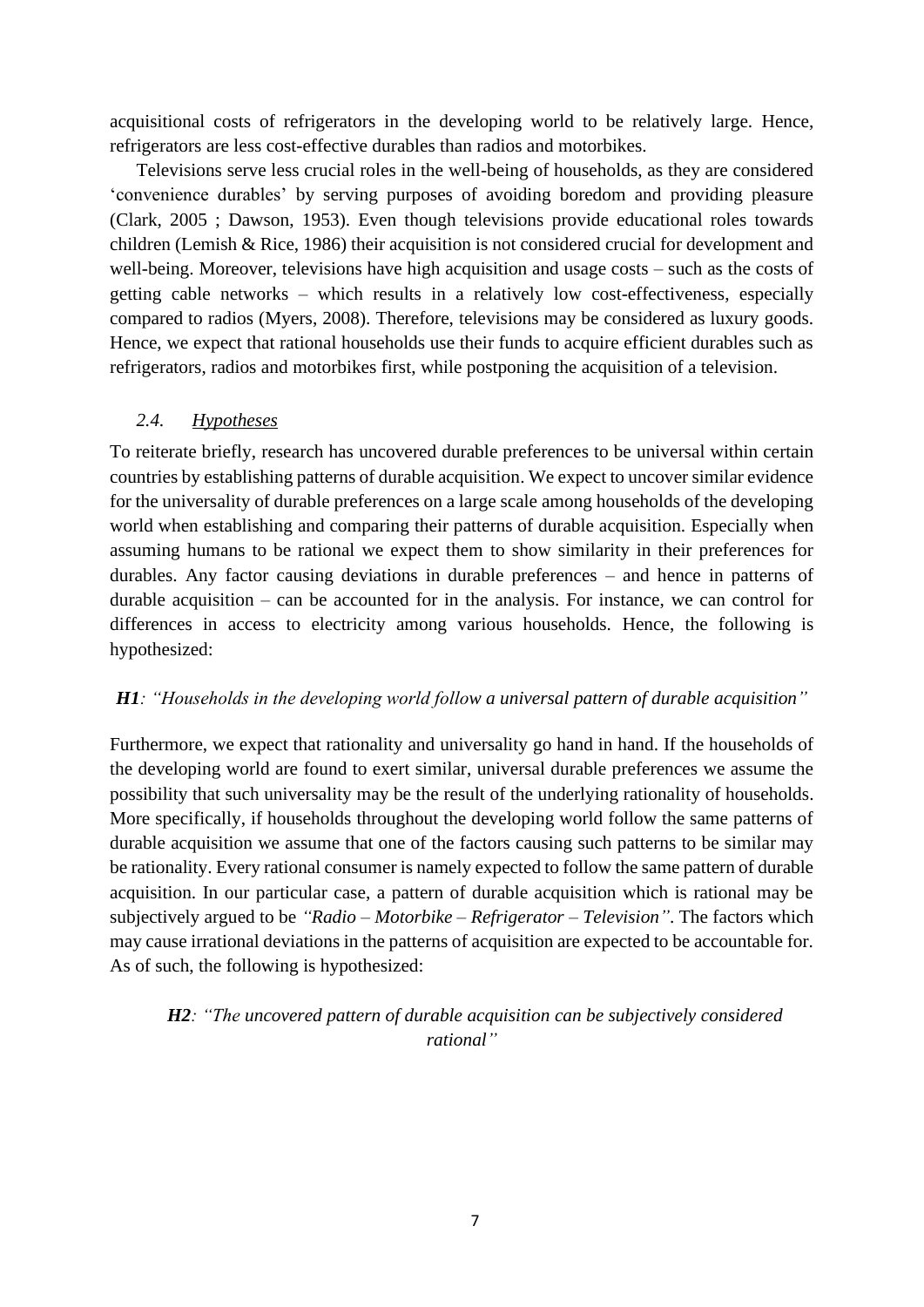#### <span id="page-11-0"></span>**3. Methodology**

#### <span id="page-11-1"></span>*3.1. Data*

The paper utilizes household data from the Demographic and Health Surveys (DHS; *<https://www.dhsprogram.com/>*). The data is derived from the Global Data Lab (2021). The DHS are large and representative surveys which collect household data on a vast array of topics (Alcorta et al., 2018). A sample of respondents is drawn for the year 2016. The sample is based on data availability, as we have selected households providing complete sets of data on all variables. Data is most widely available for the year 2016. In addition, 2016 is the most recent year for which data is available. Recency provides the largest chance on representative and available data, as households' acquisitional preferences usually only become visible when they actually succeed in acquiring durables (Namias, 1959). However, households can only acquire durables when these are available. Recent data yields higher chances of durable availability, as over time durables expand in presence within countries (Comer & Wikle, 2008 ; Wells, 1977). This selection leads to a sample of households from 11 different developing countries which provide complete sets of data on all variables included in the analysis. Resultingly, 137.078 households are under study for a variety of countries from Europe, Sub-Saharan Africa, South-Asia and South-East Asia & the Pacific (see appendix table 1).

#### <span id="page-11-2"></span>*3.1.1. Dependent and Independent Variables*

The dependent variables consist of binary coded dummy variables on durable possession for motorbikes, refrigerators, televisions and radios indicating possession (1) or no possession (0) of a respective durable by a respective household. The selection of durables under study is driven by data availability, definability and stability. As we aim to study a broad sample of households from multiple countries, data availability has been a decisive factor in durable selections. The four selected durables provide widely available data, while other durables such as washing machines and computers are generally suffering from missing or scarce data.

As for definability, the selected durables have clearly definable effects on well-being. Other durables such as clocks and furniture entail more difficulty to establish their respective roles in well-being. Cars could have been included, but they relate to motorbikes, as cars are expected to replace motorbikes once income is high enough (Dawson, 1953). Hence, we consider cars to be more 'high-end' durables which are limitedly possessed by households in the developing world. As for stability, the selected durables enjoy stable definitions and roles in human life over time. Other durables may experience unstable definitions and roles over time, such as phones. Phones have vastly evolved over time, leading to different roles of phones across time and space. On the contrary, the roles of the selected durables have remained essentially stable over time. Such is important, as time-differing roles of durables may result in different durable preferences over time, which makes the study of durable preferences rather difficult.

Moreover, a large variety of independent variables is included in the analyses. These are *Access to Electricity*, *Urban Residence*, *Complementarity* and *Age Difference (Husband-Wife)*. Note that some of these factors affect the ownership of specific durables; some durables are theoretically unaffected by certain factors. Nevertheless, the independent variables are included in each durable's ownership regression to avoid any potential bias. In addition, refrigerator and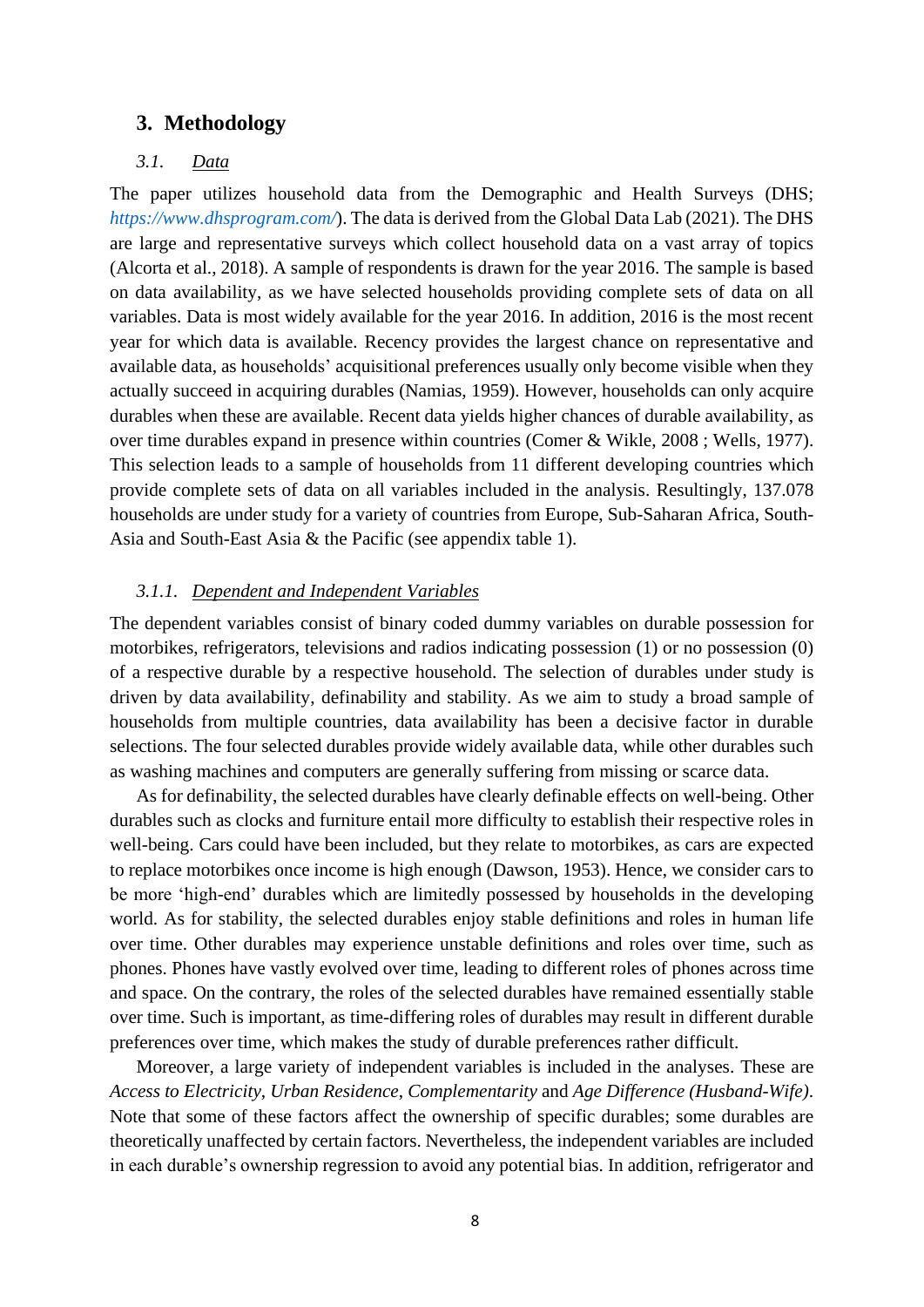motorbike ownership are not expected to display a specific complementary effect as independent variables. Nevertheless, these variables are included in each regression analysis.

*Access to Electricity* and *Urban Residence* are measured as binary coded dummies. The former indicates whether (1) or not (0) a household has access to electricity. The latter indicates whether the household resides in an urban (1) or rural (0) area. *Complementarity* entails the inclusion of the dependent variables on durable possession for the three durables not under study in the respective regression. For example, in the regression analysis of television ownership the ownership variables of the radio, motorbike and refrigerator are included as independent variables to account for any complementary effects. Note that these are measured as binary coded dummies, indicating whether (1) or not (0) a household possesses a durable.

*Age Difference (Husband-Wife)* is an interval variable ranging from -34 to 80. It is measured by subtracting the age of the wife from the age of the husband in the household. Higher scores indicate that the husband is relatively older than the wife, which indicates a lower relative bargaining power for the wife or women in the household. The age difference between husbands and wives provides us with a solid indicator of the relative position of women in the household, as large age differences between husbands and wives usually indicate low bargaining power of wives (Solanke, 2015). For instance, large age differences between husbands and wives likely indicate young age of women at the time of marriage, which is linked to a relatively low bargaining power of these women in the household (Abera et al., 2020).

An overview of the independent variables, including the way in which they are measured and the effects they are expected to display, is provided in table 2.

| <b>Variable</b>                                                                | <b>Measurement</b>       | <b>Values</b>                    | <b>Expected Effects</b> <sup>A</sup> |  |  |  |  |
|--------------------------------------------------------------------------------|--------------------------|----------------------------------|--------------------------------------|--|--|--|--|
| <b>Access to Electricity</b>                                                   | <b>Binary Coded</b>      | $0 = No$ Access to Electricity   | $(+)$ Refrigerator & Television      |  |  |  |  |
|                                                                                | Dummy                    | $1 = Access$ to Electricity      | $(-)$ Radio                          |  |  |  |  |
| <b>Urban Residence</b>                                                         | <b>Binary Coded</b>      | $0$ = Rural Residence $ 1$ =     | $(+)$ Refrigerator & Television      |  |  |  |  |
|                                                                                | Dummy                    | <b>Urban Residence</b>           | (-) Motorbike & Radio                |  |  |  |  |
| <b>Age Difference</b>                                                          | <b>Interval Variable</b> | The larger the value, the larger | $(+)$ Television                     |  |  |  |  |
| (Husband-Wife)                                                                 | (Ranging between -       | the age difference between       | (-) Refrigerator                     |  |  |  |  |
|                                                                                | 34 and 80)               | husband and wife, the lower      |                                      |  |  |  |  |
|                                                                                |                          | the relative position of women   |                                      |  |  |  |  |
| Complementarities                                                              |                          |                                  |                                      |  |  |  |  |
| <b>Ownership of Television</b>                                                 | <b>Binary Coded</b>      | $0 = No$ Ownership $ 1 =$        | (-) Radio                            |  |  |  |  |
|                                                                                | Dummy                    | Ownership                        |                                      |  |  |  |  |
| Ownership of                                                                   | <b>Binary Coded</b>      | $0 = No$ Ownership $ 1 =$        | No particular effect                 |  |  |  |  |
| Refrigerator                                                                   | Dummy                    | Ownership                        |                                      |  |  |  |  |
| <b>Ownership of Motorbike</b>                                                  | <b>Binary Coded</b>      | $0 = No$ Ownership $ 1 =$        | No particular effect                 |  |  |  |  |
|                                                                                | Dummy                    | Ownership                        |                                      |  |  |  |  |
| <b>Ownership of Radio</b>                                                      | <b>Binary Coded</b>      | $0 = No$ Ownership $ 1 =$        | (-) Television                       |  |  |  |  |
|                                                                                | Dummy                    | Ownership                        |                                      |  |  |  |  |
| A Refer to sections 2.2.1 & 2.2.2 for the evalenctions on the expected effects |                          |                                  |                                      |  |  |  |  |

*Table 2: Overview of the Independent Variables' Measurements and their Expected Effects* 

*<sup>A</sup> Refer to sections 2.2.1 & 2.2.2 for the explanations on the expected effects.*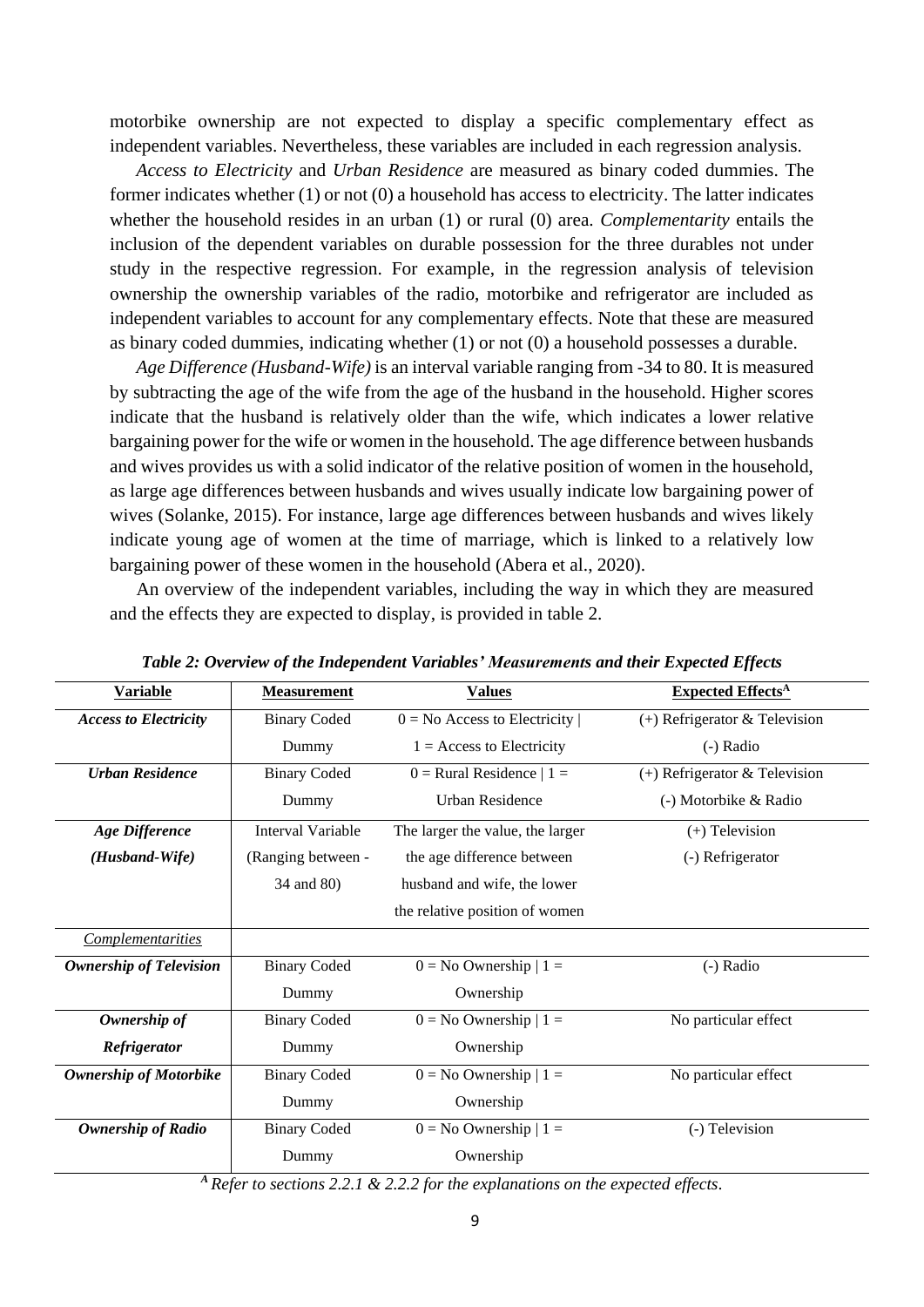The variable *Age Difference (Husband-Wife)* suffered from problematic outlying values. There appeared to be problematic outlying values for values  $\leq$  -6 and  $\geq$  15 (see appendix graph 1). As of such, we decided to remove observations displaying values ≤ -6 and ≥ 15 for *Age Difference (Husband-Wife)*, which resulted in a sample containing 137.078 households. The distribution of *Age Difference (Husband-Wife)* is displayed in graph 2. Resultingly, the variable shows a relatively normal distribution of its values, which does not display any significant bias or skewedness. The distributions of our dummy variables are depicted in table 3. Neither of the variables displays a peculiar distribution of its values. It does become evident that the television is a relatively widely owned durable, while the other durables are less widely owned. Furthermore, the majority of the households has access to electricity and lives in an urban area. As of such, the distributions of *Access to Electricit*y and *Urban Residence* are somewhat skewed, yet not in problematic proportions.

|                              | <b>Possession</b> | <b>Frequency</b> | <b>Percentage</b> |
|------------------------------|-------------------|------------------|-------------------|
| <b>Television</b>            | Yes(1)            | 73.593           | 53,7%             |
|                              | No(0)             | 63.485           | 46,3%             |
| Refrigerator                 | Yes(1)            | 35.826           | 26,1%             |
|                              | No(0)             | 101.252          | 73,9%             |
| <b>Motorbike</b>             | Yes(1)            | 39.499           | 28,8%             |
|                              | No(0)             | 97.579           | 71,2%             |
| Radio                        | Yes(1)            | 33.132           | 24,2%             |
|                              | No(0)             | 103.946          | 75,8%             |
| <b>Access to Electricity</b> | Yes(1)            | 96.693           | 70,5%             |
|                              | No(0)             | 40.358           | 29,5%             |
| Urban Residence              | Yes(1)            | 43.472           | 31,7%             |
|                              | No(0)             | 93.606           | 68,3%             |

*Table 3: Frequency Distributions of the Dependent and Independent Dummy Variables*



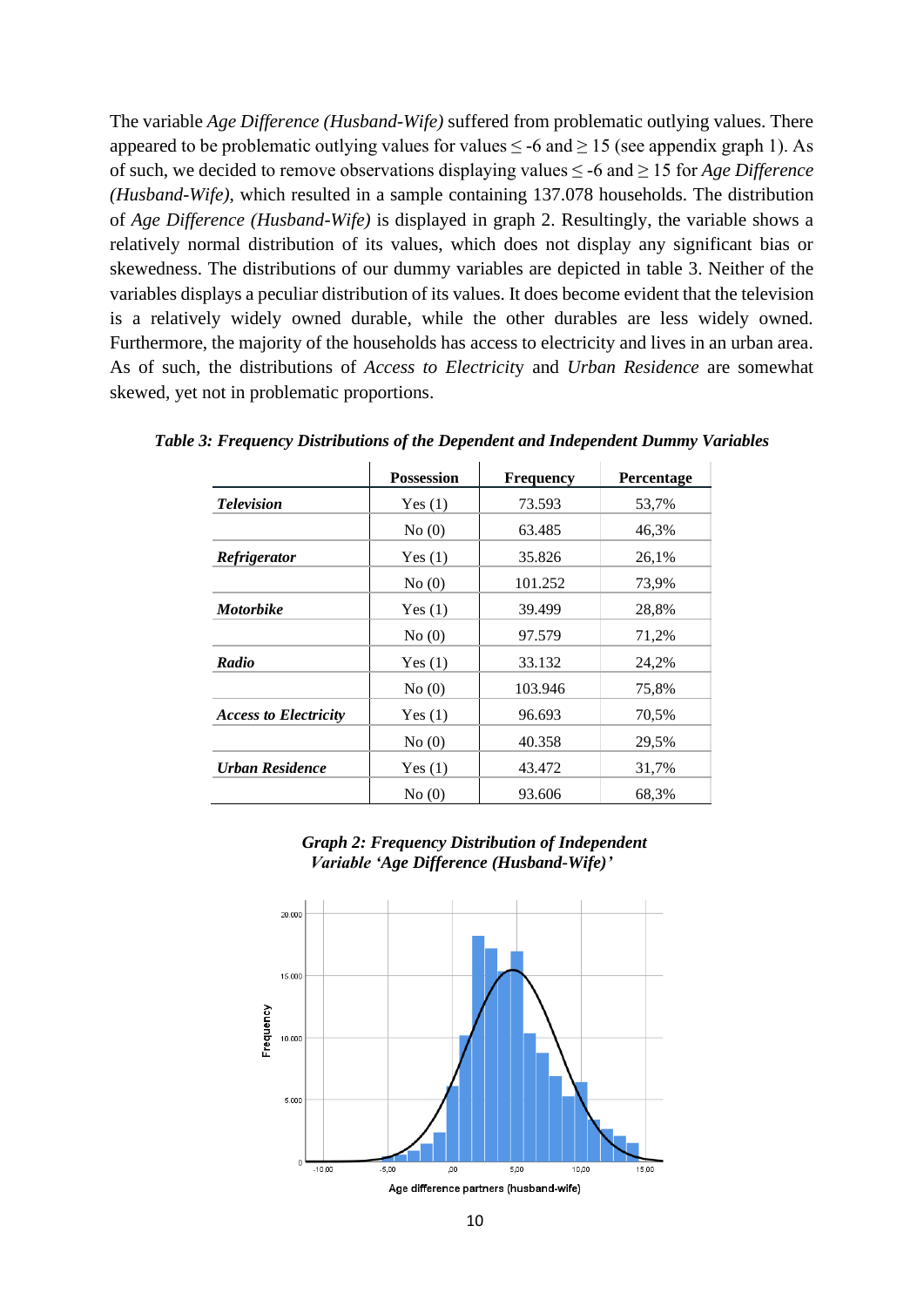#### <span id="page-14-0"></span>*3.1.2. Summary Statistics*

Table 4 displays the summary statistics of our variables. The summary statistics provide information on the number of observations (N), the minimum value (Min), the maximum value (Max), the mean value (Mean) and the standard deviation (Std. Deviation). Neither of the variables show peculiarities. Interestingly, the mean values indicate that the majority of the households in our sample have access to electricity and the majority of the households lives in a rural area. In addition, husbands are on average almost 5 years older than their wives, which likely indicates relatively low bargaining power by women in the households of our sample.

|                               | N       | <b>Minimum</b> | <b>Maximum</b> | <b>Mean</b> | <b>Std. Deviation</b> |
|-------------------------------|---------|----------------|----------------|-------------|-----------------------|
| Radio                         | 137.078 | .00.           | 1.00           | ,2400       | ,42800                |
| <b>Motorbike</b>              | 137.078 | .00            | 1.00           | ,2900       | .45300                |
| <i>Refrigerator</i>           | 137.078 | .00.           | 1.00           | ,2614       | ,43937                |
| <b>Television</b>             | 137.078 | .00            | 1.00           | .5369       | .49864                |
| <b>Access to Electricity</b>  | 137.078 | .00            | 1,00           | .7054       | ,45587                |
| <b>Urban Residence</b>        | 137.078 | .00.           | 1.00           | ,3171       | ,46536                |
| Age Difference (Husband-Wife) | 137.078 | $-5,00$        | 14,00          | 4,6681      | 3,53518               |

*Table 4: The Summary Statistics for the Dependent and Independent Variables*

#### <span id="page-14-1"></span>*3.2. Empirical Approach*

In a nutshell, this paper employs logistic regression analyses to estimate probabilities of durable ownership for households in order to test both hypotheses, which is somewhat similar to the approach of Hu et al. (1989). Such analyses estimate the probability of household '*i'* owning durable '*y'* given the vector of independent and controlling variables '*x'*. As our dependent variable can only take on two values – zero and one – we utilize Logit-regressions. Despite receiving critique (Fine & Simister, 1995), logistic regression analyses are superior in testing our hypotheses. For instance, it outperforms ordinary least squares (OLS) analyses as our dummy variables cannot take on any value in between zero and one, which is usually a requirement for conducting proper OLS-analyses (Verbeek, 2017 ; Adkins & Hill, 2011).

In addition, logistic regression analyses better suit our study than the large variety of methods suggested by past research. The best available method to study acquisitional patterns is time-series analysis, but large consumption intervals usually eliminate the possibility to use such analysis (Soutar et al., 1990). Hence, conditional probability approaches (Fishelson, 1970), Borda-ruling (Fine & Simister, 1995), Pyatt-approaches (Hebden & Pickering, 1974), crosscorrelations (Paroush, 1965), Guttman-scaling (Kasulis et al., 1979 ; McFall, 1969) and Raschanalyses (Soutar & Cornish-Ward, 1997) have been proposed as alternative methods. However, these methods are flawed. For instance, Guttman-scaling provides highly fluctuating and inconsistent results (Soutar et al., 1990), while Pyatt-probability estimations may yield distortive negative probabilities (Fine & Simister, 1995). More problematically, neither of these analyses allow the adequate controlling for any of the aforementioned factors influencing acquisitional patterns, which logistic regression analyses do. A more detailed discussion of our empirical approach follows below.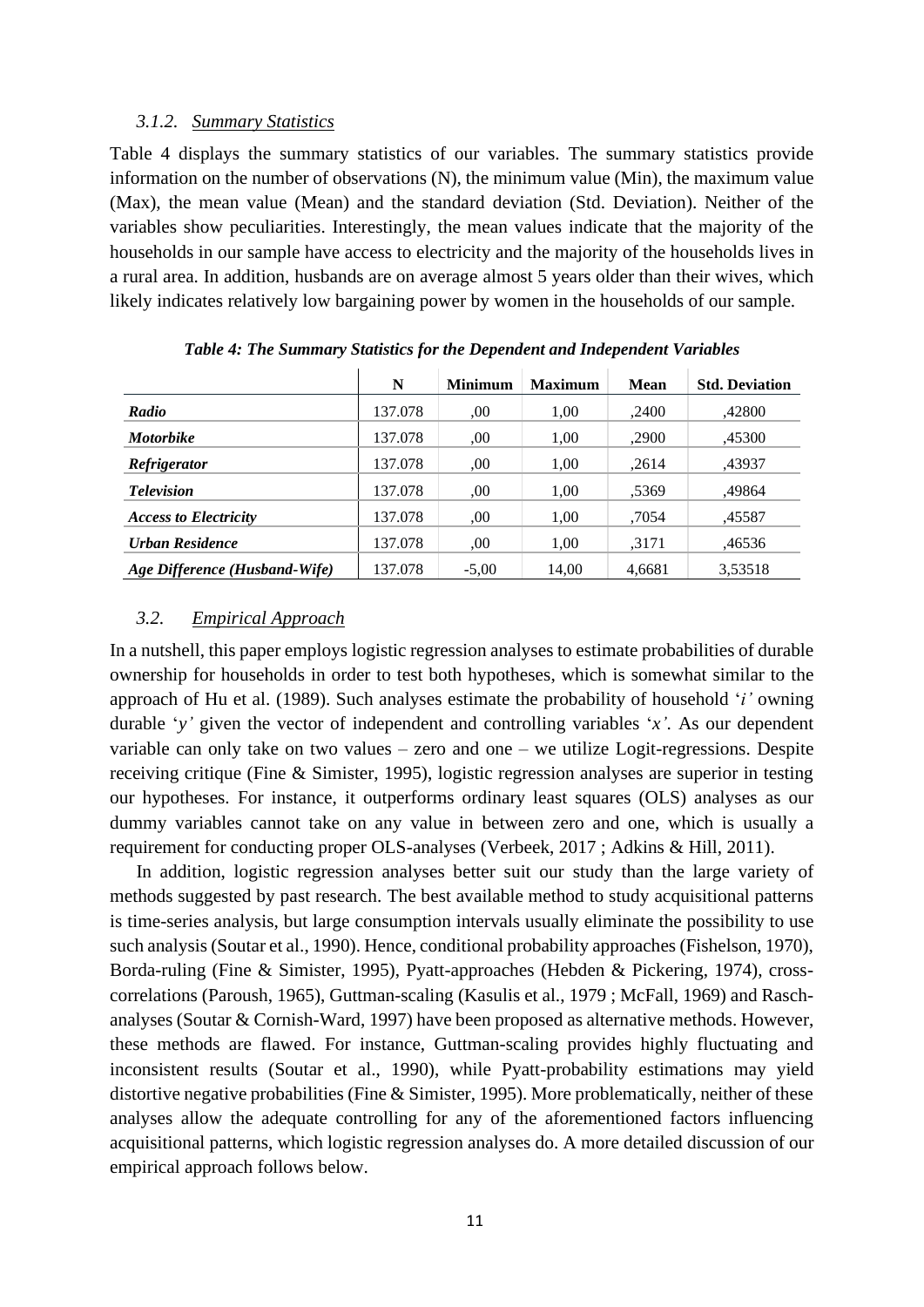#### <span id="page-15-0"></span>*3.2.1. Clustering Issues*

Our data may be suffering from clustering issues, as households might correlate strongly with each other. Households are likely bound by their country of residence, which may cause their ownership probabilities to correlate strongly. Resultingly, households from the same country may show similar patterns of durable acquisition as they are bound by the same fixed characteristics of their country of residence. Such characteristics could entail culture, climate and development which can highly influence durable preferences (Dickson et al., 1983). In order to test whether our data suffers from clustering issues we conduct a mixed model analysis. Such analysis assesses the degree of intercept variation among the different countries for the ownership probabilities of the durables under study. Large degrees of clustering would be indicated by large significant variance estimates of approximately over 0.5. The results of the analysis are depicted in table 5. Based on the threshold value of 0.5 we conclude that our data largely suffers from clustering issues. As of such, country fixed dummies are added to our model in order to control for the clustering of values within countries. Hence, we add a dummy variable for each country depicting whether a household resides in that country (1) or not (0).

|                   | N       | <b>Variance Estimate</b> | <b>Std. Error</b> | <b>Significance</b> |
|-------------------|---------|--------------------------|-------------------|---------------------|
| Radio             | 137.078 | $1.351**$                | .606              | .026                |
| <b>Motorbike</b>  | 137.078 | $3,540^{**}$             | 1,599             | ,027                |
| Refrigerator      | 137.078 | $3,744***$               | 1.678             | .026                |
| <b>Television</b> | 137.078 | $4,401**$                | 1.999             | .028                |

*Table 5: Cluster Analysis Using Generalized Linear Mixed Models* 

*Note: \* = significant at 90% level, \*\* = significant at 95% level, \*\*\* = significant at 99% level.*

#### <span id="page-15-1"></span>*3.2.2. Testing the Universality of Durable Preferences (Testing H1)*

In order to test the first hypothesis we conduct a five-stage approach. In a nutshell, we estimate ownership probabilities for the four durables under study for the average household of each separate country. Afterwards, we construct a ranked pattern using the durable ownership probabilities per average household, and hence per country. For instance, if the probability that the average Angolan household owns a television is larger than its probability of owning a radio we place the television above the radio in the Angolan pattern of durable acquisition. Moreover, in such case we assume that in Angola the preference for a television is larger than the preference for a radio. Once a ranked pattern of durable acquisition has been constructed for each separate country we compare the patterns to see whether they show similarity, and hence whether there is universality of durable preferences. Therefore, the essence of our empirical approach is to estimate probabilities of durable ownership and to create a ranked pattern of such probabilities. Such probability estimation is captured in equation *(1.1)*, where *F* is defined as logistic distribution function *(1.2)*.

$$
(1.1) \t P{Y_{ij} = 1 | X} = F(X_n \beta)
$$

$$
(1.2) \quad F(z) = \ln(w) = \frac{e^w}{1 + e^w}
$$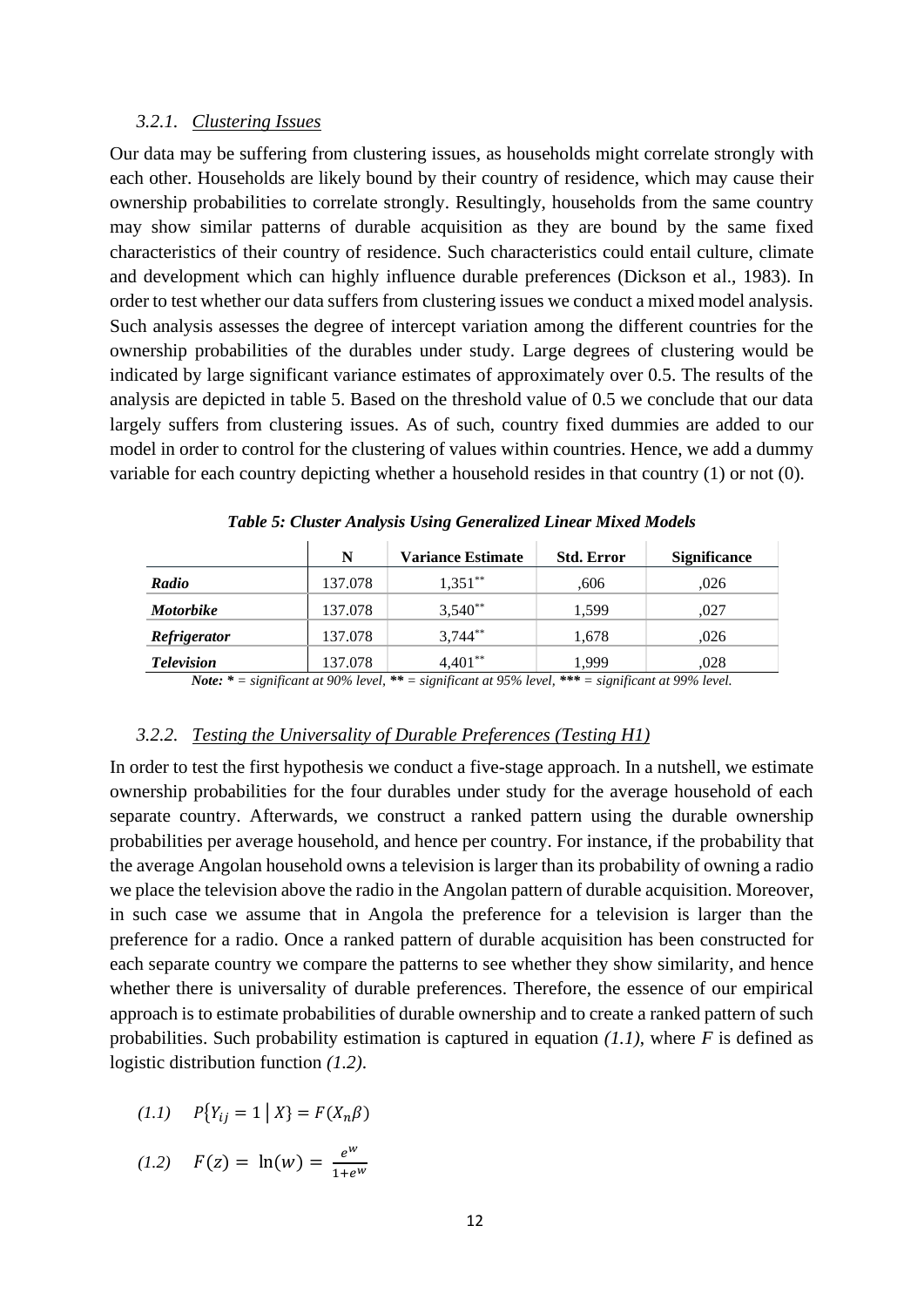Combining and rearranging equations *(1.1*) and *(1.2)* results in the construction of the model used by Hu et al. (1989), which is denoted in equation *(1.3)*. Note that '*x'* captures the vector of independent and control variables, while probability '*P'* can take on any value in between zero and one. In other words, the probability that household '*i'* owns durable '*Y'* is a logistic function of the independent variables' values – e.g., vector  $x'$  – and the independent variables' effects – e.g., vector ' $\beta$ '.

$$
(1.3) \quad P\{Y_i = 1\} = \frac{1}{1 + e^{-\beta x}}
$$

Now that we have constructed our basic model we can elaborate in more detail on the separate stages of our approach. In the first stage we estimate equation *(1.3)* by means of logistic regression analyses. However, in order to better understand the model which we estimate in this approach we dissect equation *(1.3)* into equation *(1.4)*. Equation *(1.4)* estimates the log odds of owning a respective durable. Note that *Complementarity* captures the separate dummies for the other durables' ownership. Furthermore, *Country* captures the variety of country dummies which are included in the analysis in order to control for clustering effects. The estimation of equation *(1.4)* yields coefficients, which we further utilize in the second stage.

$$
(1.4) \quad Ln(\frac{P\{Y_i=1 \mid X\}}{P\{Y_i=0 \mid X\}}) = a_i + \beta_1 AccessToElectricity_i + \beta_2 UrbanResidence_i + \beta_3 AgeDiffference_i + \beta_4 Complementarity_i + \beta_5 Country_i + e_i
$$

In the second stage we calculate the log odds of owning respective durables for the average households of each country. Therefore, we fill in the estimated equation *(1.4)* with the characteristics of the average household of each country. The characteristics of the average households are derived by assessing the summary statistics of each individual country (appendix tables 6-16). Note that each variable – except for *Age Difference (Husband-Wife)* – can only take on values of 0 and 1. Hence, the mean values of these variables are rounded to the nearest whole. For instance, the average household of a country which shows a mean value of 0.600 for *Access to Electricity* is expected to have access to electricity (*Access to Electricity* = 1). Thereafter these characteristics are placed in the estimated equation *(1.4),* which yields the log odds of owning the respective durables for each average household of each specific country under study.

In the third stage we transform the log odds derived in the second stage into probabilities. In order to derive probabilities we first calculate the odds of owning a durable by using the previously derived log odds and deriving its antilog. In equation *(1.5)* this step is denoted. Afterwards we derive the probabilities of owning a respective durable by dividing the odds by itself plus one. In equation *(1.6)* this step is denoted. The derivation of the probabilities of owning durables for each average household finalises the third stage.

$$
(1.5) \quad Odds\left\{Y_i = 1 \mid X\right\} = \frac{P\{Y_i = 1 \mid X\}}{P\{Y_i = 0 \mid X\}} = e^{Ln\left(\frac{P\{Y_i = 1 \mid X\}}{P\{Y_i = 1 \mid X\}}\right)}
$$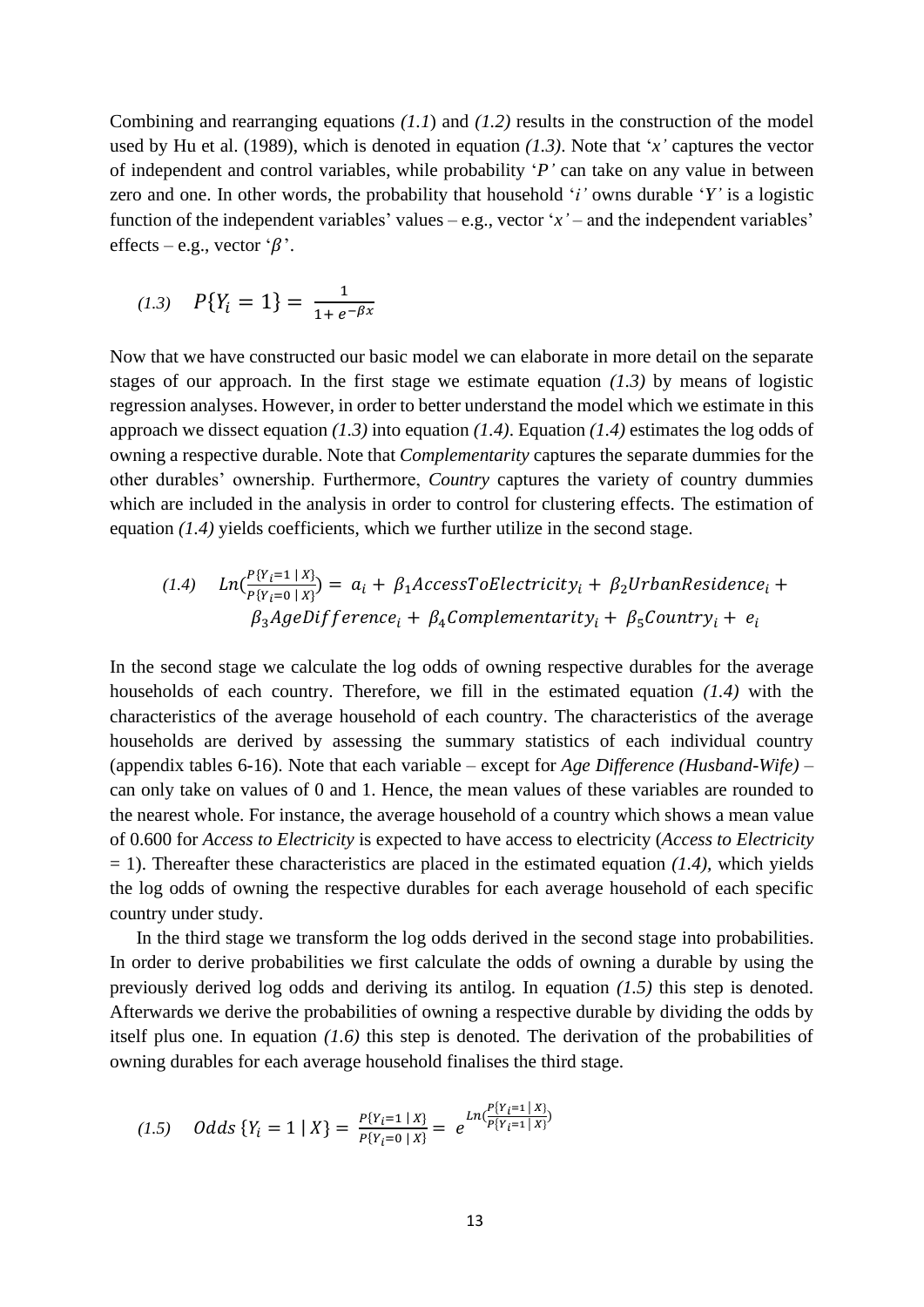$$
(1.6) \quad P\{Y_i = 1 \mid X\} = \frac{0 \, ds \, \{Y_i = 1 \mid X\}}{0 \, ds \, \{Y_i = 1 \mid X\} + 1}
$$

In the fourth stage we rank the derived ownership probabilities for the average households. If  $P_x > P_y$  then we expect that in general durable '*x*' is acquired and preferred before durable '*y*'. For example, if the average Angolan household shows a pattern of  $P_{radio} > P_{motorbike} >$  $P_{refriderator} > P_{television}$  we expect that the universal pattern of durable acquisition in Angola consists of *"Radio – Motorbike – Refrigerator – Television".* Such pattern is constructed for each country based on the ranking of the ownership probabilities of their average household. The fourth stage is finalised when the average pattern of durable acquisition is established for each of the countries under study.

In the fifth and final stage we test the first hypothesis. Note that the null hypothesis indicates that there is no universality of durable preferences persistent among the countries under study. The alternative hypothesis indicates that there is universality. In order to test the first hypothesis we compare the derived patterns of durable acquisition for all countries based on their degree of similarity. If the patterns are uniformly similar across the countries we may conclude that there is strong evidence for the presence of universal durable preferences. In other words, if the average households of all countries under study would follow the same pattern of durable acquisition we conclude that the households of the countries under study display universal preferences for durable goods.

#### <span id="page-17-0"></span>*3.2.3. Testing the Rationality of Durable Preferences (Testing H2)*

The second hypothesis is tested by assessing the globally uncovered pattern of acquisition on its rationality. Hence, whether we are able to test the second hypothesis depends to some extent on whether we have been able to extract a universal pattern of durable acquisition in testing the first hypothesis. Such may lead to two scenarios, as we either find a universal pattern of durable acquisition (1) or we do not find such pattern (2).

In the first case the uncovered universal pattern of acquisition is simply compared with the previously constructed subjectively rational pattern of acquisition. Recall such pattern to resemble "*Radio – Motorbike – Refrigerator – Television".* If the uncovered universal pattern is similar to such pattern the second hypothesis is accepted, for which we can deem households of the developing world as being rational in their durable preferences.

In the second case there is still a possibility to test the second hypothesis, as in this case the second hypothesis can be tested for each specific country. Hence, we can test whether the uncovered patterns of acquisition for each specific country display similarity to the subjectively rational pattern of acquisition. Hence, we conclude that durable preferences within a country are rational if the uncovered pattern of durable acquisition of the average household of that country exactly matches the subjectively rational pattern of durable acquisition.

In a nutshell, in order to test the second hypothesis the uncovered patterns of durable acquisition from testing the first hypothesis are assessed on their degree of similarity with the subjectively rational pattern of acquisition *"Radio – Motorbike – Refrigerator – Television".*  Any pattern that is exactly similar to such pattern may be considered as rational, for which durable preferences may be considered as being rational.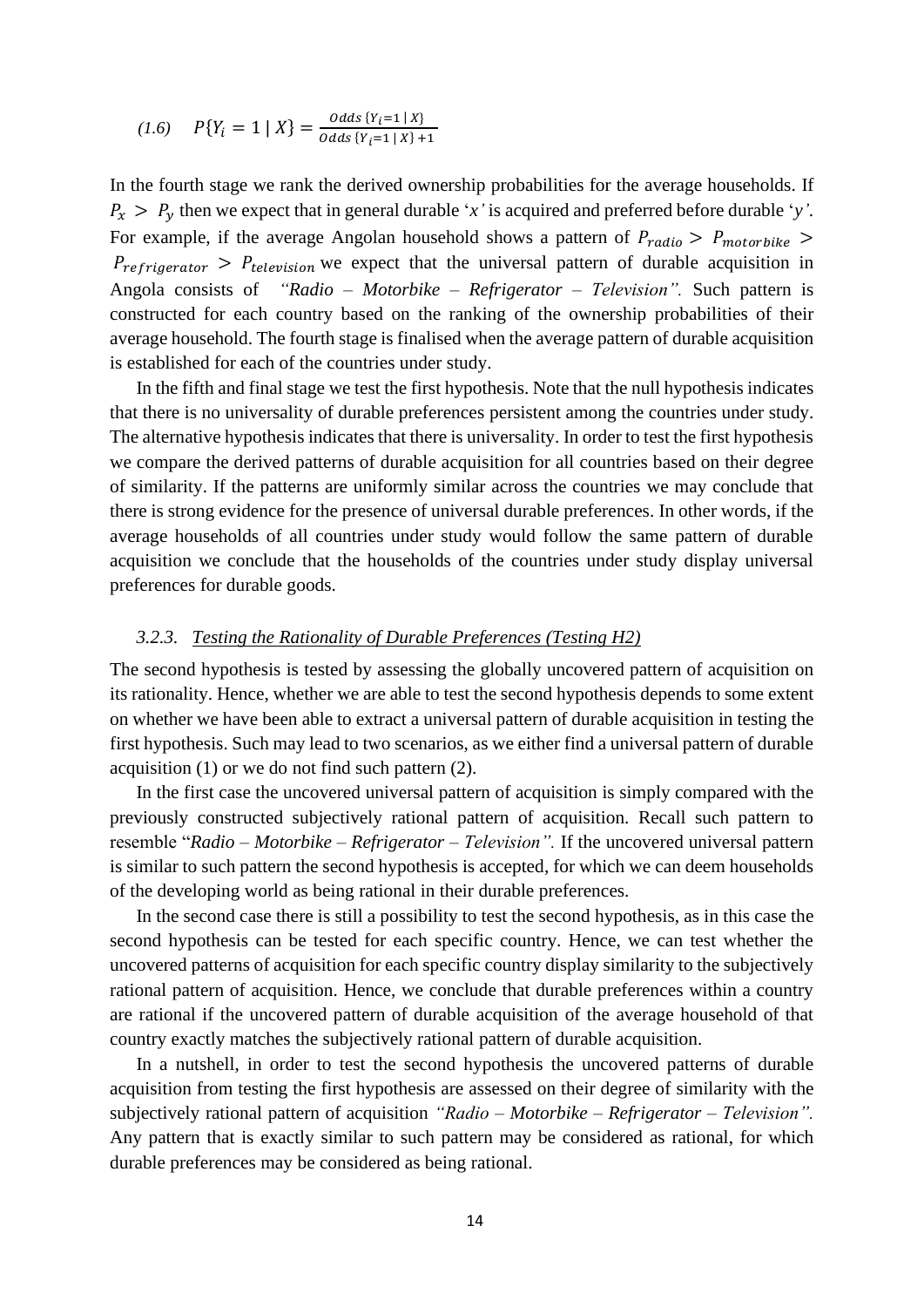#### <span id="page-18-0"></span>*3.2.4. Correlation Statistics & Multicollinearity*

Table 17 shows the pairwise correlation statistics for our independent variables. Note the exclusion of the country dummies. The country dummies do not show large correlations with either each other or with the independent variables. Hence, for convenience only the independent variables' correlations are included in table 17. The correlation statistics indicate a large correlation between the ownership of televisions and refrigerators. Such correlation might be explained by the fact that both durables are electricity-driven. If a household possesses an electricity-driven durable we assume such household to have access to electricity, which likely enhances the probability of owning more electricity-driven durables. Furthermore, television ownership and *Access to Electricity* show large pairwise correlation. This is not unexpected, as a television is an electricity-driven durable which is expected to be owned when there is access to electricity.

Such large correlations might be problematic when variables enter regressions as independent variables simultaneously. Nevertheless, no distortive effects are expected to exist for two reasons. Firstly, relatively low VIF-scores – far below the critical value of 5 – indicate no distortive level of multicollinearity to persist between any of the independent variables (see appendix table 18). Note that the variable *Indonesia* is excluded from the VIF-tests, as it is the reference category of the country dummies. Secondly, the correlations between the coefficients of television ownership and *Access to Electricity,* and television ownership and refrigerator ownership in the results are relatively low, for which we assume no distortive levels of multicollinearity to persist.

Additionally, we would expect a large, significantly negative correlation to persist between *Age Difference (Husband-Wife)* and refrigerator ownership. In other words, we would expect that the older the wife is relative to the husband, the larger the household's probability of owning a refrigerator. Nevertheless, neither the correlations nor the VIF-scores indicate such preliminary correlative relationship to exist.

|                              | <b>Television</b> | Refrigerator | <b>Motorbike</b> | Radio      | Access to    | <b>Urban</b><br>Electricity Residence | <b>Age Difference</b><br>(Husband-Wife) |
|------------------------------|-------------------|--------------|------------------|------------|--------------|---------------------------------------|-----------------------------------------|
| <b>Television</b>            | 1                 |              |                  |            |              |                                       |                                         |
| Refrigerator                 | ,505**            |              |                  |            |              |                                       |                                         |
| <b>Motorbike</b>             | $,375***$         | $,333^{**}$  | 1                |            |              |                                       |                                         |
| Radio                        | $-.017**$         | $,015***$    | $-.041**$        | 1          |              |                                       |                                         |
| <b>Access to Electricity</b> | $,605***$         | $,368**$     | $,272$ **        | $-.121$ ** | $\mathbf{1}$ |                                       |                                         |
| <b>Urban</b>                 | $,347**$          | $,349**$     | $,132**$         | $0.063***$ | $,285***$    | 1                                     |                                         |
| Residence                    |                   |              |                  |            |              |                                       |                                         |
| <b>Age Difference</b>        | $-.005***$        | $-.005$      | $-.042**$        | $,020**$   | $-0.036***$  | $,011***$                             |                                         |
| (Husband-Wife)               |                   |              |                  |            |              |                                       |                                         |

*Table 17: Pearson's Pair-Wise Correlation Statistics for the Independent Variables*

\*\*Correlation is significant at the 0.01 level (2-tailed).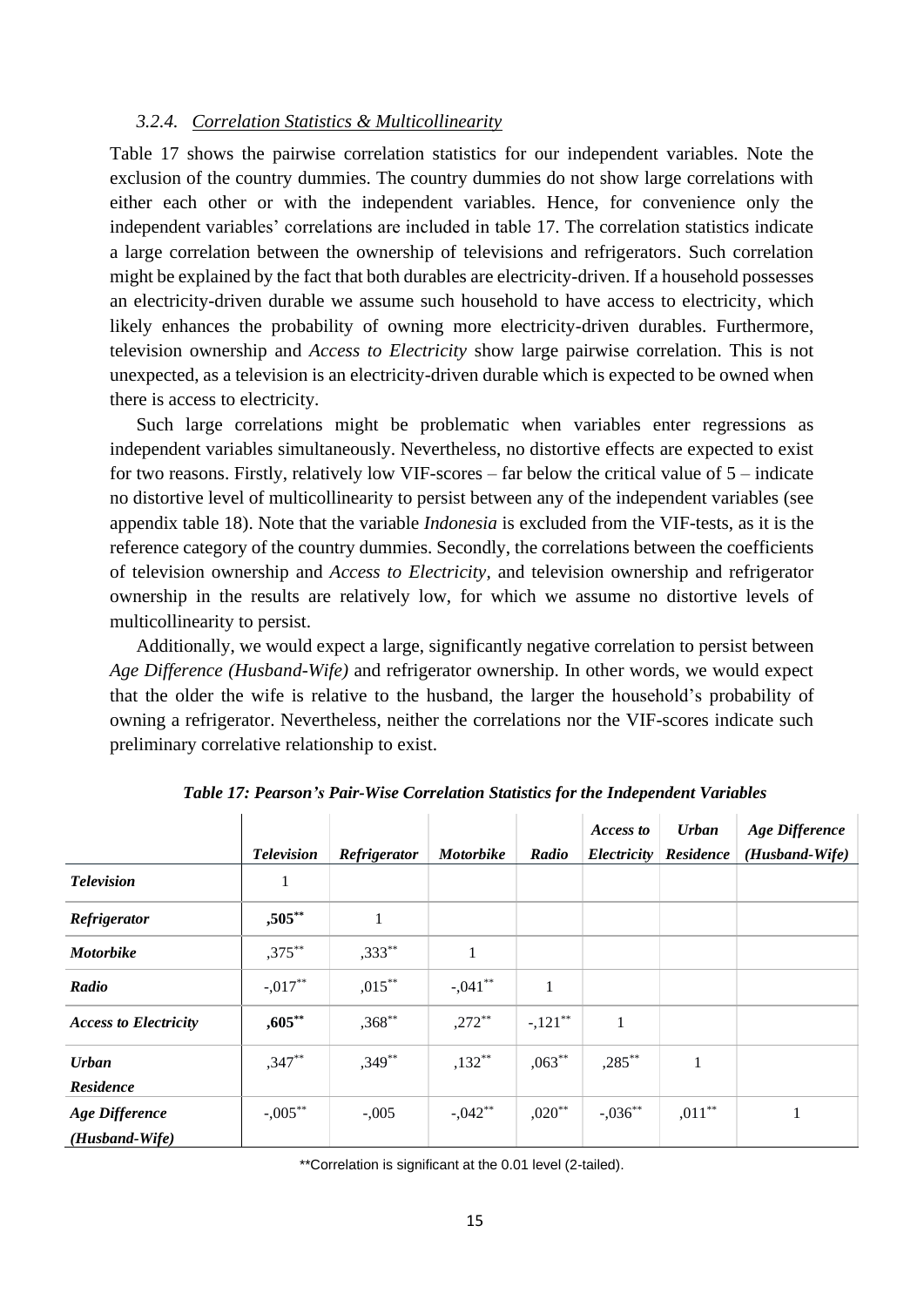#### <span id="page-19-0"></span>**4. Results**

#### <span id="page-19-1"></span>*4.1. Regression Results*

Table 19 shows the results of the logistic regression analyses. The results indicate that several of our proposed theories hold. As expected, *Access to Electricity* strongly and positively affects the ownership of televisions and refrigerators. Peculiar are the significantly positive effects of *Access to Electricity* on motorbike and radio ownership. The former effect cannot be explained since motorbikes are unrelated to electricity. The latter is an effect which is contrary to our expectations. We expected radio ownership to be negatively affected by electrical access, as radios are expected to operate on batteries for which a constant access to electricity is not a necessity. Therefore, in the absence of a constant electrical access radios may still function perfectly (Myers, 2008). Perhaps the contrary effect holds as radios throughout the developing world differ, where some radios may need constant electrical supply while others do not.

Moreover, *Urban Residence* positively affects the ownership of televisions and negatively affects the ownership of radios. Hence, the theory of Myers (2008) and Wabwire (2013) on rural-urban differences in preferences for information-receptive durables likely holds. In rural areas the radio is relatively more preferred than the television, while the opposite holds in urban areas. Such may be explained by rural-urban differences in television network qualities or the receptive range of radio frequencies. Contrary to our expectations *Urban Residence* positively affects motorbike ownership, which might disprove the perceived large travelling distances and rough terrains in rural areas. In fact, the opposite appears to hold as the probability of owning a motorbike is larger in urban areas than in rural areas. Such may be explained by factors such as traffic jams, which may be more likely in urban areas. As of such, motorbikes are the preferred means of transportation by urban households as they can provide transportation more quickly through the congested urban areas than for instance a car could provide.

Furthermore, the results provide evidence on our theory on the role of female bargaining power in durable preferences. As expected, *Age Difference (Husband-Wife)* shows a significant positive effect on television ownership, while its effect on refrigerator ownership is negative. In other words, the older wives are relative to their husbands, the larger the relative female bargaining power in the household, the more likely the household is to acquire a refrigerator and the less likely it is to acquire a television.

Peculiar are the significant, negative effects of *Age Difference (Husband-Wife)* on radio and motorbike ownership. Apparently women prefer radios and motorbikes relatively more than men do. As of such, refrigerators, motorbikes and radios may be considered as 'femalepreferred durables', while the television is a 'male-preferred durable'. The female preference for refrigerators and motorbikes probably arises from the household burden-lowering roles of such durables. Refrigerators and motorbikes lower the burden of household chores that traditionally falls on women, for which women prefer their acquisition more than men do. The relatively low preference for radios by men compared to women may be explained by the male preference for televisions. Once the household owns the male-preferred television the role of the radio may become obsolete. Hence, men rather acquire a television than a radio.

In addition, the results indicate strong levels of complementarity to persist among the possession of different durables. Especially large complementarity persists between televisions and refrigerators. Such may be explained by the electrical necessity of both durables.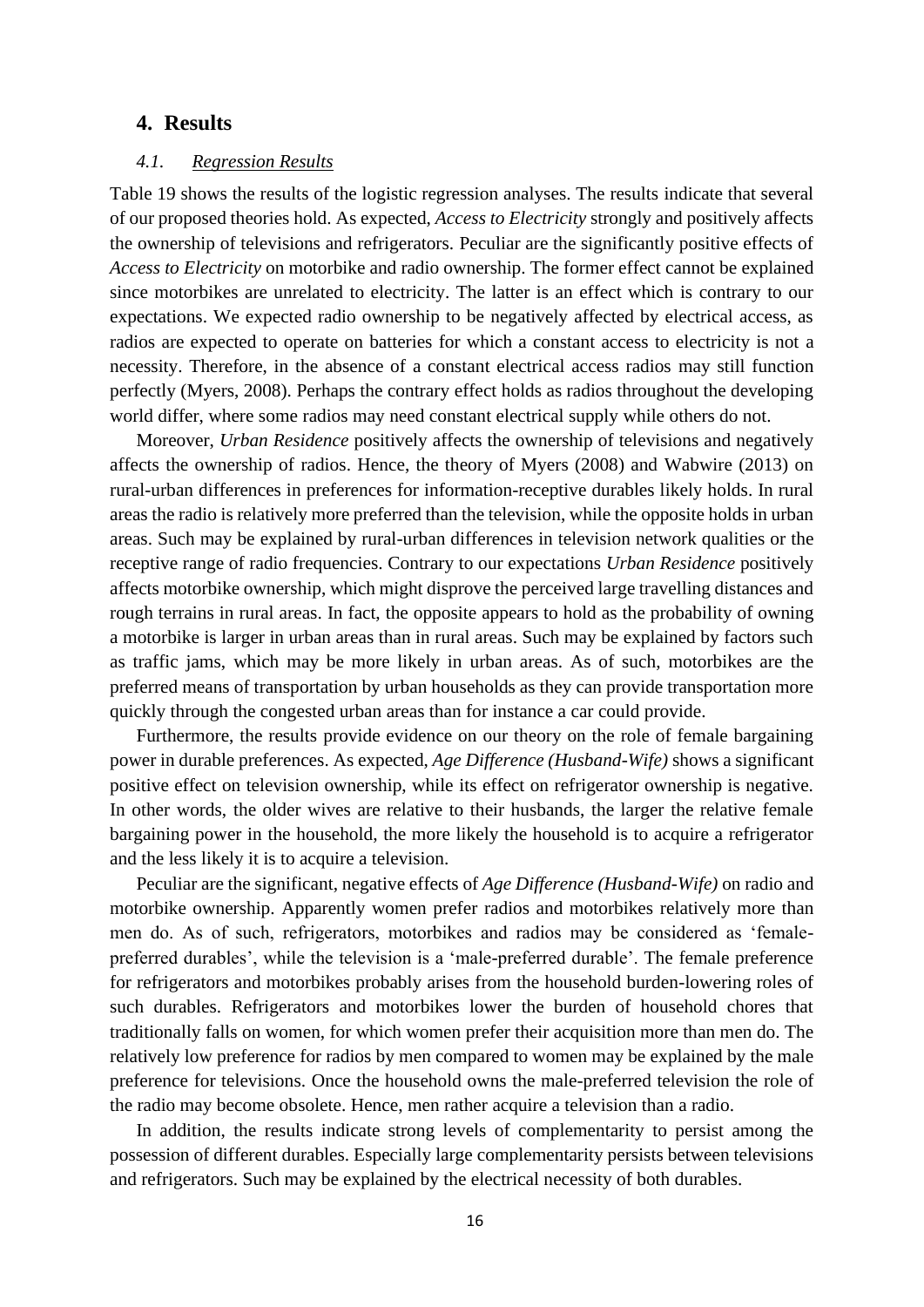| <b>Variable</b>           | <b>Y=Television</b> | Y=Refrigerator | Y=Motorbike | <b>Y=Radio</b> |
|---------------------------|---------------------|----------------|-------------|----------------|
| Access to Electricity     | 2,835***            | 2.394***       | $,092***$   | ,562***        |
|                           | (.028)              | (.058)         | (.026)      | (.025)         |
| Urban Residence           | $1,075***$          | $1,089***$     | $,029*$     | $-.033*$       |
|                           | (.019)              | (.017)         | (.017)      | (.018)         |
| Age Difference            | ,025***             | $-.007***$     | $-.011***$  | $-.004**$      |
| (Husband - Wife)          | (0.002)             | (0.002)        | (.002)      | (0.002)        |
| Ownership of Television   |                     | 2,217***       | $1,252***$  | ,637***        |
|                           |                     | (.031)         | (0.020)     | (.022)         |
| Ownership of refrigerator | $2,211***$          |                | 1,330***    | ,320***        |
|                           | (.031)              |                | (.017)      | (.021)         |
| Ownership of Motorbike    | $1,258***$          | $1,364***$     |             | ,138***        |
|                           | (.020)              | (.017)         |             | (.019)         |
| Ownership of radio        | $0.657***$          | ,378***        | ,159***     |                |
|                           | (.022)              | (.022)         | (.020)      |                |
| Angola (AGO)              | ,718***             | $-1,876***$    | 3,368***    | $,146**$       |
|                           | (.093)              | (.084)         | (.126)      | (.056)         |
| Armenia (ARM)             | 3,876***            | 1,802***       | $-2,519***$ | $-3,886***$    |
|                           | (.343)              | (.128)         | (.338)      | (.092)         |
| Ethiopia (ETH)            | $-.728***$          | $-3,018***$    | ,670***     | $-400***$      |
|                           | (.086)              | (.081)         | (.157)      | (.051)         |
| Indonesia (IND)           | ,255***             | $-2,851***$    | 4,147***    | $-2,617***$    |
|                           | (0,077)             | (0,67)         | (0.119)     | (.046)         |
| Myanmar (MMR)             | ,749***             | $-4.057***$    | 5,460***    | $-961***$      |
|                           | (.085)              | (.079)         | (122)       | (.054)         |
| Malawi (MWI)              | $-385***$           | $-2,418***$    | $1,951***$  | ,473***        |
|                           | (.084)              | (.079)         | (.128)      | (.049)         |
| Nepal (NPL)               | $-0.618***$         | $-3,973***$    | 3,259***    | $-1,086***$    |
|                           | (.080)              | (.075)         | (.123)      | (.051)         |
| Senegal (SEN)             | ,027                | $-3,289***$    | 2,855***    | ,880***        |
|                           | (121)               | (.126)         | (0.157)     | (.083)         |
| Timor-Leste (TLS)         | $-.676***$          | $-3,342***$    | 4,596***    | $-1,084***$    |
|                           | (.083)              | (.076)         | (0.122)     | (.053)         |
| Uganda (UGA)              | $-1,250***$         | $-3,744***$    | 3,589***    | ,849***        |
|                           | (.085)              | (.086)         | (.123)      | (.051)         |
| Intercept                 | $-3,294***$         | $-3,121***$    | $-6,013***$ | $-.707***$     |
|                           | (.081)              | (.084)         | (121)       | (.048)         |
| Prob > F                  | ,000                | ,000           | ,000        | ,000           |
| Cox & Snell's $R^2$       | ,476                | ,382           | ,276        | ,190           |

*Table 19: Logistic Regression Results for Estimating Equation (1.4)*

*Note: \* = significant at 90% level, \*\* = significant at 95% level, \*\*\* = significant at 99% level. The variable 'South Africa' is excluded as of being the reference category for the country dummies.*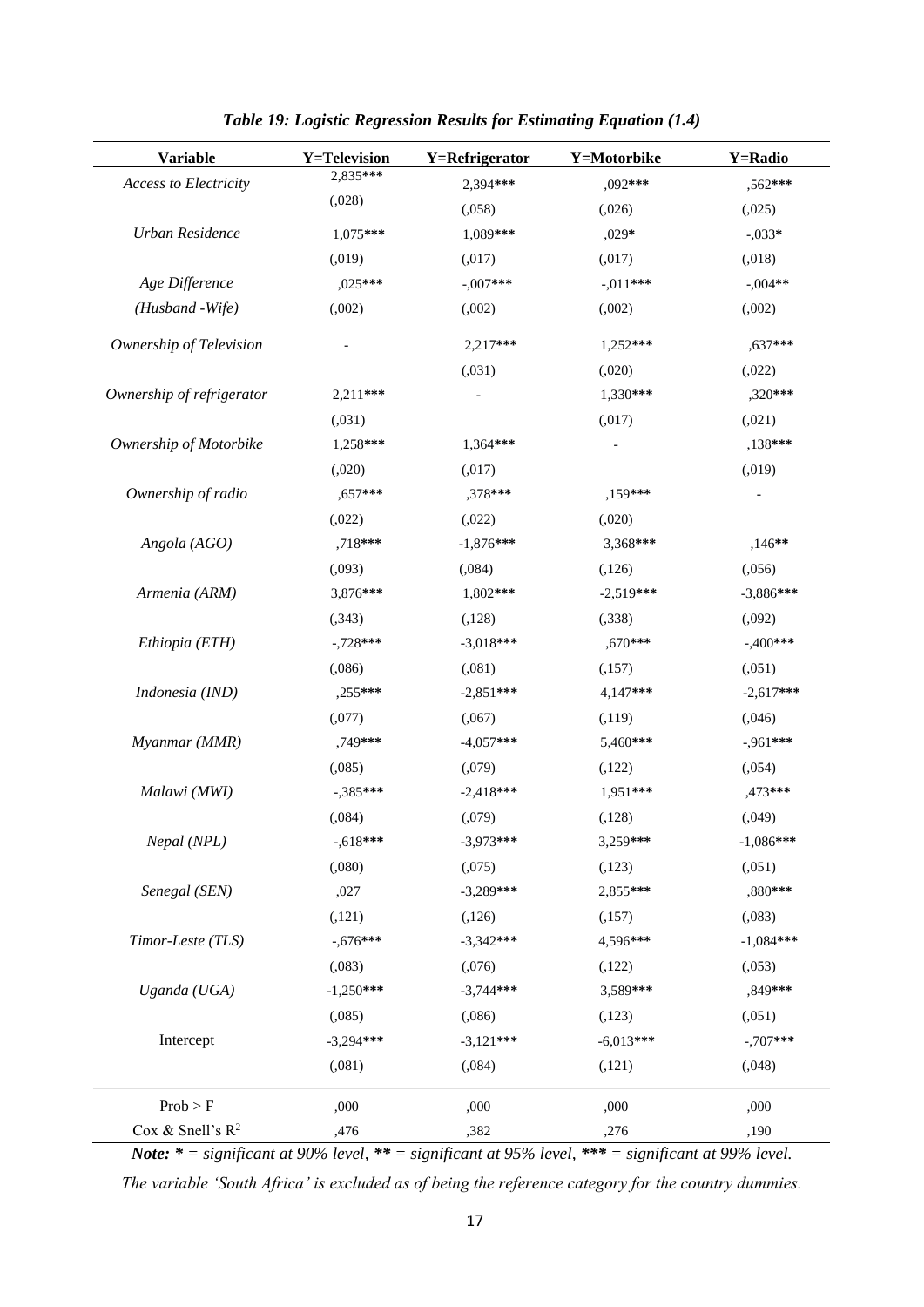The ownership of an electricity-driven durable likely indicates that there is access to electricity, which may enhance the probability of acquiring more electricity-driven durables. Moreover, the significantly positive complementary effects of all durables may be explained by the factor of wealth. Any prior possession of durables might indicate relatively large wealth, which may enhance the probability of acquiring more durables. Nevertheless, radio ownership appears to be limitedly affected by the prior possession of any of the other durables.

#### <span id="page-21-0"></span>*4.2. The Patterns of Durable Acquisition*

The results in table 19 are utilized to construct a pattern of durable acquisition for the average household of each country. In order to construct such patterns we conduct the five-stage approach as explained in the methodological section. Note that the characteristics of the average households can be found in tables 6-16 in the appendix. An example of the construction of the acquisitional pattern for the average Angolan household is provided in appendix figure 1.

Table 20 displays the derived patterns of acquisition. The table shows the respective probabilities of owning the durables under study for the average household of each country, as well as the pattern of acquisition that follows from these probabilities. Based on the results we conclude that there is evidence that the first hypothesis *"Households in the developing world follow a universal pattern of durable acquisition"* does not hold to be true. A simple glance at the uncovered patterns unveils a wide variety of different patterns of durable acquisition to be persistent within different countries. For instance, the preferences for televisions and radios widely differ among the different countries. As of such, there is limited to no evidence for a universal preference for durable goods throughout the developing world.

Nevertheless, durable preferences appear to be universal within specific regions and within specific combinations of countries. We observe three main clusters consisting of identical patterns of durable acquisition and hence similar durable preferences. The first cluster consists of most African countries, which are Malawi, Angola, Ethiopia and Senegal. The second cluster consists of Armenia and South Africa. The third cluster consists of Nepal and Timor-Leste. Hence, durable preferences are likely not universal throughout the entire developing world, but they are universal within certain regions of the developing world, such as Sub-Saharan Africa.

| Country               | <b>Television</b> | <b>Refrigerator</b> | <b>Motorbike</b> | Radio | <b>Pattern of Durable</b> |
|-----------------------|-------------------|---------------------|------------------|-------|---------------------------|
|                       | (T)               | (R)                 | (M)              | (RA)  | <b>Acquisition</b>        |
| Angola                | ,329              | .201                | ,220             | ,505  | $RA - T - M - R$          |
| <i><b>Armenia</b></i> | ,999              | ,987                | ,003             | ,042  | $T - R - RA - M$          |
| <b>Ethiopia</b>       | ,020              | ,002                | ,004             | ,244  | $RA-T-M-R$                |
| <i>Indonesia</i>      | ,478              | ,199                | ,361             | ,105  | $T-M-R-R$                 |
| <b>Myanmar</b>        | ,835              | ,227                | ,681             | ,415  | $T-M-RA-R$                |
| <b>Malawi</b>         | ,028              | .004                | .016             | ,437  | $RA-T-M-R$                |
| <b>Nepal</b>          | .524              | ,193                | ,194             | ,342  | $T - RA - M - R$          |
| <b>Senegal</b>        | .082              | ,002                | .044             | .535  | $RA-T-M-R$                |
| <b>Timor-Leste</b>    | .285              | .016                | .196             | ,202  | $T - RA - M - R$          |
| <b>Uganda</b>         | ,023              | ,001                | ,089             | ,530  | $RA - M - T - R$          |
| <b>South Africa</b>   | .973              | .949                | ,039             | .682  | $T - R - RA - M$          |

*Table 20: The Patterns of Durable Acquisition for the Average Households Under Study*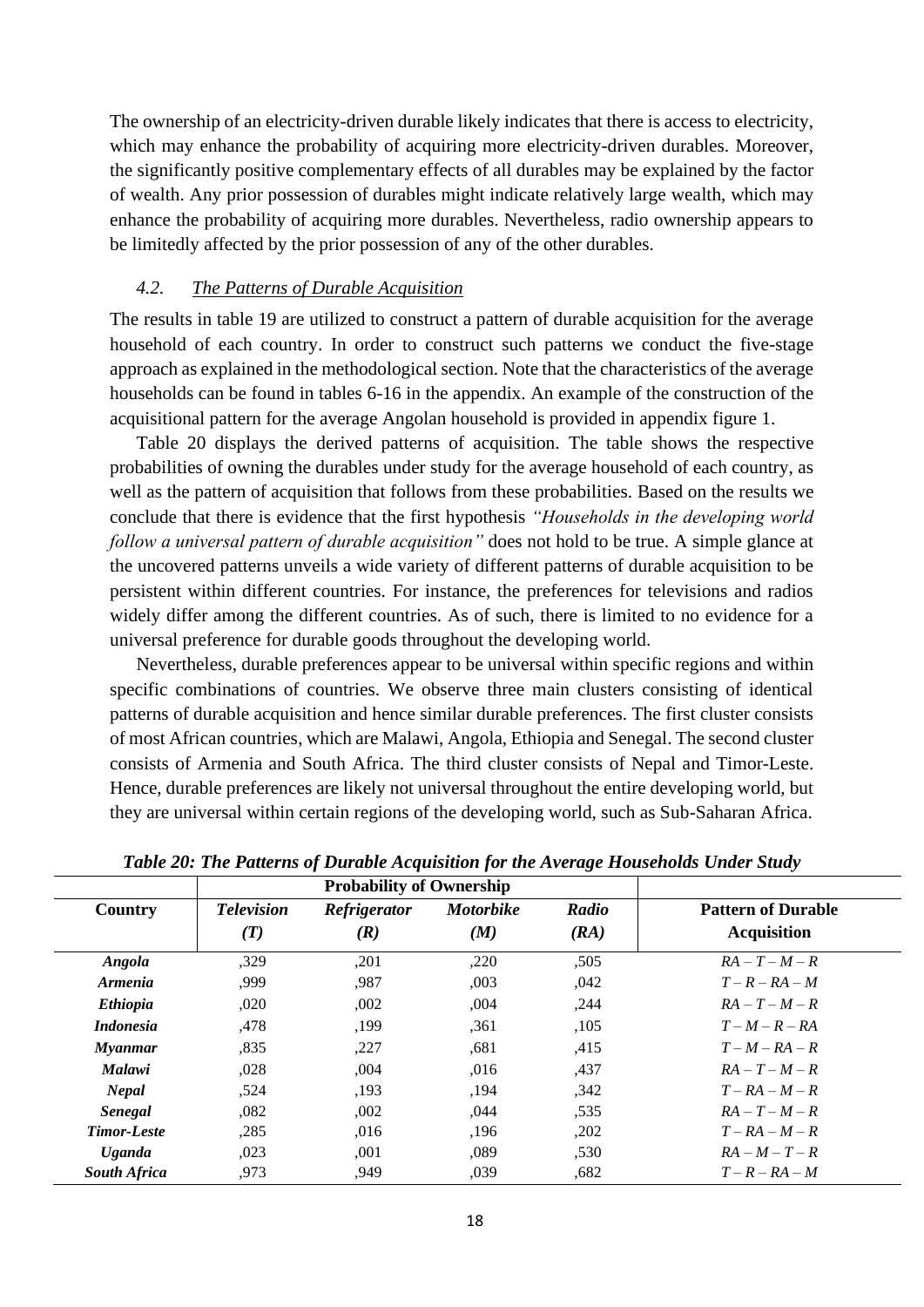#### <span id="page-22-0"></span>*4.2.1. Deviations in the Patterns of Durable Acquisition*

In order to assess the factors causing deviating durable preferences we compare the uncovered patterns of acquisition of the three clusters, as well as those of the singular cases of Indonesia, Myanmar and Uganda. The main difference between the three clusters and the individual cases concerns the relative positions of and preferences for radios and televisions. In the African cluster and in Uganda we observe a priority preference for the radio. In the other two clusters and in Indonesia we observe a priority preference for the television. Such difference likely arises from differences in *Access to Electricity*. The average African household usually lacks access to electricity, for which we expect and observe a relative preference for radios. The average Asian, Armenian and South African households usually have access to electricity, for which we expect and observe a relative preference for televisions.

In addition, the different preferences for televisions and radios may be explained by differences in *Age Difference (Husband-Wife)*, *Urban Residence* and *Complementarities*. The relative position of women in most African households is lower than in Asian, Armenian and South African households. Hence, we would expect relatively large preferences for radios in Asia, Armenia and South Africa and relatively large preferences for televisions in African countries. Nevertheless, the opposite holds true. Moreover, differences in *Urban Residence* may explain differences in radio and television preferences. However, there is no structural difference in the urban residency of the average households of the various clusters. In fact, in most countries the majority of the households resides in rural areas. As of such, the large differences in radio and television preferences among the clusters and singular cases is likely not or merely limitedly explained by differences in *Age Difference (Husband-Wife)* and *Urban Residence*. Yet differences in durable preferences can vary between specific countries based on differences in *Urban Residence*. For instance, Nepal has higher levels of urbanization than Ethiopia, which may explain the higher preference for televisions in Nepal than in Ethiopia.

There is a more important role for complementary effects in explaining different radio and television preferences. We observe that complementary effects are larger for television ownership than for radio ownership. In other words, the prior possession of durables enhances the probability of owning a television more than that of a radio. Such can explain the relatively large preference for the television in Asian countries, Armenia and South Africa as their average households usually priorly possess one or more durables. Hence, the prior possession of a refrigerator, motorbike or radio can strongly boost the probability of owning a television. On the other hand, African households usually lack priorly possessed durables or they merely possess a radio, for which the stimulating effect on television ownership is absent or weak.

The position of the motorbike is roughly similar throughout the patterns of acquisition. In our African cluster and in Nepal and Timor-Leste the motorbike is positioned third in the patterns. In South Africa and Armenia it is placed last. In Indonesia, Myanmar and Uganda it is placed second. Such raises the question why the motorbike is so differently preferred. Firstly, there are no clear differences in *Age Difference (Husband-Wife)* between the various countries, for which the different preferences for motorbikes cannot be adequately explained by differences in the relative position of women. The same applies to differences in complementarities. For instance, the average South African and Armenian households have large prior durable possessions. As of such, we would expect such households to prioritize a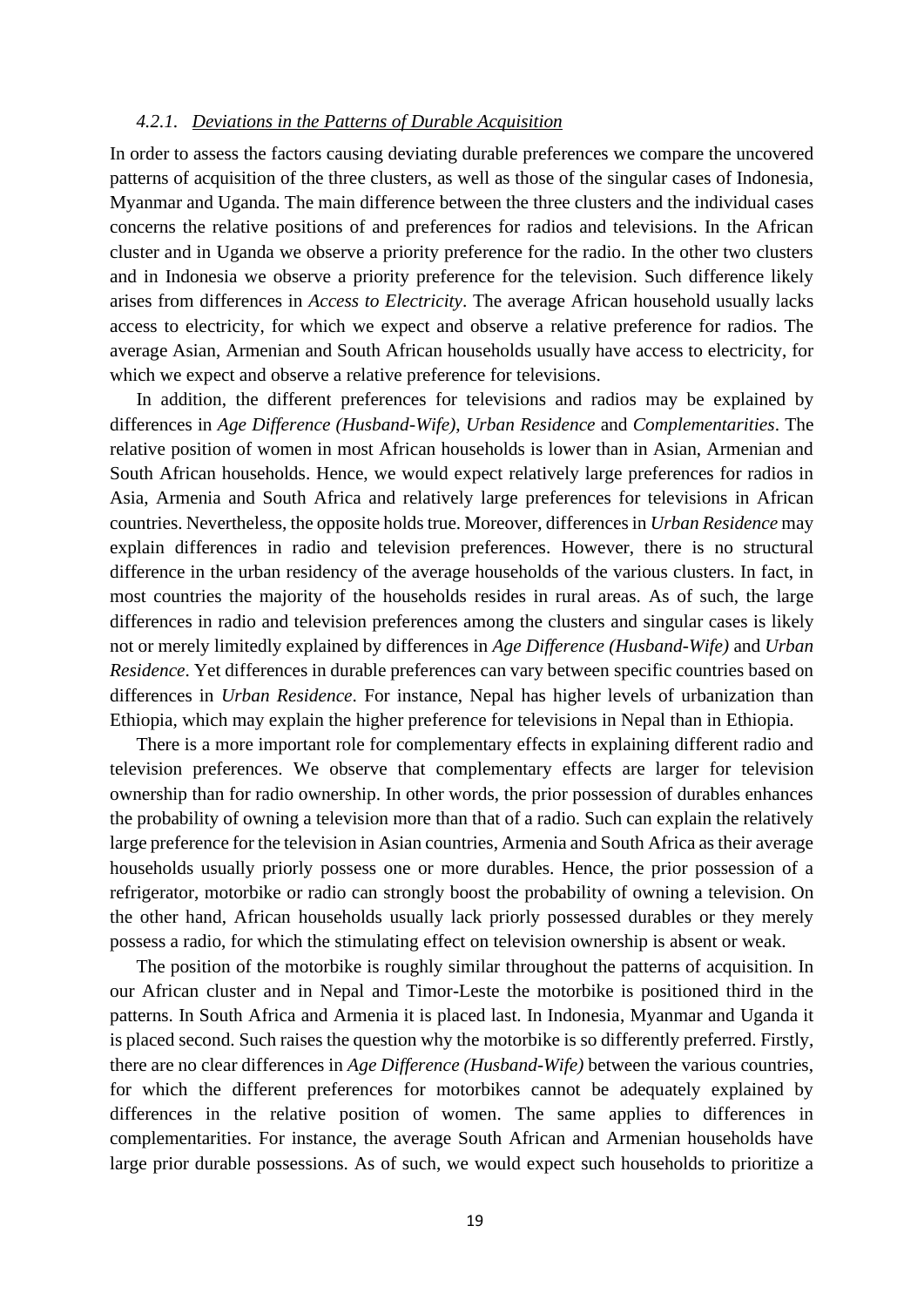motorbike over for example a radio, but such is not the case. In addition, the effect of *Access to Electricity* on motorbike ownership is too small to cause large variations in motorbike preferences among different countries and clusters.

The refrigerator is almost consistently placed last in the acquisitional patterns. Only in Armenia, Indonesia and South Africa the refrigerator is not the least preferred durable. The average Indonesian, Armenian and South African households have access to electricity, which may explain their relatively large preference for the refrigerator. Nevertheless, the average households in Myanmar and Nepal have access to electricity as well. Yet, the refrigerator is positioned last in Myanmar's and Nepal's patterns of acquisition. Moreover, there is not a clear difference on *Age Difference (Husband-Wife)* between Indonesia, Armenia and South Africa, and the other countries. Hence, the different preferences for the refrigerator cannot be adequately explained by differences in household bargaining power of women. Yet, the overall low preference for the refrigerator in most countries could be the result of a relatively weak position of women in every average household within our sample. In addition, differences in *Urban Residence* may yield differences in refrigerator ownership, as *Urban Residence* exerts a strong, significant and positive effect on refrigerator ownership. Hence, the refrigerator may be more preferred by the average Armenian household than by the average Senegalese household, as the average Armenian household lives in an urban area, while the average Senegalese household lives in a rural area. However, the average Nepalese household lives in an urban area, but such household exerts the lowest preference for the refrigerator.

Concludingly, differences in *Access to Electricity* likely yield different preferences for televisions and radios among the countries in the African cluster and countries in the Asian cluster, South Africa and Armenia. Nevertheless, differences in refrigerator and motorbike ownership cannot be sufficiently explained by differences in *Access to Electricity*, *Age Difference (Husband-Wife)*, *Urban Residence* and *Complementarities*. Such differences may be explained by country-specific effects. In the next section we dig deeper into such countryspecific effects, especially by dissecting the peculiar cluster of Armenia and South Africa.

#### <span id="page-23-0"></span>*4.2.2. Country-Specific Effects: The Peculiar Cases of Armenia and South Africa*

The cases of Armenia and South Africa show the importance of country-specific effects – captured in the country dummies – in explaining differences in durable preferences. Such mainly applies to refrigerator and motorbike preferences. The large preference for a television and refrigerator, and the low preference for a radio in both countries may be the result of the average Armenian and South African household having access to electricity, living in an urban area and having multiple durables which are priorly possessed. Nevertheless, the low preference for a motorbike in both countries is more difficult to explain based on such factors. Therefore, we assess the effects of two country-specific factors, which are culture and development.

Cultural differences may result in different durable preferences. For instance, some cultures may place a higher preference on televisions as information-receptive durables than other cultures. Hence, African cultures might place a higher preference on radios than televisions, while the opposite may hold for Asian cultures and the cultures of Armenia and South Africa. Moreover, some cultures may place a higher preference on motorbikes to facilitate their transportation than other cultures, which may culturally prefer bicycles or cars.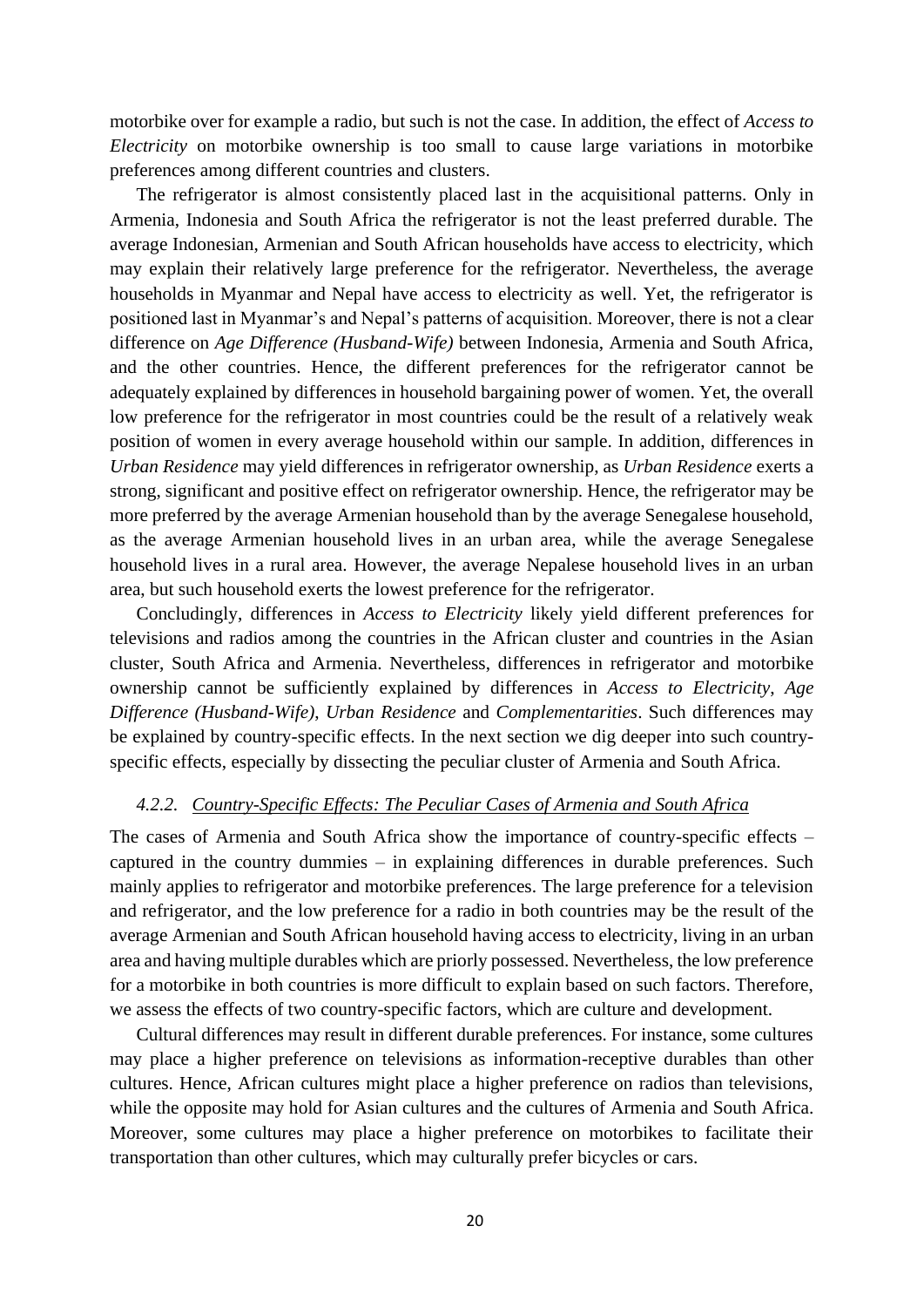In addition, developmental or wealth differences may yield different durable preferences. We assume that the more developed a country is, the more widely durables are available in the country. Such may especially apply to refrigerators, which are expensive and scarcely available durables in the developing world. In relatively more developed developing countries we then expect refrigerators to be cheaper and more widely available. In our sample Armenia and South Africa are relatively more developed than the other countries. South Africa is often considered to be the most developed country on the African continent (Arora & Vamvakidis, 2010). Armenia is the only country in our sample located in the developed continent of Europe. In addition, Armenian and South African households have higher average incomes than households in the other countries under study (The World Bank, 2021b). Such may result in high preferences for refrigerators in two ways. Firstly, more refrigerators are expected to be available, for which they are expected to become cheaper. Secondly, wealthier households are expected to be better able to acquire the relatively expensive refrigerators. In addition, wealth can be an explaining factor in the low preference for motorbikes in Armenia and South Africa, as wealthier households are expected to prefer relatively more expensive cars over motorbikes. Cars are more expensive than motorbikes, but the large wealth of such households allows them to 'leapfrog the motorbike-phase' (Dawson, 1953).

The importance of country-specific factors in durable preferences becomes even more visible when establishing patterns of acquisition for average households when assuming these households to be similar. We have priorly constructed patterns of acquisition for average households which exerted vastly different values for our independent variables. For instance, the average Indonesian household had access to electricity, while the average Senegalese household did not. Resultingly, a large variety of different acquisitional patterns has been uncovered. However, now we question whether the patterns of acquisition for the average households of the different countries become similar when the only differing factor is the country of residence and hence the set of country-specific factors. Let us assume a situation where the average household of each country has access to electricity, lives in a rural area, has no prior durable possessions and experiences an age gap between husband and wife of 5 years. The derived patterns of acquisition under such circumstances are provided in table 21.

The results indicate that the role of country-specific factors is of such importance that even under similar circumstances households throughout the developing world show vastly different patterns of durable acquisition. Interestingly, our previously uncovered clusters of countries displaying similar patterns of acquisition – and hence similar durable preferences – have been altered. The patterns of acquisition for Armenia, Nepal, Senegal and Timor-Leste have remained the same. In Angola, Myanmar and Uganda the average households now have access to electricity – which they previously lacked – which causes the television to move up in their patterns of acquisition. In Ethiopia and Malawi the gathered access to electricity has increased the position of the refrigerator, which is no longer positioned last. Such changes usually come at the expense of the motorbike, which falls several places in most patterns of acquisition.

Changes are peculiar for Indonesia and South Africa. For instance, the radio overtakes the refrigerator in Indonesia, even though there is still access to electricity. Nevertheless, such can be explained by the now lacking prior possession of a television by Indonesian households, which largely decreases the ownership probability for a refrigerator. In South Africa, the radio even overtakes two other durables, namely the television and refrigerator. Such is peculiar, as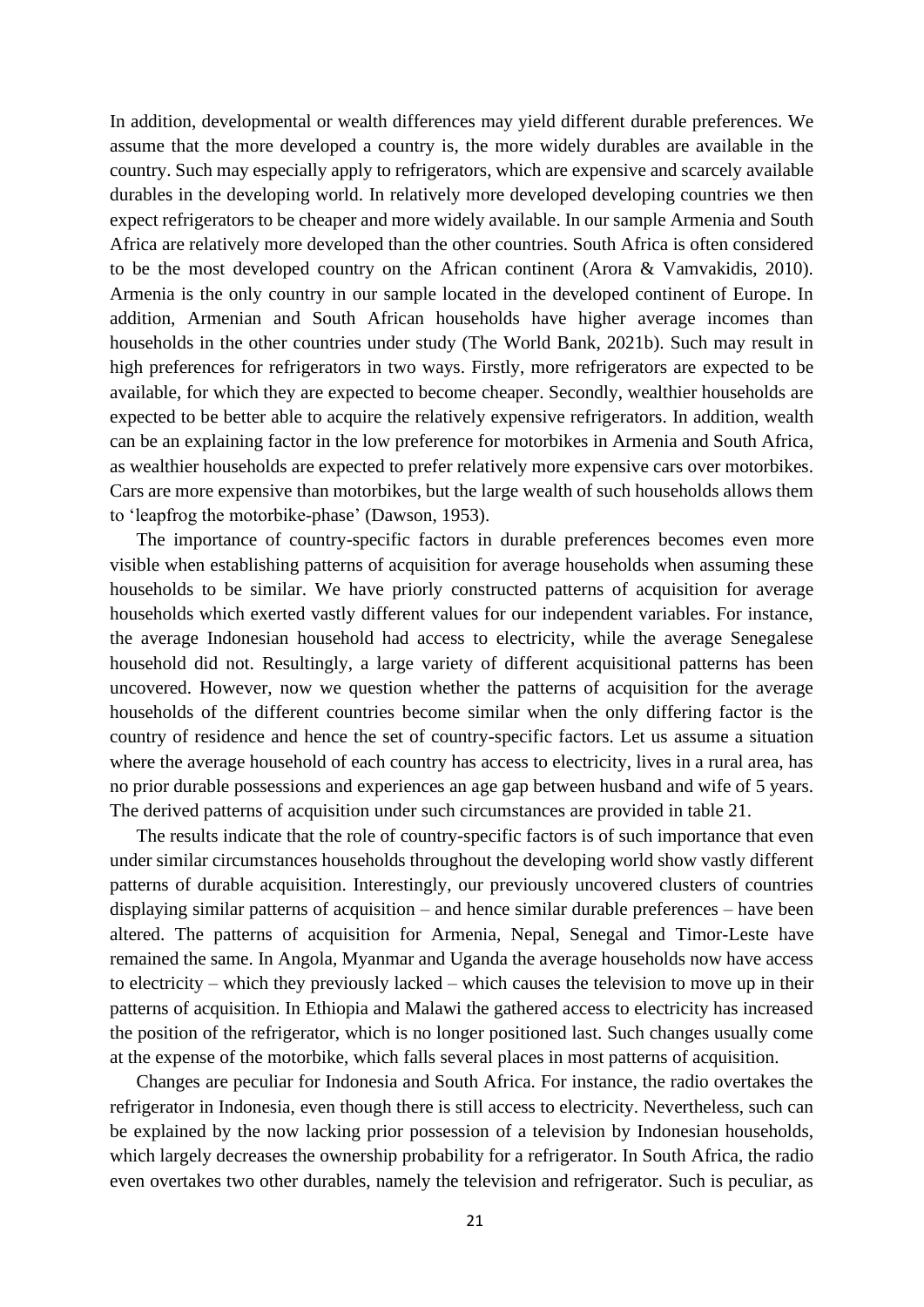the average South African household still has access to electricity. Nevertheless, the changes can be explained by the fact that in the new situation the average South African household no longer lives in an urban area, while it also does not priorly possess any durables.

Resultingly, when households only differ on their country of residence we observe new clusters of universal durable preferences to unfold. The first cluster consists of Angola, Nepal and Timor-Leste. The second cluster consists of Ethiopia, Malawi and South Africa. The third cluster consists of Indonesia and Myanmar. The fourth cluster consists of Senegal and Uganda. Hence, in conclusion we observe that under both differing and similar circumstances households throughout the developing world differ on their preferences for durable goods. Such mostly arises from differences in *Access to Electricity* and the country of residence. Nevertheless, durable preferences are universal among specific clusters of countries, which is likely the result of similarities in country-specific factors such as culture and development.

|                       |                          | <b>Probability of Ownership</b> |                         |               |                                                 |
|-----------------------|--------------------------|---------------------------------|-------------------------|---------------|-------------------------------------------------|
| Country               | <b>Television</b><br>(T) | Refrigerator<br>(R)             | <b>Motorbike</b><br>(M) | Radio<br>(RA) | <b>Pattern of Durable</b><br><b>Acquisition</b> |
| <b>Angola</b>         | ,595                     | ,067                            | ,069                    | ,495          | $T - RA - M - R$                                |
| <i><b>Armenia</b></i> | ,972                     | ,739                            | ,000                    | ,017          | $T - R - RA - M$                                |
| <b>Ethiopia</b>       | ,257                     | ,022                            | ,005                    | ,362          | $RA - T - R - M$                                |
| <i>Indonesia</i>      | ,480                     | ,026                            | ,138                    | ,058          | $T-M-RA-R$                                      |
| <b>Myanmar</b>        | ,602                     | ,008                            | ,374                    | ,245          | $T-M-RA-R$                                      |
| <b>Malawi</b>         | ,328                     | ,040                            | ,018                    | ,576          | $RA - T - R - M$                                |
| <b>Nepal</b>          | ,278                     | .009                            | .062                    | ,223          | $T - RA - M - R$                                |
| <b>Senegal</b>        | ,424                     | ,017                            | ,042                    | ,693          | $RA-T-M-R$                                      |
| <b>Timor-Leste</b>    | ,267                     | ,016                            | ,201                    | ,222          | $T - RA - M - R$                                |
| <b>Uganda</b>         | ,170                     | ,011                            | ,084                    | ,665          | $RA-T-M-R$                                      |
| <b>South Africa</b>   | ,417                     | ,318                            | ,003                    | ,459          | $RA-T-R-M$                                      |

*Table 21: Patterns of Acquisition for the Average Households Under Similar Circumstances – e.g. Similar Values for the Independent Variables*

#### <span id="page-25-0"></span>*4.3. The Rationality of Durable Preferences*

Now that we have derived the patterns of durable acquisition we can test the second hypothesis *"The uncovered pattern of durable acquisition can be subjectively considered rational"*. Note that no universal pattern of durable acquisition has been uncovered in the previous sections. Hence, we assess the rationality of each country's specific pattern of acquisition. Recall that our subjectively rational pattern of acquisition resembles *"Radio – Motorbike – Refrigerator – Television".* Based on the results in tables 20 and 21 we reject the second hypothesis. In other words, durable preferences appear to be highly irrational throughout the developing world.

Irrational durable preferences are especially found among Asian, Armenian and South African households, as such households usually prefer a television. African households show signs of irrationality as well, even though they rationally prefer a radio. Ugandan households display a quite rational pattern of acquisition, as the radio is positioned first, followed by the motorbike in second place. Nevertheless, the average Ugandan household irrationally prefers the television over the refrigerator. Such irrationality of durable preferences may originate from a large variety of factors.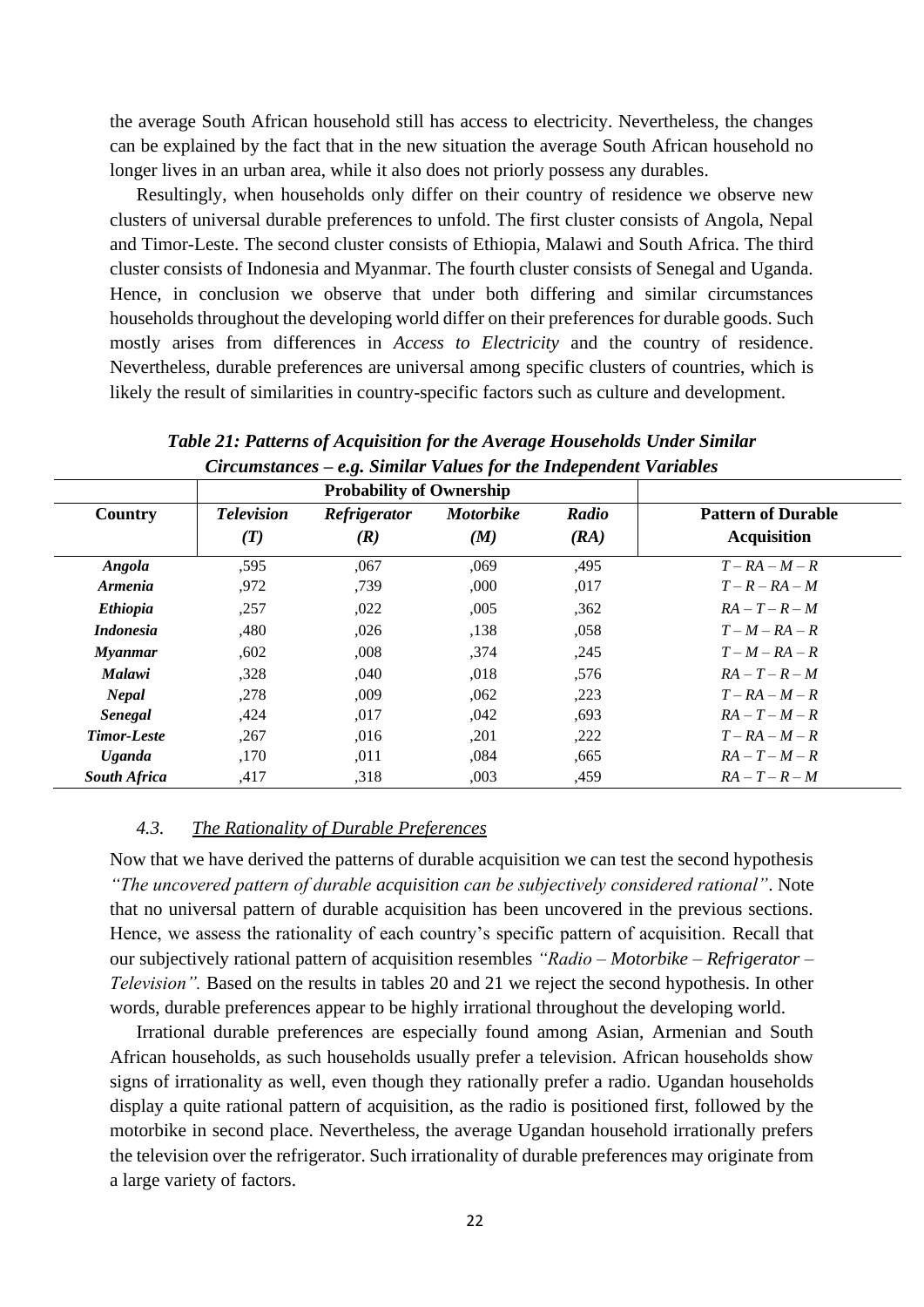For instance, having access to electricity largely increases the probability of owning a television and refrigerator. Hence, it relatively increases the probabilities of owning a refrigerator and television a vis the probabilities of owning a radio and motorbike. Such may be considered irrational, as the radio and motorbike should be priority durables. Nevertheless, the results in table 21 indicate that even if every household would have access to electricity the radio remains a priority durable in most African countries. Moreover, in such instance the refrigerator remains the least preferred durable in most countries. Hence, deviations from rational durable preferences cannot be solely explained by *Access to Electricity*.

Moreover, deviations in rational durable preferences may be explained by differences in *Urban Residence*, *Age Difference (Husband-Wife)* and *Complementarities*. Rural households may be considered more rational than urban households, as rural households tend to rationally prefer the radio over the television. The opposite holds for urban households. In addition, urban households tend to highly prefer refrigerators, which is somewhat irrational. Nevertheless, table 21 displays that even if every household is assumed to live in a rural area there are large differences in especially television and radio preferences. Hence, *Urban Residence* may not fully explain deviations in rational durable preferences.

Additionally, rationality may be gender-based. Women may be considered as more rational than men, as women rationally seem to prefer radios, refrigerators and motorbikes over the television. Men irrationally seem to prefer the acquisition of a television. As of such, we may argue that households with lower values of *Age Difference (Husband-Wife)* – and hence with larger relative bargaining power of women – display more rational durable preferences than household with high values of *Age Difference (Husband-Wife)*. In addition, complementary effects may cause deviations in the rationality of durable preferences. The cases of South Africa and Armenia show that high levels of prior durable possession highly enhance the probability of irrationally preferring a television and refrigerator. For instance, the results in table 21 display that when South African households go from priorly possessing multiple durables to priorly possessing no durables they display a rational increase in radio preference. Hence, large prior possessions of durables likely enhance the irrationality of durable preferences.

Nevertheless, the most influential factors in causing irrational deviations in durable preferences are found in the country-specific factors. There may be a cultural preference for any durable which is irrational. In addition, the cases of South Africa and Armenia show that large development and wealth generate higher irrational preferences for televisions and refrigerators. Moreover, the motorbike is scarcely preferred in Armenia and South Africa, which is irrational. Likely such arises from the ability of Armenian and South African households to acquire expensive cars to make the role of motorbikes obsolete.

In conclusion, durable preferences appear to be irrational throughout the developing world. Such especially arises from a consistent low preference for refrigerators by the households of most developing countries. Additionally, Asian, Armenian and South African households irrationally prefer the television over the radio. In Africa, households usually rationally prefer the radio over the television, but they irrationally tend to prefer the television over the motorbike and refrigerator. The irrationality of durable preferences may be country-specific, as it may be for instance culturally determined. Moreover, factors such as *Access to Electricity*, *Age Difference (Husband-Wife)*, *Complementarities* and *Urban Residence* may exert an important role in causing and establishing irrational durable preferences.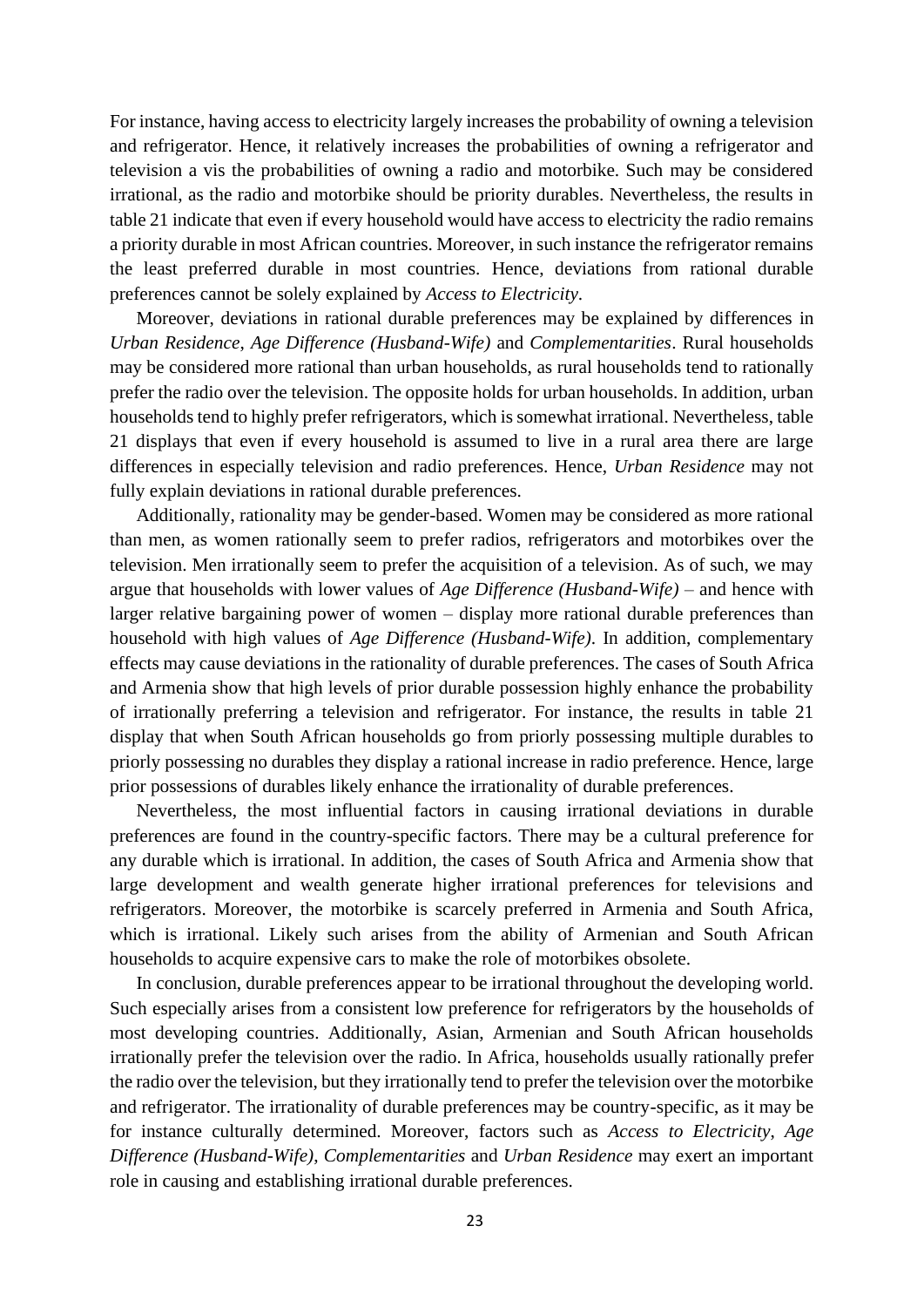#### <span id="page-27-0"></span>**5. Conclusion and Discussion**

This paper researches the universality and rationality of household's durable preferences throughout the developing world. In order to do so patterns of durable acquisition are constructed for the average households of eleven developing countries. Thereafter the patterns of durable acquisition are compared. The presence of similar patterns of durable acquisition would indicate the presence of universal durable preferences. However, the results indicate that there is no universal preference for durables present among the households of the developing world, as the uncovered patterns of durable acquisition vary widely among different countries.

Nevertheless, the results indicate the presence of regional universality of durable preferences as similar patterns of durable acquisition are found to persist in specific combinations or clusters of countries. For instance, most of the countries in Sub-Saharan Africa display similar patterns of durable acquisition by their average households. The same applies to most Asian countries. However, there is no evidence indicating the presence of uniformly universal durable preferences throughout the entire developing world. In addition, the results indicate that the durable preferences of households throughout the developing world are irrational. Such results hold when assuming households across the developing world to be different as well as similar on the independent variables under study.

Differences in durable preferences across countries and the presence of irrationality in durable preferences especially arise from the largely different preferences for radios and televisions among countries. For instance, African households prefer the acquisition of a radio, while most Asian households prefer the acquisition of a television. As of such, African households show larger degrees of rationality than Asian households. Moreover, the refrigerator appears to be the least preferred durable in almost every country except Armenia and South Africa, which is irrational. In addition, the preference for motorbikes seems to differ vastly among countries. For instance, most Asian households show somewhat large preferentiality for motorbikes, while motorbikes are the least preferred durable in Armenia and South Africa.

The large deviations in durable preferences throughout the developing world find their fundament in a large variety of factors. For instance, *Access to Electricity* largely affects the relative preferences for televisions and radios. Households with access to electricity irrationally tend to prefer the television. Households without access to electricity tend to rationally prefer the radio. In addition, factors such as the relative position of women, complementary effects of durables and urban residency cause varying and irrational durable preferences. Moreover, country-specific effects such as the degree of development, wealth and culture strongly affect the universality and rationality of durable preferences.

Nevertheless, our analysis is limited by a variety of factors. For instance, the dataset contains data on 137.078 households from eleven different developing countries. Some countries, such as Armenia, provide a limited number of respondents. Hence, our dataset is based on a limited selection of households from the developing world. Therefore, our conclusions may not be applicable to the households of every country in the developing world. Moreover, the results may be slightly biased, as our dataset contains a small number of households from several countries. For instance, there are just over 1.000 households from Senegal, while there are over 50.000 Indonesian households present in the dataset.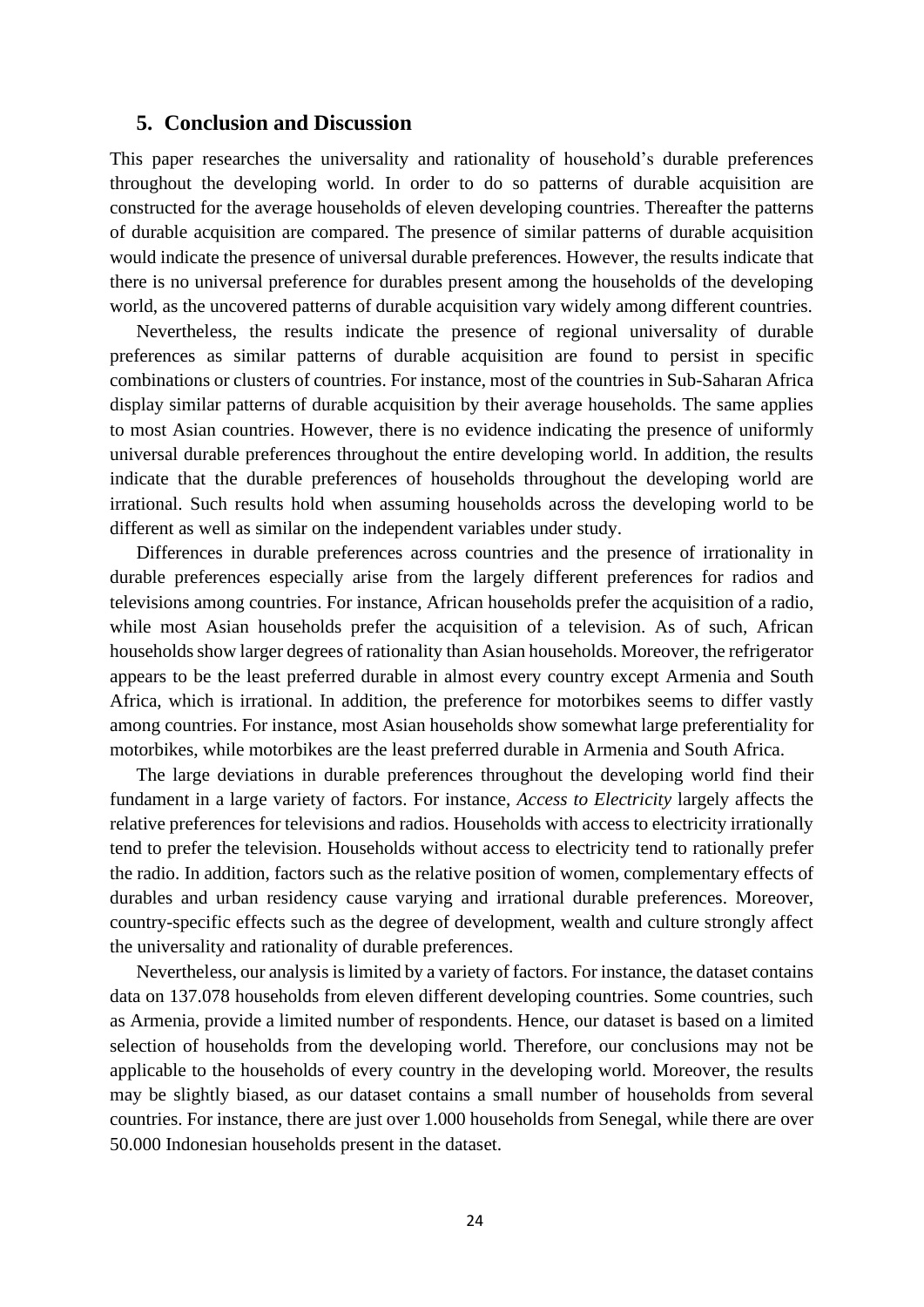In addition, data availability has limited the amount of independent and controlling variables used in the study. Resultingly, several potentially important factors have not been included in the analysis. For instance, we have not been able to control motorbike ownership for relative gasoline prices, costs of maintenance or relative prices of alternative vehicles. In fact, we have not been able to control for the relative prices of durables at all.

In addition, our analysis is limited by the potential inequality between durable preferences and decisions of durable acquisition. In other words, we study durable preferences by assessing the order in which durables are acquired, but acquisitions do not always have to resemble preferences (Namias, 1959). Nevertheless, given the possibilities of our study the assessment of acquisitional patterns of durables comes as close to studying actual durable preferences as possible. Further research could aim to gather more direct evidence on durable preferences, for example by means of questionnaires. For instance, further research could hold questionnaires among households in the developing world directly asking them on their durable preferences. Given the time and resources available for this study we have not been able to gather such data.

Moreover, the limitations of our research can be used by further research to expand into interesting directions. For instance, once more data on durable possession becomes available for a larger variety of developing countries our hypotheses can be tested on a larger scale. Further research may then also include a larger variety of durables under study. Additionally, we encourage further research to expand the base of independent and controlling variables. For instance, we encourage further research to include factors such as relative prices of durables, maintenance costs, gasoline costs and educational levels to create more accurate patterns of durable acquisition. Moreover, further research is encouraged to delve further into the countryspecific factors of culture and development which appear to strongly affect durable preferences. For example, further research could distinguish different cultures to assess the different preferences for durables in different countries. Additionally, the assessment of country-specific factors may yield some insight in the underlying fundaments of the uncovered country clusters. For instance, further research may be able to explain more profoundly and in more detail why households throughout Sub-Saharan Africa display similar durable preferences.

Finally, the results have social implications. The results indicate that households throughout the developing world mostly follow different patterns of durable acquisition, as their preferences for durables differ. More problematically, such households follow patterns of acquisition which are irrational. Households throughout the developing world especially appear to put a high preference on televisions, while their patterns of development would be more efficient if the television would be acquired later on. Such irrationality mainly arises from the effect of *Access of Electricity*, as households which have access to electricity tend to place a higher, irrational preference on televisions. Hence, there is a task for policy makers and governments to guide households in their durable acquisitions. For instance, as Mohn (2013) already argued, policy makers and governments should guide households in the developing world through the tremendous increase in possibilities once they attain access to electricity. Exemplary would be the stimulation of refrigerator acquisition, while stimulating the postponement of television acquisition when there is access to electricity. In doing so, policy makers can use durable preferences and patterns of durable acquisition to make the patterns of development for households in the developing world more efficient.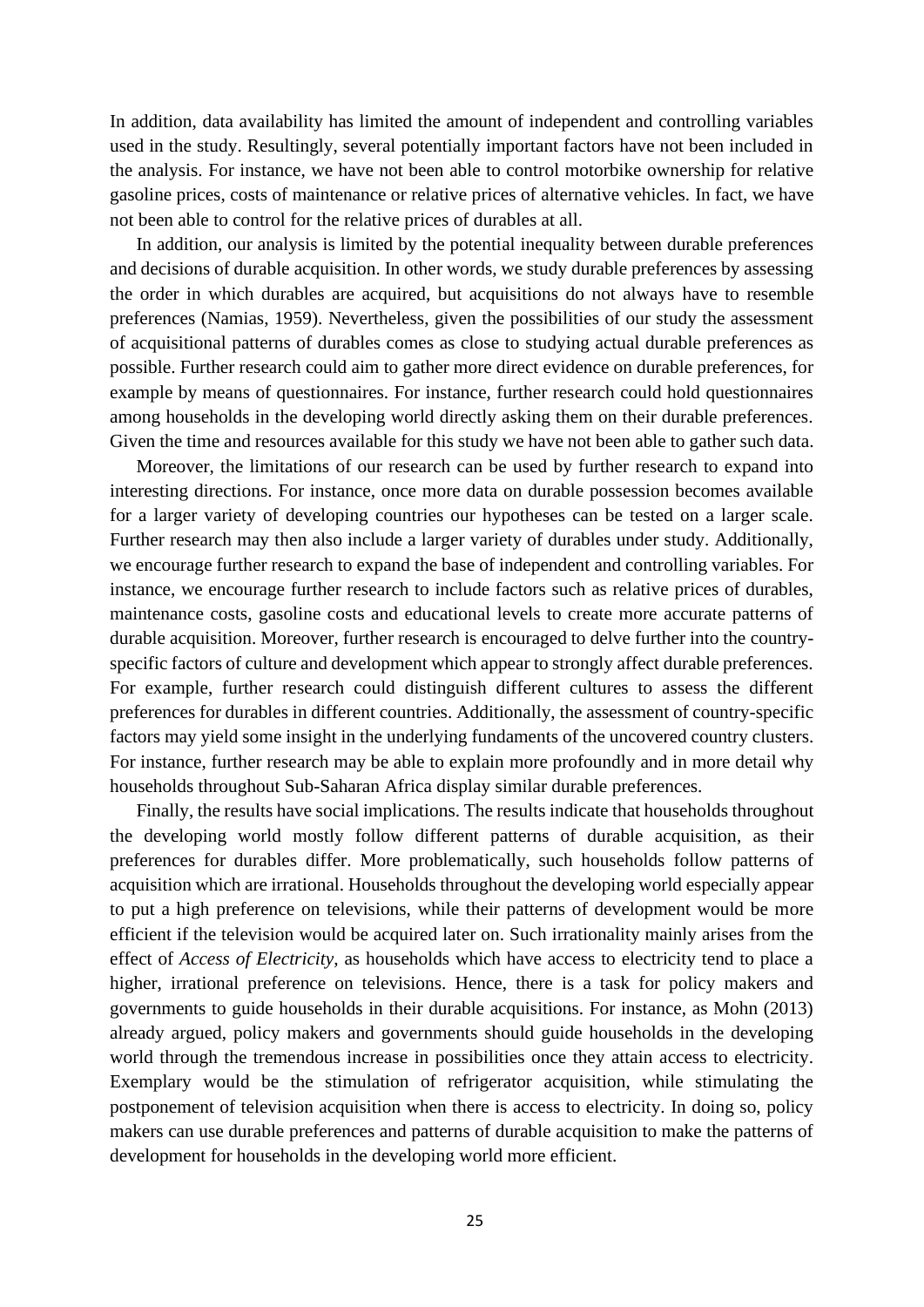#### **References**

<span id="page-29-0"></span>Abera, M., Nega, A., Tefera., Y. & Gelagay, A. A. (2020). Early marriage and women's empowerment: the case of child-brides in Amhara national regional state, Ethiopia. *BMC International Health and Human Rights, 20*(1), 1-16.

Adkins, L. C. & Hill, R. C. (2011). *Using Stata for Principles of Econometrics* (4<sup>th</sup> ed.). Hoboken, NJ: Wiley Custom.

Alcorta, L., Smits, J., & Swedlund, H. J. (2018). Inequality and ethnic conflict in Sub-Saharan Africa. *Social Forces*, *97*(2), 769–792.

Arora, V., & Vamvakidis, A. (2010). South Africa in the African economy. *Global Journal of Emerging Market Economies*, *2*(2), 153–171.

Attema, A. E., Bleichrodt, H., & L'Haridon, O. (2018). Ambiguity preferences for health. *Health Economics*, *27*(11), 1699–1716.

Bérenger, V., Deutsch, J., & Silber, J. (2013). Durable goods, access to services and the derivation of an asset index: comparing two methodologies and three countries. *Economic Modelling*, *35*, 881–891.

Cairncross, S. (2003). Sanitation in the developing world: current status and future solutions. *International Journal of Environmental Health Research*, 13, 123–31.

Cardoso, G. C., Leitão A. V, Funghi, C., Batalha, H. R., Lopes, R. J., & Mota, P. G. (2014). Similar preferences for ornamentation in opposite- and same-sex choice experiments. *Journal of Evolutionary Biology*, *27*(12), 2798–2806.

Clark, D. A. (2005). Sen's capability approach and the many spaces of human well-being. *The Journal of Development Studies*, 41(8), 1339-1368.

Clarke, Y., & Soutar, G. N. (1982). Consumer acquisition patterns for durable goods: Australian evidence. *Journal of Consumer Research*, *8*(4), 456–460.

Comer, J., & Wikle, T. (2008). Worldwide diffusion of the cellular telephone, 1995- 2005. *The Professional Geographer*, *60*(2), 252–269.

Dawson, R. F. F. (1953). Ownership of cars and certain durable household goods. *Bulletin of the Oxford University Institute of Economics & Statistics*, *15*(5), 177–191.

Dhanaraj, S., Mahambare, V., & Munjal, P. (2018). From income to household welfare: lessons from refrigerator ownership in India. *Journal of Quantitative Economics*, *16*(2), 573– 588.

Dickson, P. R., Lusch, R. F., & Wilkie, W. L. (1983). Consumer acquisition priorities for home appliances: a replication and re-evaluation. *Journal of Consumer Research*, *9*(4), 432– 435.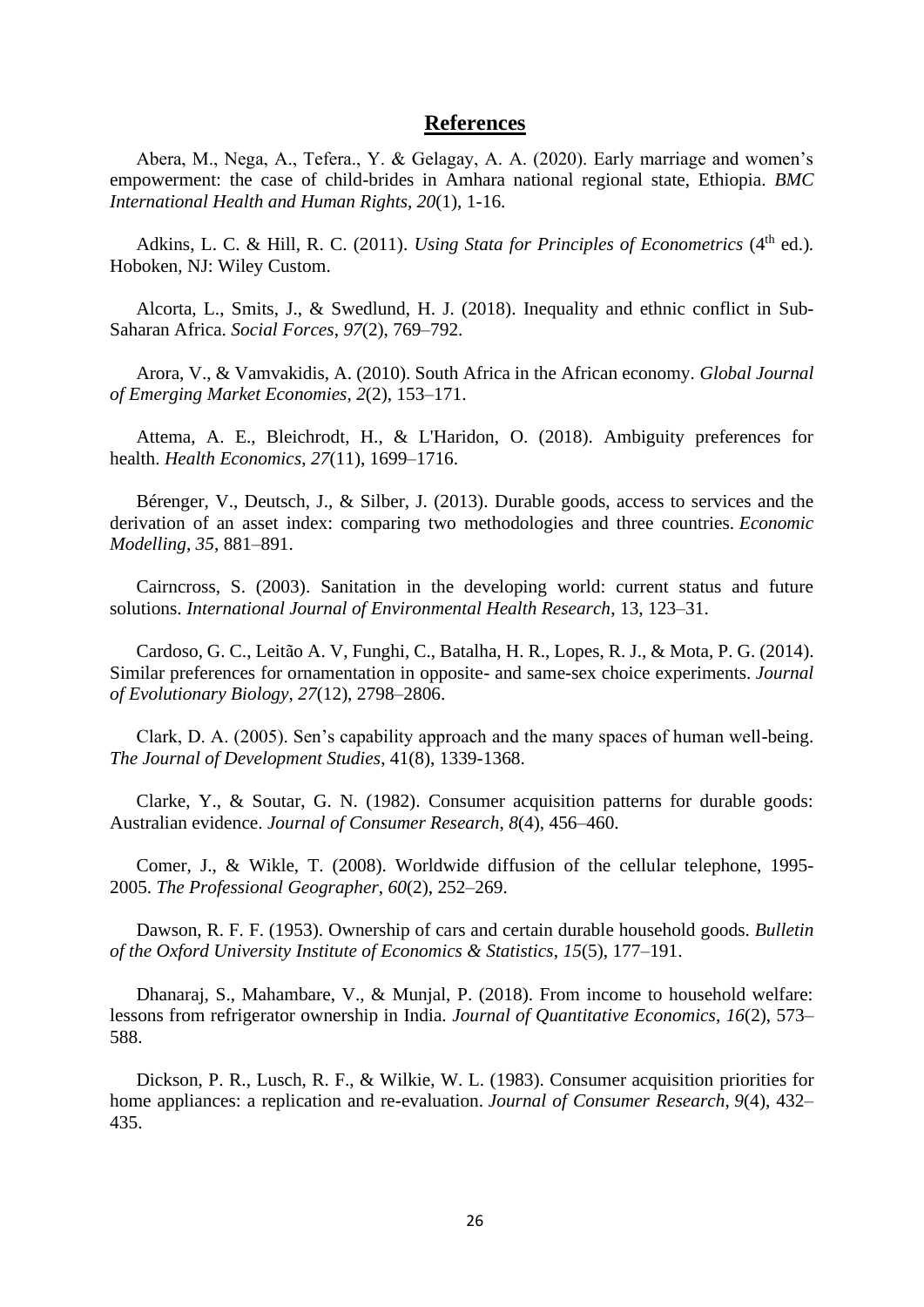Dziechciarz, J. & Dziechciarz-Duda, M. (2017). Non-metric data in household durable goods analysis. selected aspects. *Acta Universitatis Lodziensis. Folia Oeconomica*, *4*.

Falk, A., Becker, A., Dohmen, T., Enke, B., Huffman, D., & Sunde, U. (2018). Global evidence on economic preferences. *Quarterly Journal of Economics*, *133*(4), 1645–1692.

Fine, B., & Simister, J. (1995). Consumption durables: exploring the order of acquisition. *Applied Economics*, *27*(11), 1049–1057.

Fishelson, G. (1970). Durable ownership-the order of acquisition. *Applied Economics*, 2(4), 277–287.

Freedman, D. S. (1970). The role of the consumption of modern durables in economic development. *Economic Development and Cultural Change*, *19*(1), 25–48.

Ganguli, J., Heifetz, A., & Lee, B. S. (2016). Universal interactive preferences. *Journal of Economic Theory*, *162*, 237–260.

Global Data Lab (2021). "Database Developing World". Available at [https://globaldatalab.org/.](https://globaldatalab.org/)

Hebden, J. J., & Pickering, J. F. (1974). Patterns of acquisition of consumer durables. *Oxford Bulletin of Economics and Statistics*, 36(2), 67–94.

House, C. L., & Ozdenoren, E. (2008). Durable goods and conformity. *Rand Journal of Economics*, *39*(2), 452–468.

Hu, T., Li, M., & Wei, S. (1989). Household durable goods ownership in Tianjin, China. *The China Quarterly*, *120*(120), 787–799.

Hussain, F., & Tongia, R. (2007). Community radio for development in South Asia: A sustainability study. *International Conference on Information and Communication Technologies and Development*, 1-13.

Kasulis, J. J., Lusch, R. F., & Stafford, , E. F. (1979). Consumer acquisition patterns for durable goods. *Journal of Consumer Research*, 6(1), 47–57.

Kumar, R. V., & Sarkar, A. (2008). Psychographic segmentation of Indian urban consumers. *Journal of the Asia Pacific Economy*, *13*(2), 204–226.

Lemish, D., & Rice, M. L. (1986). Television as a talking picture book: a prop for language acquisition. *Journal of Child Language*, *13*(2), 251–74.

Lorkowski, J. A., & Kreinovich, V. (2018). *Bounded rationality in decision making under uncertainty : towards optimal granularity* (Ser. Studies in systems, decision and control, volume 99). Springer.

McFall, J. (1969). Priority patterns and consumer behaviour. *Journal of Marketing,* 33(4), 50-55.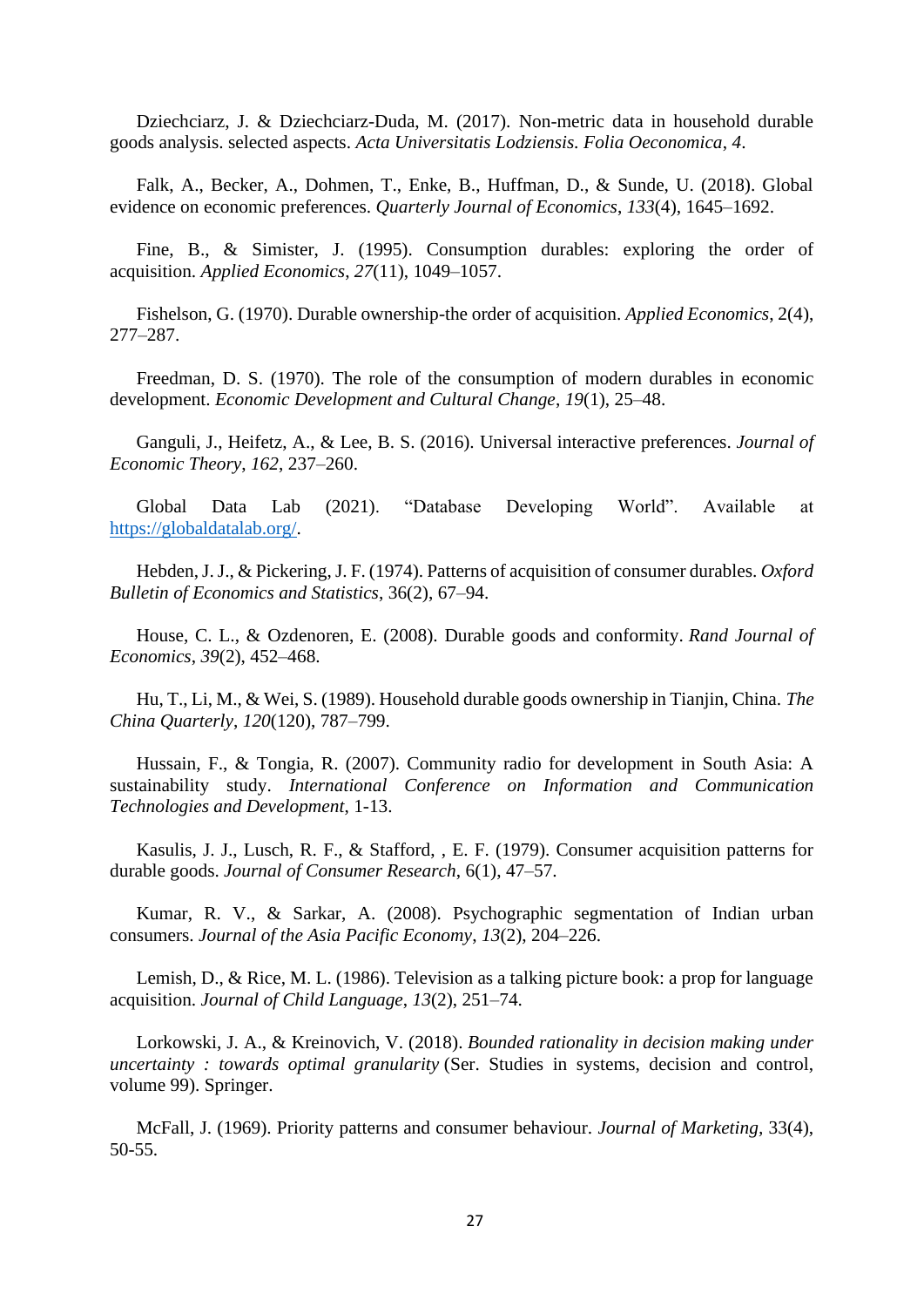Mohn, T. (2013). It takes a village: rural electrification in East Africa. *Ieee Power and Energy Magazine*, *11*(4).

Mujahid-mukhtar, E., & Mukhtar, H. (1991). Female participation in household decisionmaking: an analysis of consumer durables' acquisition in Pakistan. *Pakistan Development Review*, 30(4), 953–62.

Myers, M. (2008). Radio and development in Africa. *A Concept Paper Prepared for the International Development Research Centre (IDRC) of Canada*.

Namias, J. (1959). Intentions to purchase compared with actual purchases of household durables. *Journal of Marketing*, *24*(1), 26–30.

N'Tsoukpoe, K. E., Yamegueu, D., & Bassole, J. (2014). Solar sorption refrigeration in Africa. *Renewable and Sustainable Energy Reviews*, 35, 318–335.

Paroush, J. (1965). The order of acquisition of consumer durables. *Econometrica*, 33(1), 225–235.

Reddy, B., & Snehalatha, M. (2011). Sanitation and personal hygiene. *Indian Journal of Gender Studies*, 18(3), 381–404.

Rieger, M. O., Wang, M., & Hens, T. (2021). Universal time preference. *Plos One*, *16*(2), 0245692.

Ritchie, H. & Roser, M. (2019). "Access to Energy". *Our World in Data.* Available at [https://ourworldindata.org/energy-access,](https://ourworldindata.org/energy-access) accessed on 28-05-2021.

Sahn, D. E., & Stifel, D. C. (2000). Poverty comparisons over time and across countries in Africa. *World Development*, 28(12), 2123–2155.

Shackelford, T. K., Schmitt, D. P., & Buss, D. M. (2005). Universal dimensions of human mate preferences. *Personality and Individual Differences*, *39*(2), 447–458.

Smits, J., & Steendijk, R. (2015). The international wealth index (iwi). *Social Indicators Research : An International and Interdisciplinary Journal for Quality-Of-Life Measurement*, 122(1), 65–85.

Solanke, B. L. (2015). Marriage age, fertility behavior, and women's empowerment in Nigeria. *Sage Open*, *5*(4).

Soutar, G. N., Bell, R. C., & Wallis, Y. M. (1990). Consumer acquisition patterns for durable goods: a Rasch analysis. *European Journal of Marketing*, *24*(8), 31–39.

Soutar, G. N., & Cornish-Ward, S. P. (1997). Ownership patterns for durable goods and financial assets: a Rasch analysis. *Applied Economics*, *29*(7), 903–911.

Taylor, C., Clifford, A., & Franklin, A. (2013). Color preferences are not universal. *Journal of Experimental Psychology. General*, *142*(4), 1015–27.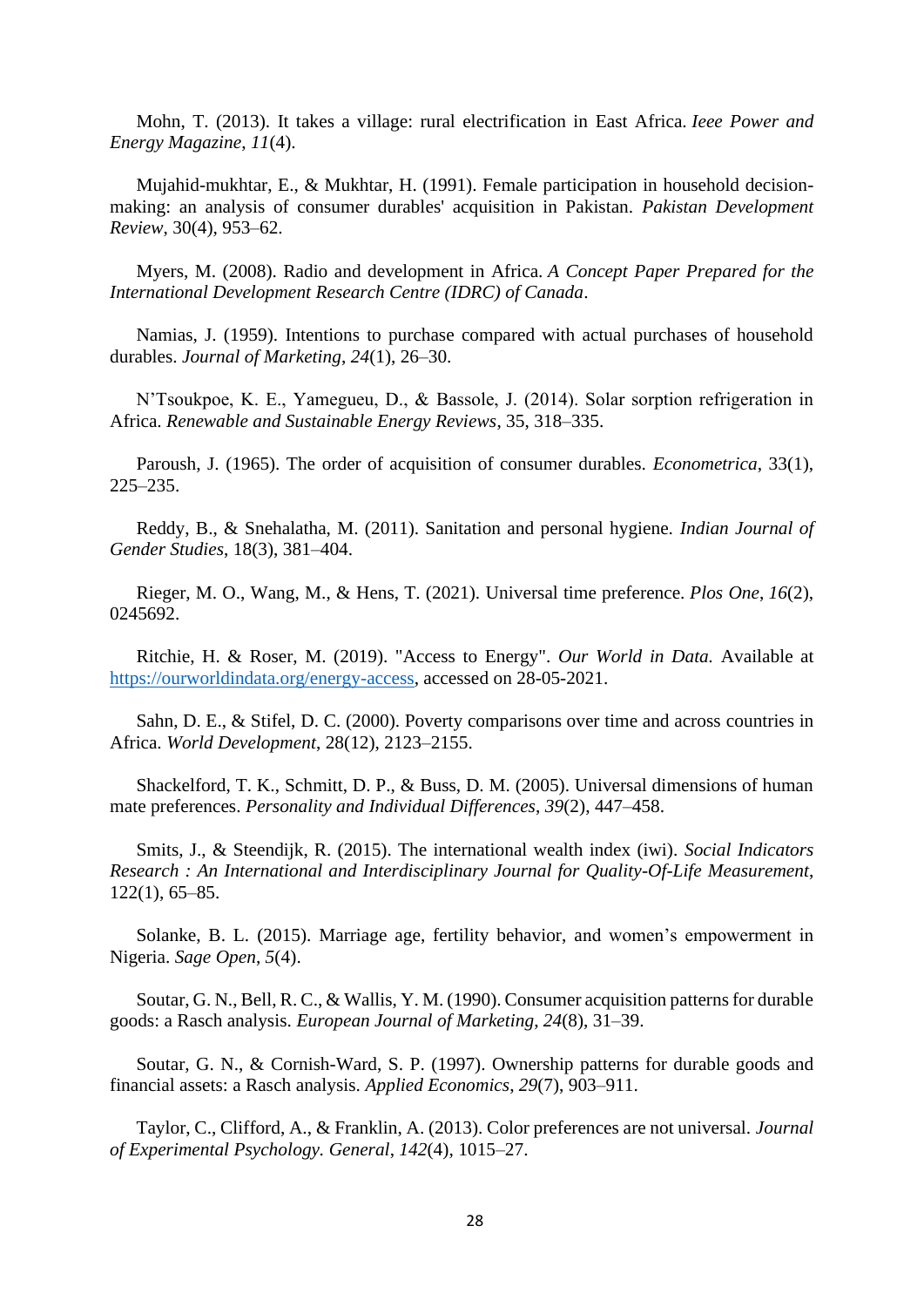The Economist (2019, 13 November). "More than half of sub-Saharan Africans lack access to electricity". *The Economist.* Available at [https://www.economist.com/graphic](https://www.economist.com/graphic-detail/2019/11/13/more-than-half-of-sub-saharan-africans-lack-access-to-electricity)[detail/2019/11/13/more-than-half-of-sub-saharan-africans-lack-access-to-electricity,](https://www.economist.com/graphic-detail/2019/11/13/more-than-half-of-sub-saharan-africans-lack-access-to-electricity) accessed on 07-04-2021.

The World Bank (2021a). "Access to Electricity (% of Population)". Retrieved from [https://data.worldbank.org/indicator/EG.ELC.ACCS.ZS,](https://data.worldbank.org/indicator/EG.ELC.ACCS.ZS) accessed on 07-04-2021.

The World Bank (2021b). "Adjusted net national income per capita (current US\$)". Retrieved from the state of the state of the state of the state of the state of the state of the state of the state of the state of the state of the state of the state of the state of the state of the state of the state of [https://data.worldbank.org/indicator/NY.ADJ.NNTY.PC.CD?end=2016&start=2016,](https://data.worldbank.org/indicator/NY.ADJ.NNTY.PC.CD?end=2016&start=2016) accessed on 07-06-2021.

Van Kempen, L. (2007). Status consumption and ethnicity in Bolivia: evidence from durables ownership. *International Journal of Consumer Studies*, *31*(1), 76–89.

Verbeek, M. (2017). *A guide to modern econometrics* (5<sup>th</sup> ed.). Hoboken, NJ: Wiley Custom.

Wabwire, J. (2013). The role of community radio in development of the rural poor. *New Media and Mass Communication, 10*, 40-47.

Wells, J. (1977). The diffusion of durables in Brazil and its implications for recent controversies concerning Brazilian development. *Cambridge Journal of Economics*, *1*(3), 259– 279.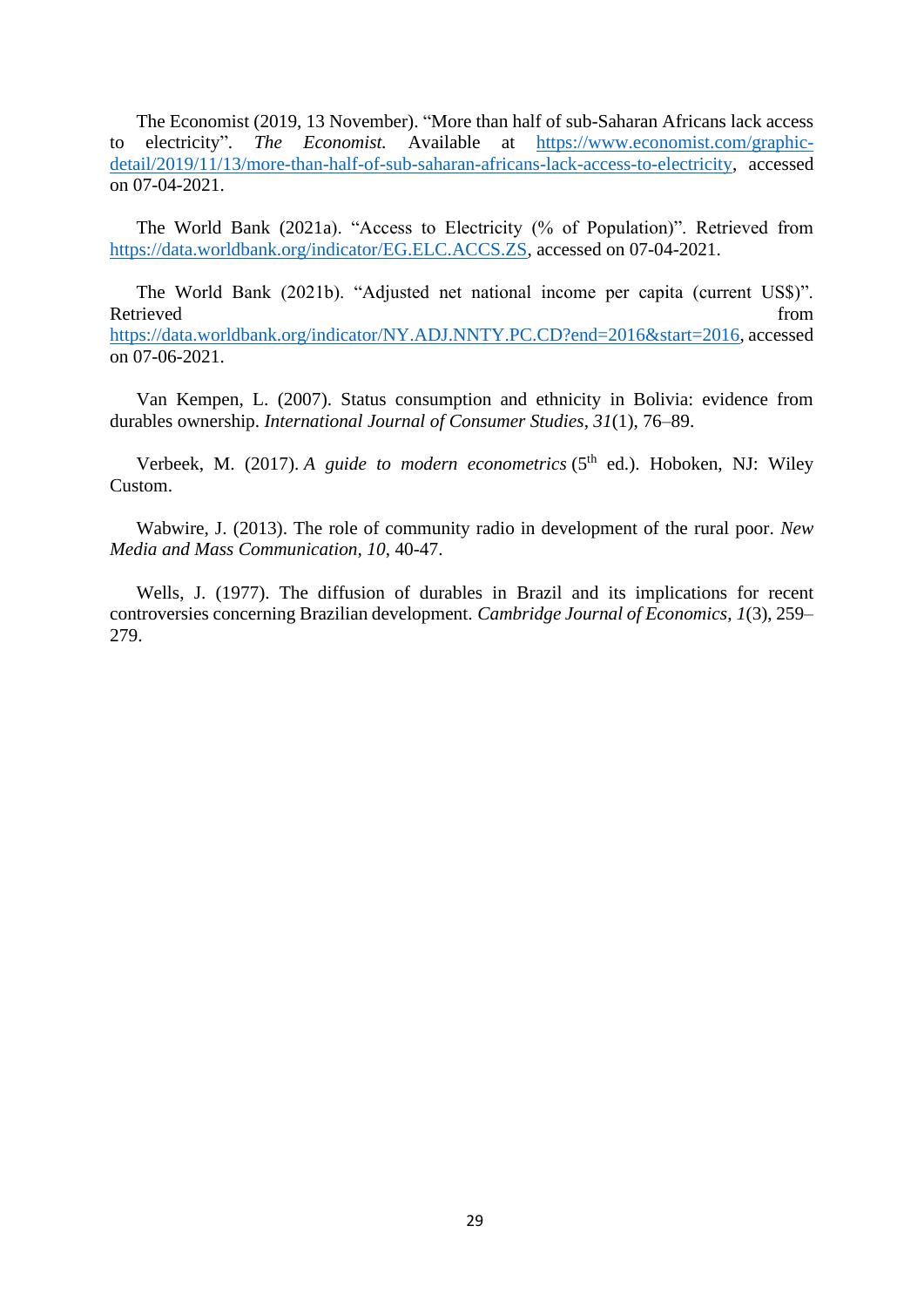# **Appendix to Chapter 3**

|                                            | <b>Frequency</b> | <b>Percent</b> | <b>Cumulative Percent</b> |
|--------------------------------------------|------------------|----------------|---------------------------|
| <i>Angola</i> (AGO) – Sub-Saharan Africa   | 3.712            | 2,7            | 2,7                       |
| Armenia (ARM) – Europe                     | 3.665            | 2,7            | 5,4                       |
| <i>Ethiopia</i> (ETH) – Sub-Saharan Africa | 7.837            | 5,7            | 11,1                      |
| <b>Indonesia</b> (IND) – South-Asia        | 73.861           | 53,9           | 65,0                      |
| $Myannar(MMR) - South\text{-}East Asia$    | 6.368            | 4,6            | 69,6                      |
| and the Pacific                            |                  |                |                           |
| <i>Malawi</i> (MWI) – Sub-Saharan Africa   | 13.929           | 10,2           | 79,8                      |
| <i>Nepal</i> (NPL) $-$ South-Asia          | 7.824            | 5,7            | 85,5                      |
| Senegal (SEN) – Sub-Saharan Africa         | 1.011            | 0,7            | 86,2                      |
| <b>Timor-Leste</b> (TLS) – South-East Asia | 6.394            | 4,7            | 90,9                      |
| and the Pacific                            |                  |                |                           |
| <i>Uganda</i> (UGA) – Sub-Saharan Africa   | 9.911            | 7,2            | 98,1                      |
| <b>South Africa</b> (ZAF) – Sub-Saharan    | 2.566            | 1,9            | 100,0                     |
| Africa                                     |                  |                |                           |
| <b>Total</b>                               | 137.078          | 100,0          |                           |

<span id="page-33-0"></span>*Table 1: Frequency Distributions of Households Among the Countries Under Study*

l.

l.

*Graph 1: Plot Indicating the Range of Outlying Values for the Independent Variable 'Age Difference (Husband-Wife)'*



Age difference partners (husband-wife)

*Note: The marked values indicate the observations which are considered as problematic outliers.*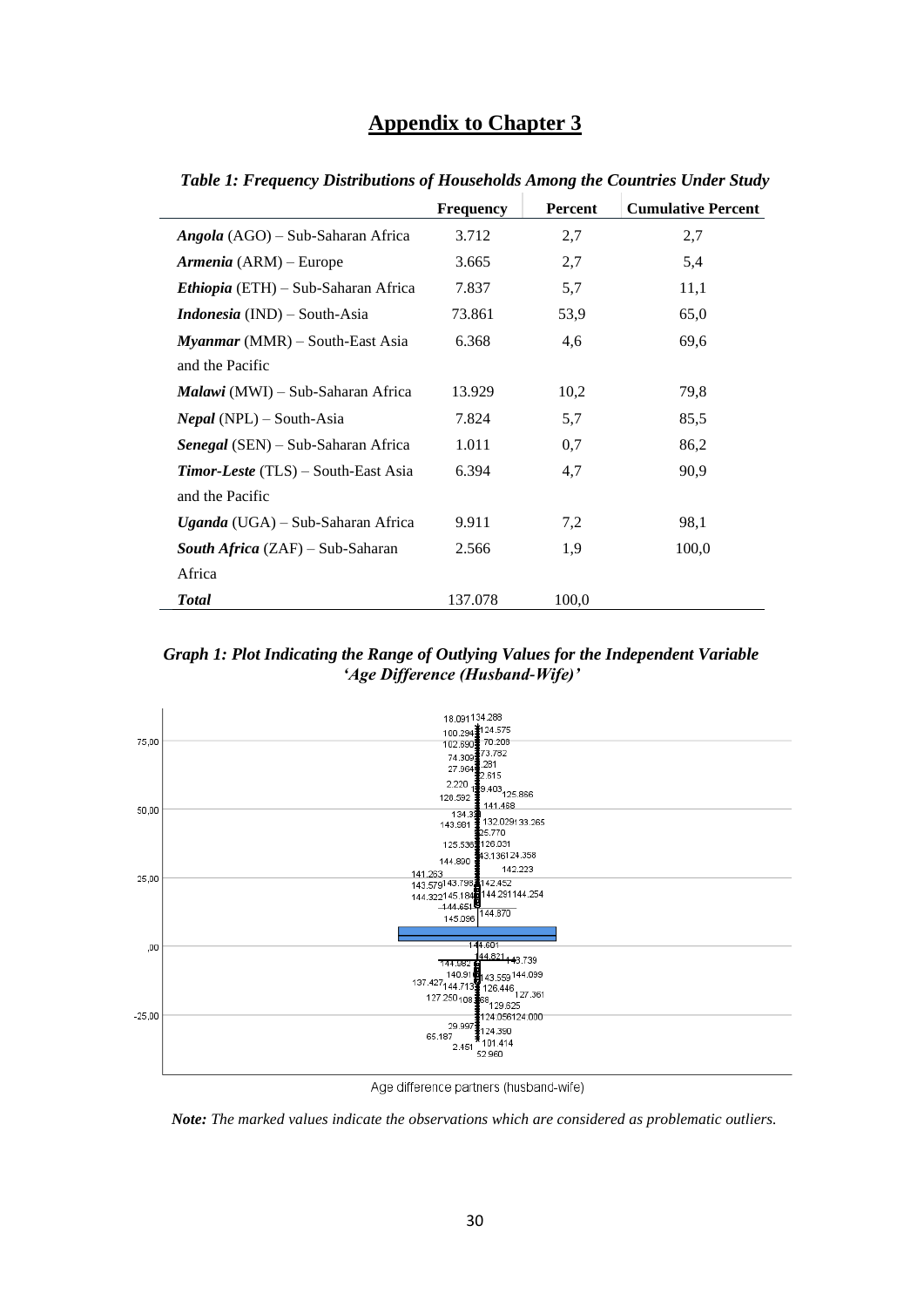|                               | N     | <b>Minimum</b> | <b>Maximum</b> | <b>Mean</b> | <b>Std. Deviation</b> |
|-------------------------------|-------|----------------|----------------|-------------|-----------------------|
| <b>Television</b>             | 3.712 | .00            | 1,00           | .5348       | .49886                |
| <i>Refrigerator</i>           | 3.712 | .00            | 1,00           | ,3335       | ,47153                |
| <b>Motorbike</b>              | 3.712 | ,00            | 1,00           | ,2500       | ,43300                |
| Radio                         | 3.712 | ,00            | 1,00           | .5200       | ,50000                |
| <b>Access to Electricity</b>  | 3.712 | .00            | 1,00           | .3998       | ,48992                |
| <b>Urban Residence</b>        | 3.712 | .00            | 1,00           | .5946       | .49104                |
| Age Difference (Husband-Wife) | 3.712 | $-5,00$        | 14,00          | 5,2562      | 3,80526               |

*Table 6: Summary Statistics for the Angolan Households*

*Table 7: Summary Statistics for the Armenian Households*

|                               | N     | <b>Minimum</b> | <b>Maximum</b> | <b>Mean</b> | <b>Std. Deviation</b> |
|-------------------------------|-------|----------------|----------------|-------------|-----------------------|
| <b>Television</b>             | 3.665 | .00.           | 1,00           | .9975       | .04950                |
| <i>Refrigerator</i>           | 3.665 | .00            | 1,00           | .9765       | ,15140                |
| <b>Motorbike</b>              | 3.665 | .00.           | 1,00           | ,0000       | ,05200                |
| Radio                         | 3.665 | .00.           | 1,00           | ,0400       | ,20100                |
| <b>Access to Electricity</b>  | 3.665 | ,00            | 1,00           | .9992       | ,02860                |
| Urban Residence               | 3.665 | .00            | 1,00           | .5662       | ,49567                |
| Age Difference (Husband-Wife) | 3.665 | $-5,00$        | 14,00          | 4,5563      | 3,37974               |

# *Table 8: Summary Statistics for the Ethiopian Households*

|                               | N     | <b>Minimum</b> | <b>Maximum</b> | <b>Mean</b> | <b>Std. Deviation</b> |
|-------------------------------|-------|----------------|----------------|-------------|-----------------------|
| <b>Television</b>             | 7.837 | .00.           | 1.00           | .2178       | .41279                |
| <i>Refrigerator</i>           | 7.837 | .00.           | 1,00           | .0960       | .29455                |
| <b>Motorbike</b>              | 7.837 | .00.           | 1,00           | .0100       | ,11100                |
| Radio                         | 7.837 | .00            | 1.00           | ,3200       | .46700                |
| <b>Access to Electricity</b>  | 7.837 | ,00            | 1,00           | .3180       | ,46572                |
| <b>Urban Residence</b>        | 7.837 | .00            | 1,00           | ,2609       | .43918                |
| Age Difference (Husband-Wife) | 7.837 | $-5,00$        | 14,00          | 6.0909      | 3.66424               |

#### *Table 9: Summary Statistics for the Indonesian Households*

|                               | N      | <b>Minimum</b> | <b>Maximum</b> | <b>Mean</b> | <b>Std. Deviation</b> |
|-------------------------------|--------|----------------|----------------|-------------|-----------------------|
| <b>Television</b>             | 73.861 | .00            | 1,00           | .6663       | .47154                |
| <i>Refrigerator</i>           | 73.861 | .00            | 1,00           | 3124.       | .46346                |
| <b>Motorbike</b>              | 73.861 | .00            | 1,00           | ,3900       | ,48800                |
| Radio                         | 73.861 | .00            | 1,00           | ,1000       | ,30300                |
| <b>Access to Electricity</b>  | 73.861 | .00            | 1,00           | .8935       | ,30844                |
| Urban Residence               | 73.861 | .00            | 1.00           | ,2961       | ,45653                |
| Age Difference (Husband-Wife) | 73.861 | $-5,00$        | 14,00          | 4,6114      | 3.24724               |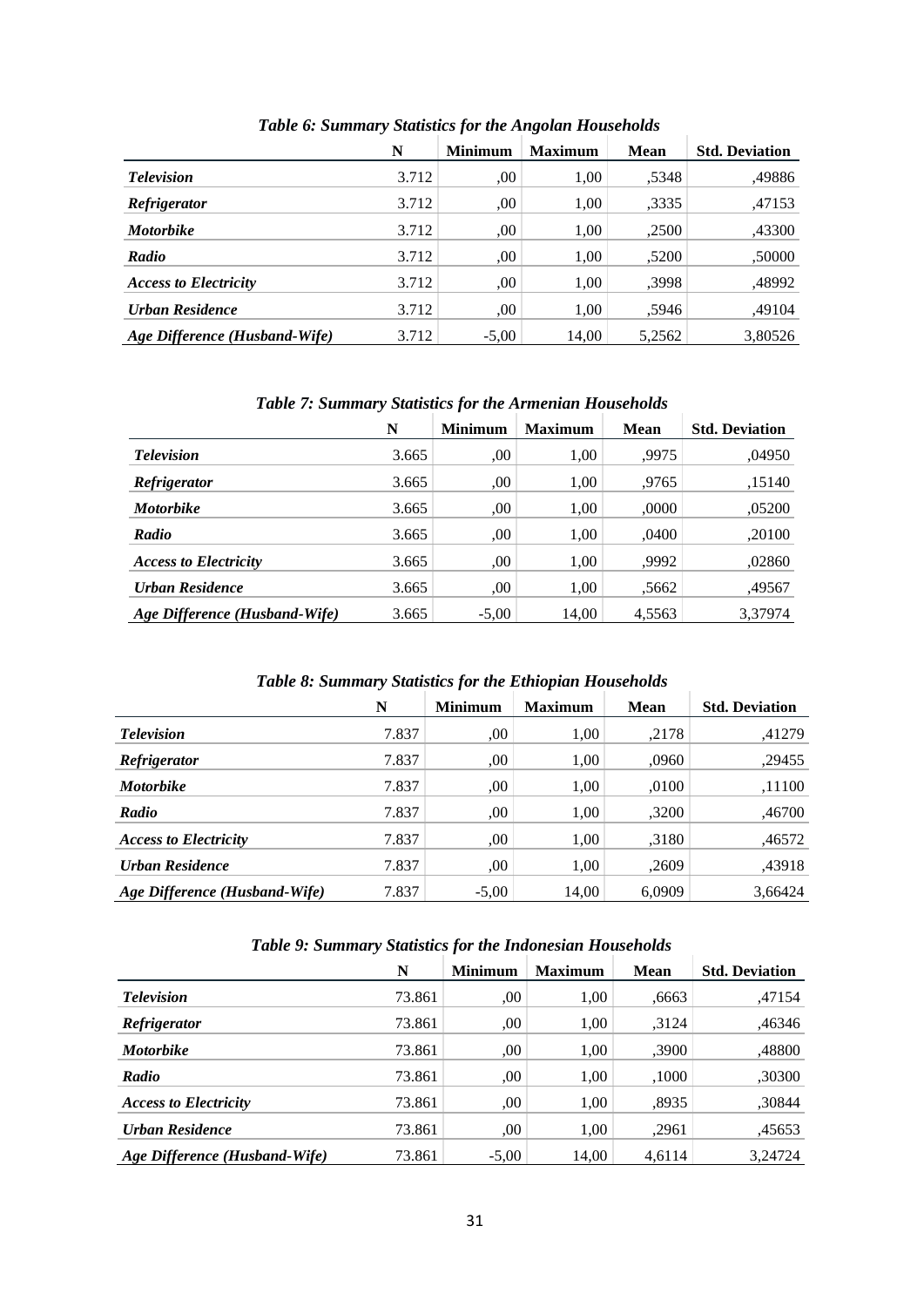|                               | N     | <b>Minimum</b> | <b>Maximum</b> | <b>Mean</b> | <b>Std. Deviation</b> |
|-------------------------------|-------|----------------|----------------|-------------|-----------------------|
| <b>Television</b>             | 6.368 | 00.            | 1,00           | ,5828       | ,49314                |
| <i>Refrigerator</i>           | 6.368 | 00             | 1,00           | ,1457       | ,35268                |
| <b>Motorbike</b>              | 6.368 | ,00            | 1,00           | .5900       | ,49200                |
| Radio                         | 6.368 | 00             | 1,00           | ,3100       | ,46300                |
| <b>Access to Electricity</b>  | 6.368 | 00             | 1,00           | ,5895       | ,49196                |
| <b>Urban Residence</b>        | 6.368 | 00             | 1,00           | ,2550       | ,43591                |
| Age Difference (Husband-Wife) | 6.368 | $-5,00$        | 14,00          | 2,8428      | 3,94890               |

*Table 10: Summary Statistics for Myanmar's Households*

*Table 11: Summary Statistics for the Malawian Households*

J.

|                               | N      | <b>Minimum</b> | <b>Maximum</b> | <b>Mean</b> | <b>Std. Deviation</b> |
|-------------------------------|--------|----------------|----------------|-------------|-----------------------|
| <b>Television</b>             | 13.929 | .00            | 1,00           | ,1521       | ,35916                |
| Refrigerator                  | 13.929 | .00            | 1,00           | ,0742       | ,26204                |
| <b>Motorbike</b>              | 13.929 | .00            | 1,00           | .0400       | ,18400                |
| Radio                         | 13.929 | .00            | 1,00           | ,4800       | ,50000                |
| <b>Access to Electricity</b>  | 13.929 | .00            | 1,00           | ,1385       | ,34542                |
| Urban Residence               | 13.929 | .00            | 1,00           | ,1947       | ,39599                |
| Age Difference (Husband-Wife) | 13.929 | $-5,00$        | 14,00          | 4,9538      | 3,48217               |

#### *Table 12: Summary Statistics for the Nepalese Households*

|                               | N     | <b>Minimum</b> | <b>Maximum</b> | Mean   | <b>Std. Deviation</b> |
|-------------------------------|-------|----------------|----------------|--------|-----------------------|
| <b>Television</b>             | 7.824 | .00            | 1,00           | .5194  | ,49965                |
| <i>Refrigerator</i>           | 7.824 | .00            | 1.00           | .1456  | ,35270                |
| <b>Motorbike</b>              | 7.824 | .00            | 1,00           | ,1800  | .38100                |
| Radio                         | 7.824 | .00            | 1,00           | ,2900  | ,45500                |
| <b>Access to Electricity</b>  | 7.824 | .00            | 1,00           | .8944  | .30731                |
| <b>Urban Residence</b>        | 7.824 | .00            | 1.00           | .6364  | .48107                |
| Age Difference (Husband-Wife) | 7.824 | $-5,00$        | 14,00          | 3,9047 | 3,47090               |

## *Table 13: Summary Statistics for the Senegalese Households*

|                               | N     | <b>Minimum</b> | <b>Maximum</b> | <b>Mean</b> | <b>Std. Deviation</b> |
|-------------------------------|-------|----------------|----------------|-------------|-----------------------|
| <b>Television</b>             | 1.011 | ,00            | 1,00           | ,4243       | .49449                |
| Refrigerator                  | 1.011 | .00.           | 1,00           | ,1464       | .35367                |
| <b>Motorbike</b>              | 1.011 | ,00            | 1,00           | ,1200       | .32700                |
| Radio                         | 1.011 | .00            | 1,00           | .6600       | ,47400                |
| <b>Access to Electricity</b>  | 1.011 | ,00            | 1,00           | .4738       | .49956                |
| Urban Residence               | 1.011 | ,00            | 1,00           | .3551       | .47878                |
| Age Difference (Husband-Wife) | 1.011 | $-5,00$        | 14,00          | 7.9822      | 3,77953               |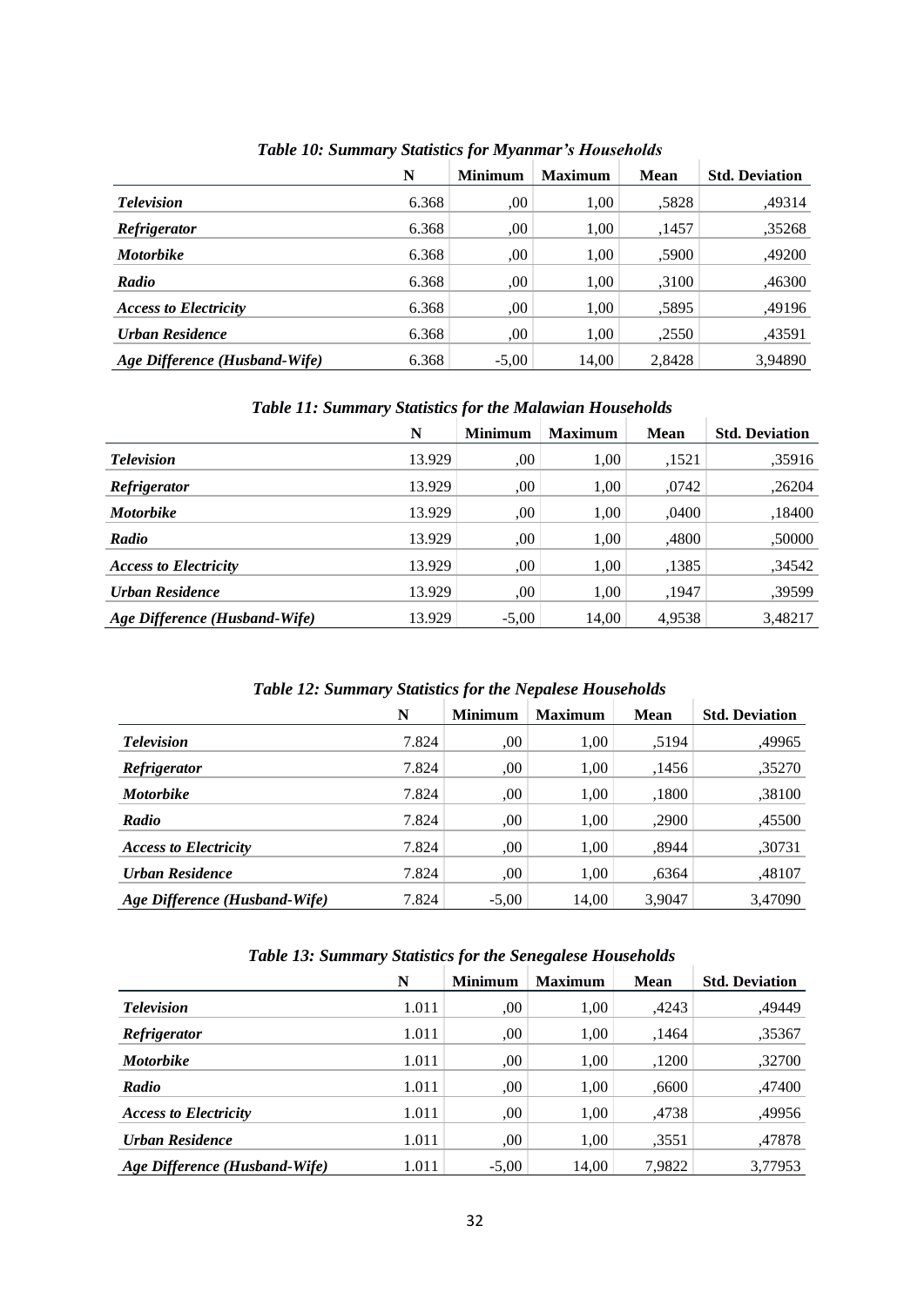|                               | N     | <b>Minimum</b> | <b>Maximum</b> | <b>Mean</b> | <b>Std. Deviation</b> |
|-------------------------------|-------|----------------|----------------|-------------|-----------------------|
| <b>Television</b>             | 6.394 | .00.           | 1,00           | ,4823       | ,49973                |
| <i>Refrigerator</i>           | 6.394 | 00             | 1,00           | ,2236       | ,41672                |
| <b>Motorbike</b>              | 6.394 | 00             | 1,00           | ,4100       | ,49100                |
| Radio                         | 6.394 | 00             | 1,00           | ,2900       | ,45500                |
| <b>Access to Electricity</b>  | 6.394 | .00.           | 1,00           | .7795       | .41463                |
| Urban Residence               | 6.394 | .00.           | 1,00           | ,3081       | .46174                |
| Age Difference (Husband-Wife) | 6.394 | $-5,00$        | 14,00          | 4,3059      | 4,13214               |

*Table 14: Summary Statistics for Timor-Leste's Households*

# *Table 15: Summary Statistics for the Ugandan Households*

|                               | N     | <b>Minimum</b> | <b>Maximum</b> | <b>Mean</b> | <b>Std. Deviation</b> |
|-------------------------------|-------|----------------|----------------|-------------|-----------------------|
| <b>Television</b>             | 9.911 | .00.           | 1,00           | ,1531       | ,36007                |
| <b>Refrigerator</b>           | 9.911 | .00.           | 1,00           | .0481       | ,21405                |
| <b>Motorbike</b>              | 9.911 | 00             | 1,00           | ,1300       | ,33500                |
| Radio                         | 9.911 | .00.           | 1,00           | .5900       | ,49200                |
| <b>Access to Electricity</b>  | 9.911 | .00            | 1,00           | ,2657       | ,44171                |
| <b>Urban Residence</b>        | 9.911 | .00            | 1,00           | ,2035       | ,40263                |
| Age Difference (Husband-Wife) | 9.911 | $-5,00$        | 14,00          | 5,1031      | 3,83034               |

#### *Table 16: Summary Statistics for the South African Households*

|                               | N     | <b>Minimum</b> | <b>Maximum</b> | <b>Mean</b> | <b>Std. Deviation</b> |
|-------------------------------|-------|----------------|----------------|-------------|-----------------------|
| <b>Television</b>             | 2.566 | .00            | 1,00           | .8211       | ,38332                |
| Refrigerator                  | 2.566 | .00            | 1,00           | .7915       | ,40631                |
| <b>Motorbike</b>              | 2.566 | .00            | 1,00           | ,0300       | ,16800                |
| Radio                         | 2.566 | .00            | 1,00           | .6300       | ,48400                |
| <b>Access to Electricity</b>  | 2.566 | .00            | 1,00           | ,8889       | .31428                |
| Urban Residence               | 2.566 | .00            | 1,00           | .6294       | ,48306                |
| Age Difference (Husband-Wife) | 2.566 | $-5,00$        | 14.00          | 4.4879      | 4.13501               |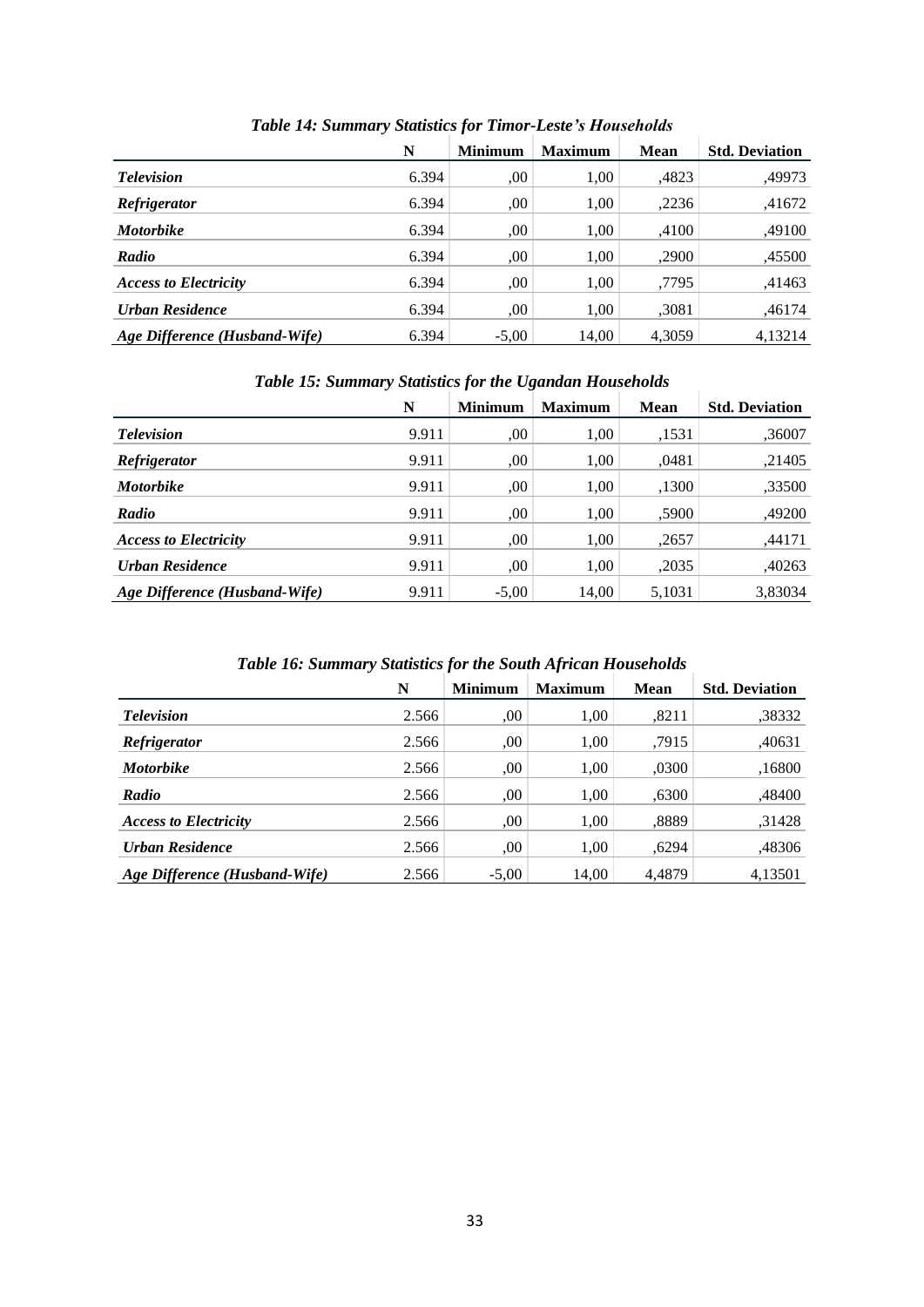| <b>Variable</b>              | VIF   | <b>Variable</b>        | VIF       |
|------------------------------|-------|------------------------|-----------|
| <b>Television</b>            | 1,902 | Ethiopia (ETH)         | 1,268     |
| Refrigerator                 | 1,566 | <i>Indonesia (IND)</i> | Reference |
| <b>Motorbike</b>             | 1,344 | Myanmar (MMR)          | 1,126     |
| Radio                        | 1,258 | Malawi (MWI)           | 1,689     |
| <b>Age Difference</b>        | 1,036 | Nepal (NPL)            | 1,128     |
| $(Husband-Wife)$             |       |                        |           |
| <b>Urban Residence</b>       | 1,268 | Senegal (SEN)          | 1,047     |
| <b>Access to Electricity</b> | 1,938 | Timor-Leste (TLS)      | 1,058     |
| Angola (AGO)                 | 1,153 | Uganda $(UGA)$         | 1,446     |
| Armenia (ARM)                | 1,165 | South Africa (ZAF)     | 1,114     |

*Table 18: VIF-Scores for the Independent Variables*